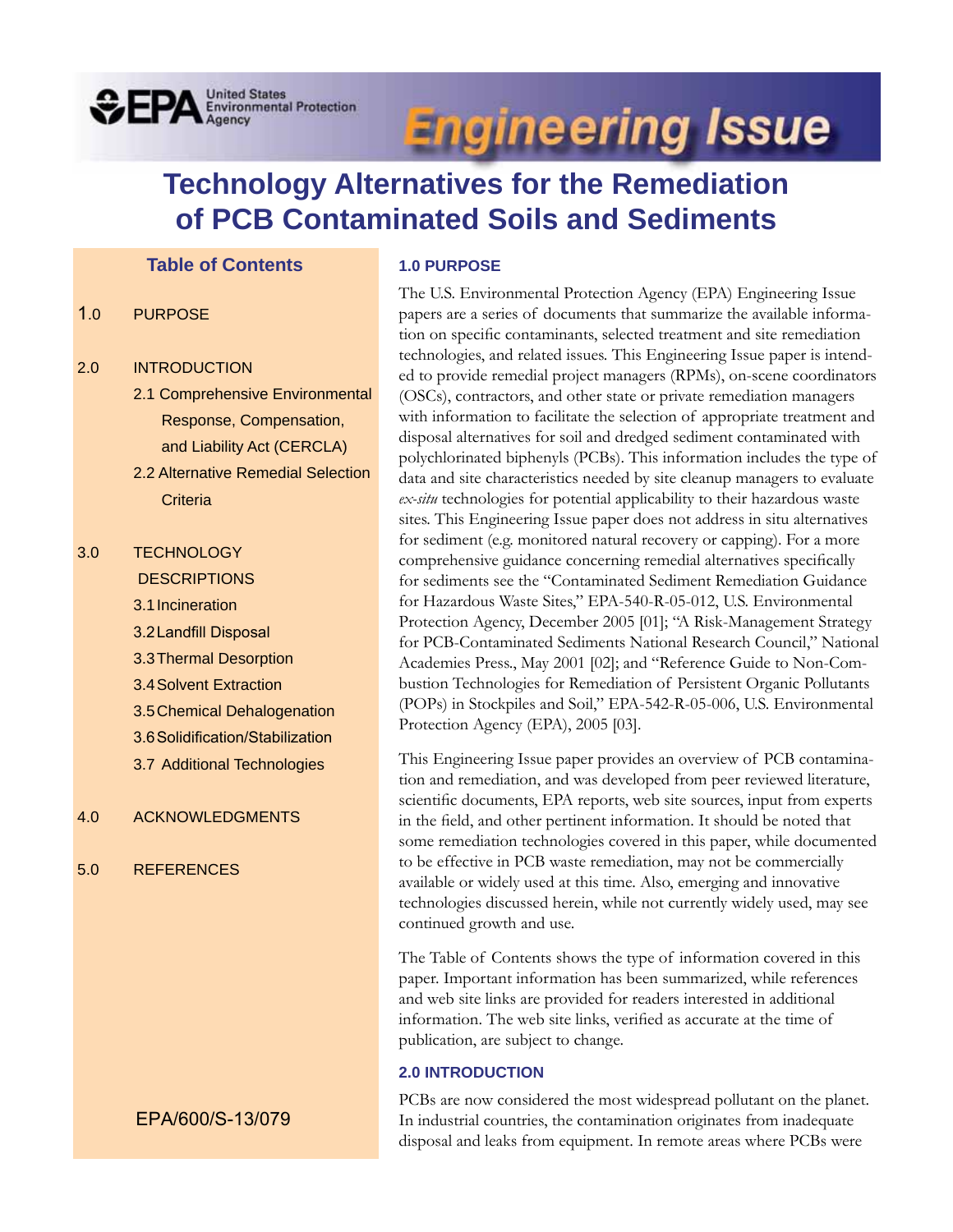not used, the contamination resulted from atmospheric transport [04]. PCBs are comprised of a class of synthesized organic compounds of up to 209 chlorinated biphenyls, with different physical and chemical characteristics [05, 06]. A biphenyl is a structure comprised of two benzene rings linked by a single carbon-carbon bond. The PCBs are prepared by direct chlorination of the biphenyl ring. Isomers are compounds having the same number of chlorine atoms, and congeners are compounds which bear different number of chlorine atoms. The congeners are designated by describing the position of the chlorine atoms on the biphenyl ring or, more simply, by the IUPAC (International Union of Pure & Applied Chemistry) numbering system. The congeners differ in their physical properties according to the number and the position of chlorine atoms [04, 07]. The high-chlorinated biphenyls are less watersoluble and less volatile than the low-chlorinated ones. The degree of chlorine substitution influences their biodegradability that decreases with increasing chlorination. The toxicity for the biota is related to the number of chlorines but prime importance is their position on the biphenyl ring. The congeners that take a co-planar configuration, such as congener 77 (3,3',4,4'-tetrachlorobiphenyl), are the more toxic ones [04, 08]. Commercially produced PCB mixtures were marketed in the U.S. primarily under the trade name "Aroclor". The various Aroclor formulations contain approximately 175 of the possible 209 identified PCB congeners. For example, Aroclor 1242 contains 42% of chlorine with a predominance of congeners bearing three and four chlorine atoms; Aroclor 1260 has 60% chlorine content with a predominance of six- and seven-chlorinated congeners. These mixtures typically contain more than 70 different congeners and were sold under different names (Aroclor, Phenoclor, Clophen, Delor and Kanechlor), depending on the manufacturer [04]. Due in part to mounting evidence that PCBs persist in the environment and pose a variety of environmental and health hazards, Congress enacted the Toxic Substance Control Act (TSCA) in 1976, which directed the EPA to regulate the disposal, storage, spill response, cleanup, and labeling of PCB containing substances. Domestic manufacturing, processing, and distribution of commercial mixtures and uses of PCBs were banned in the U.S. in 1979. These chemicals are now only manufactured in the U.S. for analytical standards and scientific research [08].

Of the 209 PCB congeners, 12 have dioxin-like effects on humans. Most PCBs are oily liquids, the color of which darkens and the viscosity increases with a corresponding increase in the number of chlorine atoms. PCBs with fewer chlorine atoms are more soluble, amenable to chemical and biological degradation, and less persistent in the environ-

ment. However, as a chemical class, PCBs are chemically and biologically stable, hydrophobic, do not conduct electricity, possess a low volatility at ambient temperatures and have no known taste or smell. PCBs are soluble in organic or hydrocarbon solvents, oils, fats, and slightly soluble in water.

The specific properties that made PCBs valuable for industrial applications include extreme stability, chemical inertness, resistance to heat, and high electrical resistivity or a high dielectric constant [09]. These same properties also contributed to the environmental legacy of PCBs. Due to their widespread use in industry, large amounts of PCBs have been released into the environment. It has been estimated that 31% of the total world production of PCBs (370,000 tons) have already been released to the environment. More than 60% remain in use or in storage. Only 4% have been destroyed [10]. PCBs have been found at 410 out of 1290 National Priority List (NPL) sites identified by EPA [11]. PCBs enter the environment as mixtures containing a variety of individual chlorinated biphenyl components, known as congeners. Environmental transport processes such as vaporization, dissolution, and sorption do not act on all congeners equally, resulting in environmental concentrations of individual PCB congeners that may differ substantially from those present in the original commercial mixture. This process is known as weathering. Some congeners are more efficiently biotransformed by microbial action in soil than others [12, 13]. The extent of biotransformation can be dependent on environmental conditions (i.e. aerobic versus anaerobic) and the microorganisms present. These biotic and abiotic changes in congener composition may alter the toxicity of the mixture, making it more or less toxic than the commercial product. Because the PCB mixtures are lipophilic, they accumulate in the adipose tissue of organisms. The extent of chlorine substitution affects biotransformation. PCBs with higher chlorine contents are less biodegradable, making them a greater bioaccumulation risk [14].

PCBs readily adsorb to organic materials, sediments, and soils. Consequently, PCBs are widespread in the environment, whereby humans are exposed through multiple pathways. Levels in air, water, sediment, soil, and foods can vary over several orders of magnitude, often depending on proximity to a source of release into the environment. Through a process known as biomagnification, PCBs pass up the food chain at ever intensifying levels, accumulating in the tissues of the organisms that consume affected fauna [15]. Certain soil and sediment properties including soil density, particle size distribution, moisture content, and permeability are known to affect the mobility of PCBs.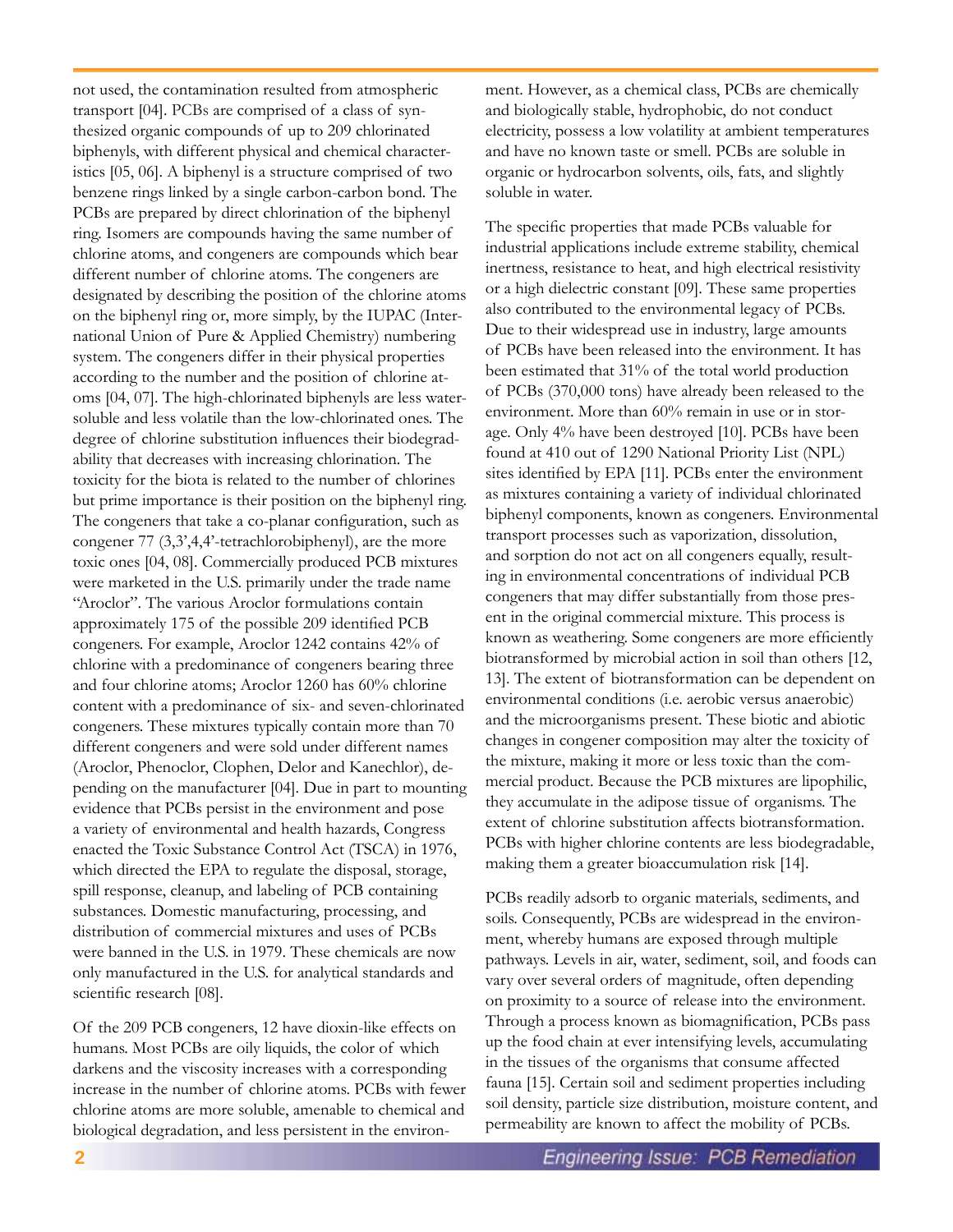In addition, climatological and chemical characteristics such as rainfall, organic carbon content and the presence of organic colloids can affect PCB mobility [16]. If the PCB contamination is associated with an organic solvent, facilitated transport could occur, whereby the PCBs would exhibit increased mobility above which is typically expected.

PCBs have been shown to cause a number of cancerous and non-cancerous health effects in animals, including effects on the immune, reproductive, nervous, and endocrine systems [17]. Studies in humans provide supportive evidence for potential carcinogenic and non-carcinogenic effects of PCBs [18, 19]. Another adverse health impact may result from the incomplete combustion of PCBs from thermal treatment processes. Incomplete oxidation of PCBs may form polychlorinated dibenzodioxin (PCDD) and polychlorinated dibenzofuran (PCDF) emissions [20].

## **2.1 Regulations Governing PCB Cleanups**

## *2.1.1 Comprehensive Environmental Response, Compensation, and Liability Act (CERCLA)*

The National Contingency Plan, instituted by CERCLA of 1980, established a framework for identifying and remediating the nation's most contaminated and hazardous sites (Superfund sites). Section 121(d)(2)(A) of CERCLA requires adherence to other Federal and State laws through the identification of and compliance with applicable or relevant and appropriate requirements (ARARs). These ARARs must be complied with or waived for all Superfund remedial actions and for removal actions, to the extent practicable. Primary Federal ARARs for PCB-contaminated sites are derived from the Toxic Substances Control Act (TSCA) and the Resource Conservation and Recovery Act (RCRA). Other regulations derived from the Clean Water Act (CWA) and the Clean Air Act (CAA) may be implemented when remediation of the site potentially affects water or air quality. Regulations under the Occupational Safety and Health Act (OSHA) may also be ARARs for Superfund PCB sites. These Federal regulations are described below.

To-be-considered material (TBCs) are non-promulgated advisories or guidance (issued by Federal, State, or Tribal governments), that are not legally binding and do not have the status of potential ARARs. However, in many circumstances TBCs are considered along with ARARs during the cleanup decision process. Guidance on conducting risk assessments at Superfund sites, including PCB sites, can be found at "U.S. Environmental Protection Agency (EPA), Waste and Cleanup Risk Assessment, Superfund Risk Assessment." Available at: http://www.epa.gov/oswer/risk

assessment/risk\_superfund.htm [21]. Guidance on remedy selection (including PCB sites) can be found at "U.S. Environmental Protection Agency (EPA), Superfund, Superfund Remedy Decisions." Available at: http://www. epa.gov/superfund/policy/remedy/sfremedy/index.htm [22].

TBC materials are found in mixtures when cleaning up PCBs at Superfund sites. These include TBCs for dioxin and dioxin-like compounds like polychlorinated dibenzopdioxins (PCDDs), polychlorinated dibenzofurans (PCDFs), 2,3,7,8-tetrachlorodibenzo-p-dioxin (TCDD), along with the dioxin-like PCBs. Information on dioxin, including dioxin toxicity values which serve as TBCs, can be found at "U.S. Environmental Protection Agency (EPA), Environmental Assessment, Dioxin." Available at: http://cfpub. epa.gov/ncea/CFM/nceaQFind.cfm?keyword=Dioxin [23]. To-be-considered material for cleaning up dioxin, including dioxin-like PCBs, at Superfund sites can be found at: "U.S. Environmental Protection Agency (EPA), EPA Non-Cancer Toxicity Value for Dioxin and CERCLA/ RCRA Cleanups." Available at: http://www.epa.gov/superfund/health/contaminants/dioxin/dioxinsoil.html [24].

## *2.1.2 Toxic Substances Control Act (TSCA)*

In 1976, Congress passed TSCA, which banned the production, use, distribution in commerce, import, and export of PCBs. The EPA TSCA regulations for PCBs at 40 CFR 761 include requirements for the cleanup, disposal, and storage of PCB-contaminated materials. The TSCA PCB regulations are implemented by EPA, as they cannot be delegated to the states. For this reason, any decisions regarding PCB approvals must be made by the EPA regions or Headquarters, even if a state program, authorized under RCRA or CERCLA, is in charge of a cleanup. Some states regulate PCBs under their RCRA program, but the state PCB requirements do not supplant EPA's TSCA regulations. The TSCA PCB regulations refer to approvals rather than permits, but the terms are essentially synonymous.

PCB-contaminated soil and sediments are regulated for cleanup and disposal under TSCA based on the date they were contaminated, the concentration of the source of PCBs, and the current PCB concentration. Any soil or sediments containing  $PCBs \geq 50$  mg/kg are regulated for cleanup and disposal as TSCA PCB remediation waste. Additionally, soil or sediments containing between 2 and 50 mg/kg that were spilled after 1978 from a source  $\geq 50$  mg/ kg or a source unauthorized for use, are regulated as PCB remediation waste. The cleanup and disposal options for PCB remediation waste are found at 40 CFR 761.61. There are three options under 761.61. Option (a),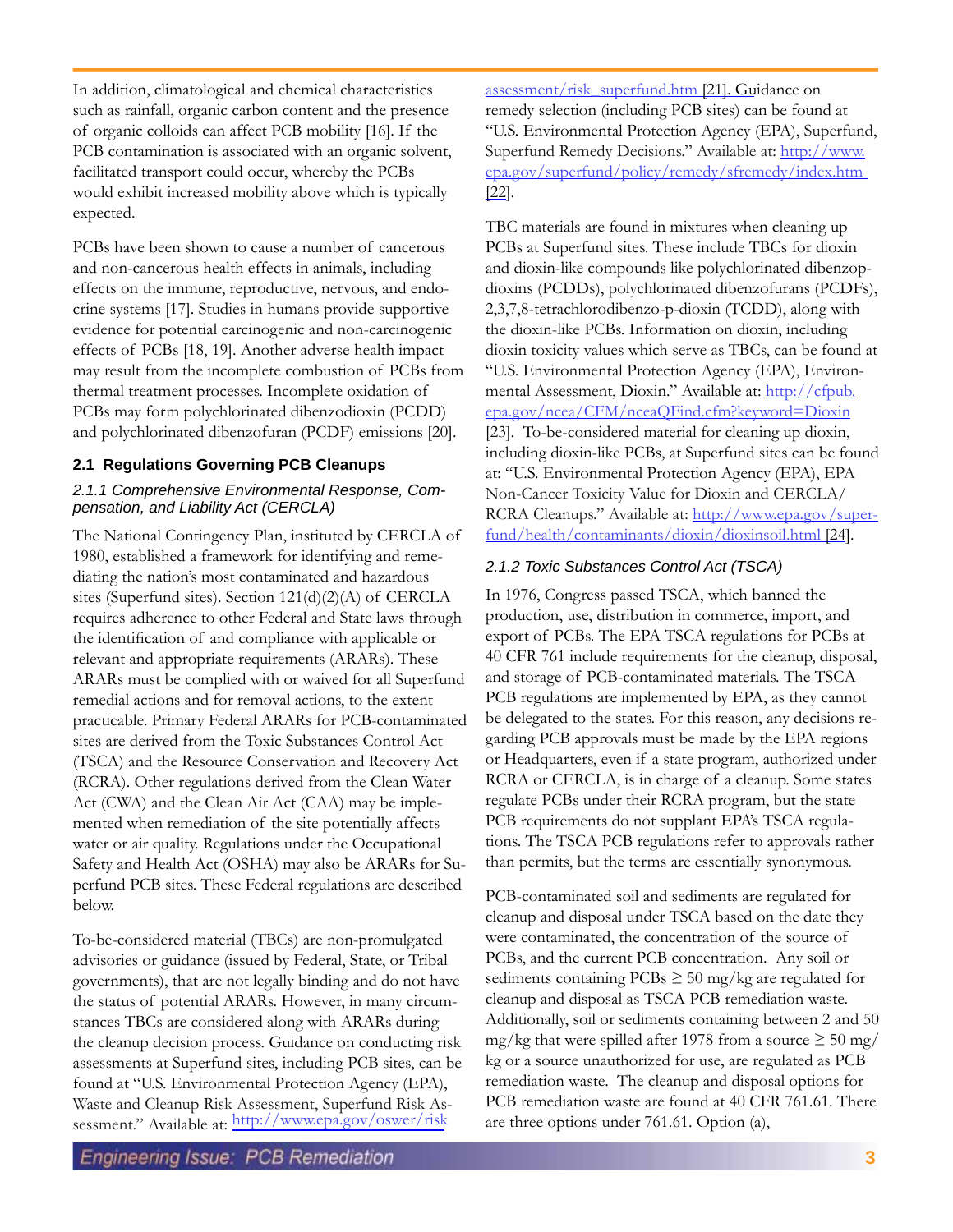the self-implementing option, is very proscriptive (i.e., includes conditions under which this option cannot be used, sampling requirements, cleanup levels, and treatment options); this option is better suited for small to medium size sites. The self-implementing option cannot be used for PCB-contaminated sediments. Option (b), the performance-based option, requires all TSCA material to be sent to a TSCA chemical waste landfill, TSCA incinerator, or a facility approved under TSCA as being equivalent to incineration. Option (c) is a risk-based option under which cleanup and/or disposal methods may be proposed. Approval under the risk-based option requires a finding of no unreasonable risk to human health or the environment by the EPA. Option (c) is often preferred for large, complex sites, such as many Superfund sites.

When disposal technologies other than incineration are used for PCB-contaminated soil or sediments, an approval is required. The approval might be a risk-based cleanup approval under 761.61(c) or an approval under 761.60(e) for disposal technologies demonstrated to be equivalent to incineration. The standard for approvals under 761.61(c) is no unreasonable risk to human health or the environment, and the approval is site-specific. Approvals under 761.60(e) are given to an operator of a specific technology who demonstrates destruction of PCBs to below 2 mg/kg and generally 99.9999% PCB destruction efficiency.

Other TSCA requirements that might apply at sites with PCB-contaminated soil or sediments include, but are not limited to, storage (761.65), record keeping (Subpart J), and manifesting (Subpart K). PCB waste must be disposed of within one year from the date it was determined to be a PCB waste and the decision was made to dispose, unless an extension is granted by the EPA.

## *2.1.3 Resource Conservation and Recovery Act (RCRA)*

PCBs are not regulated as a hazardous waste under RCRA. However, if PCBs are mixed with hazardous wastes listed in 40 CFR 261.31 to 261.33 (e.g., spent trichloroethylene that was used to clean electrical equipment), the mixture is subject to the RCRA hazardous waste regulations. Similarly, if PCBs are mixed with other wastes, and the resulting mixture exhibits one or more of the hazardous characteristics discussed in 40 CFR 261.21 to 261.24 (i.e., ignitability, corrosivity, reactivity, or toxicity), the mixture must be managed as hazardous waste until the waste no longer exhibits the characteristic. PCB-contaminated soil or sediment that is also contaminated with listed waste or exhibits a hazardous characteristic, must be managed as hazardous waste until the contaminated medium no longer contains the listed waste (the site-specific decision for listed wastes must be

made by the EPA regional office or the authorized state) or no longer exhibits the hazardous characteristic.

The 1984 Hazardous and Solid Waste Amendments to RCRA specified additional requirements for treatment and disposal of hazardous waste. Solid waste management units (SWMUs) at hazardous waste treatment, storage, and disposal (TSD) facilities became subject to more stringent corrective action requirements. Also, land disposal of hazardous waste without prior treatment by a specified technology, or to a specified constituent concentration, became prohibited under the land disposal restrictions (LDRs).

The California List of the LDRs states that liquid hazardous waste containing greater than 50 mg/kg of PCBs must either be incinerated in a TSCA incinerator or a highefficiency boiler.

The California List also regulates the disposal of hazardous waste containing halogenated organic compounds (HOCs) when present in concentrations greater than 1,000 mg/kg. The HOC list includes seven specific Aroclors, as well as "PCBs not otherwise specified." Incineration is the specified remedial technology. The presence of other restricted hazardous waste in PCB-contaminated soil and sediments also subjects the media to the applicable LDRs.

## *2.1.4 Other Federal Regulations*

Remediation of PCB-contaminated sediments may affect local and downstream water quality during activities such as dredging and dewatering. The Clean Water Act establishes requirements and discharge limits for actions that affect surface water quality. Accordingly, the technical requirements of permits, such as the National Pollutant Discharge Elimination System (NPDES) permit, may have to be met.

Remedial technologies that have the potential to emit PCBs or other contaminants into the air may need to include control measures in accordance with the Clean Air Act. Regulated units could include baghouses, exhaust stacks, and pressure release devices on treatment tanks.

The Occupational Safety and Health Act is the primary Federal law that governs occupational health and safety in the private sector and Federal government. Its main goal is to ensure that employers provide employees with an environment free from recognized hazards, such as exposure to toxic chemicals, excessive noise levels, mechanical dangers, heat or cold stress, or unsanitary conditions.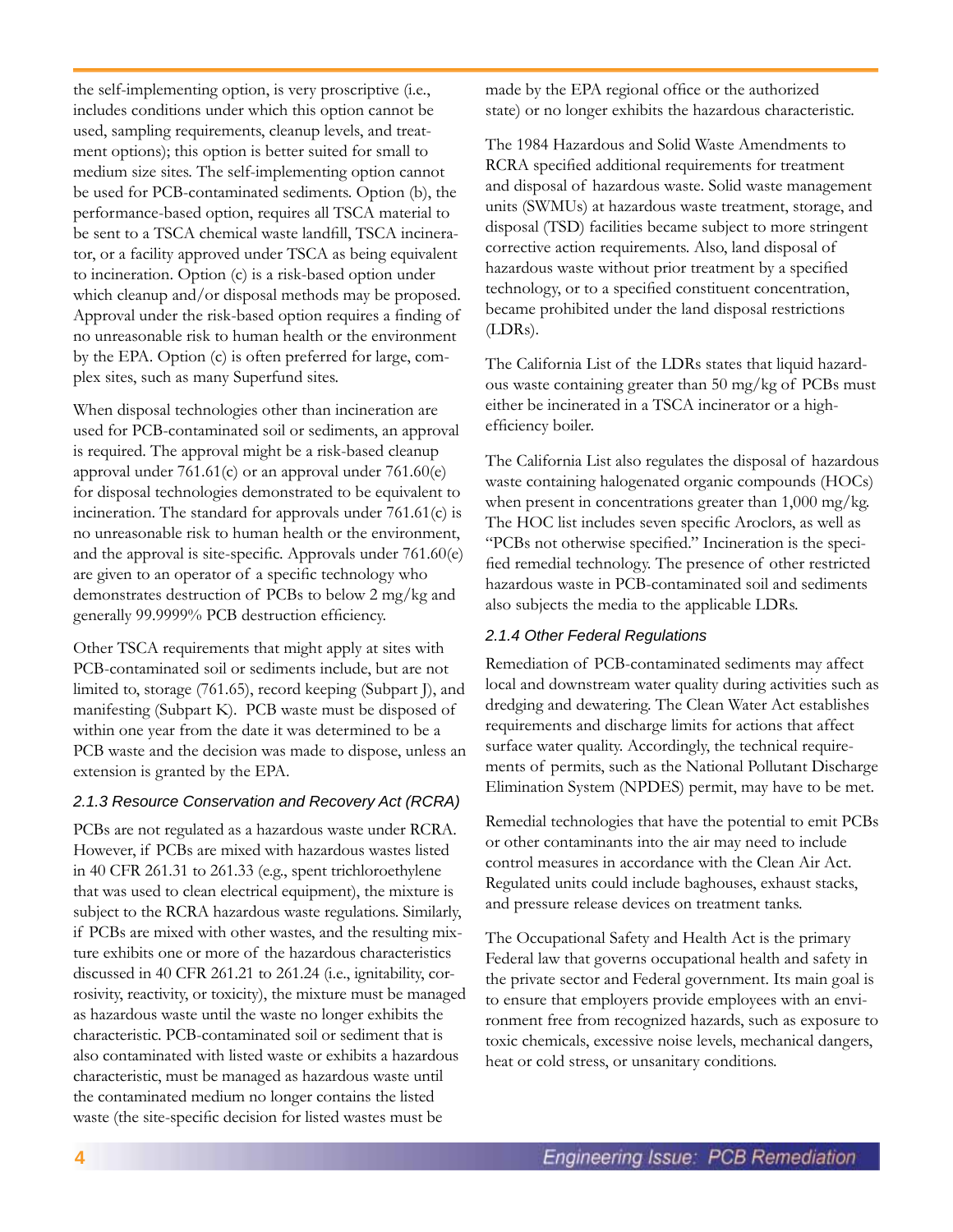## *2.1.5 State Regulations*

The TSCA PCB regulations are implemented by EPA, as they cannot be delegated to the states. However, at least 18 states currently regulate various aspects of PCB disposal under their own RCRA regulations. The state PCB requirements do not supplant EPA's TSCA regulations. Therefore, applicable state regulations in addition to TSCA regulations must be included as ARARs or waived, when appropriate, at Superfund sites.

## **2.2 Alternative Remedial Selection Criteria**

Prescreening of remedial options begins with a preliminary site investigation prior to the development of a conceptual site model. A carefully designed and implemented site characterization should be conducted to resolve any data gaps identified during the project scoping phase [25]. Table 1 presents a minimum set of soil and sediment characteristics needed for screening

the remedial technologies covered in this paper. [25].

Physical characteristics and logistical considerations could impact the installation and operation of any remedial alternative selected. For land based (non-aquatic) sites, these items include:

- Site layout
- Activities conducted at the site
- Site access
- Terrain features and topography
- Drainage patterns
- Facility footprint and traffic patterns
- Security considerations including:
	- Utility connections and locations
	- Buffer zones
	- Community setting (rural, urban), including proximity to residential areas.

## **Table 1.** Soil and Dredged Sediments Characteristics for Candidate PCB Treatment and Disposal Technologies

| Characteristics                                     | Incineration         | Landfill  | Desorption<br>Thermal | Dehalo-genation<br>Chemical | Extraction<br>Solvent | Soil Washing         | S/S                  | Bioremediation*      | Vitrification        |
|-----------------------------------------------------|----------------------|-----------|-----------------------|-----------------------------|-----------------------|----------------------|----------------------|----------------------|----------------------|
| <b>Particle Size</b>                                | $\blacktriangledown$ | <b>NA</b> | $\blacktriangledown$  | $\mathbf{o}$                | $\blacktriangledown$  | $\blacktriangledown$ | $\blacktriangledown$ | $\mathbf{o}$         | $\blacktriangledown$ |
| <b>Bulk Density</b>                                 | $\blacktriangledown$ | <b>NA</b> | $\blacktriangledown$  | <b>NA</b>                   | $\mathbf{o}$          | $\mathbf{o}$         | <b>NA</b>            | <b>NA</b>            | <b>NA</b>            |
| Permeability                                        | <b>NA</b>            | <b>NA</b> | <b>NA</b>             | <b>NA</b>                   | $\blacktriangledown$  | $\blacktriangledown$ | <b>NA</b>            | $\blacktriangledown$ | <b>NA</b>            |
| <b>Moisture Content</b>                             | П                    | П         | П                     | <b>NA</b>                   | $\mathbf{o}$          | $\mathbf{o}$         | П                    | $\blacktriangledown$ | п                    |
| pH and Eh                                           | $\mathbf{o}$         | <b>NA</b> | $\mathbf{o}$          | $\mathbf{o}$                | <b>NA</b>             | <b>NA</b>            | $\mathbf{o}$         | $\mathbf{o}$         | <b>NA</b>            |
| <b>Humic Content</b>                                | $\mathbf{o}$         | <b>NA</b> | $\mathbf{o}$          | П                           | П                     | П                    | П                    | П                    | п                    |
| <b>Total Organic</b><br>Carbon (TOC)                | $\blacktriangledown$ | <b>NA</b> | $\blacktriangledown$  | $\mathbf{o}$                | <b>NA</b>             | <b>NA</b>            | $\mathbf{o}$         |                      | $\mathbf{o}$         |
| <b>Biochemical</b><br><b>Oxygen Demand</b><br>(BOD) | <b>NA</b>            | <b>NA</b> | <b>NA</b>             | <b>NA</b>                   | <b>NA</b>             | <b>NA</b>            | <b>NA</b>            |                      | <b>NA</b>            |
| <b>Chemical Oxygen</b><br>Demand (COD)              | <b>NA</b>            | <b>NA</b> | <b>NA</b>             | $\blacktriangledown$        | <b>NA</b>             | <b>NA</b>            | <b>NA</b>            |                      | <b>NA</b>            |
| Oil and Grease                                      | <b>NA</b>            | <b>NA</b> | <b>NA</b>             | $\blacktriangledown$        | $\mathbf{o}$          | $\mathbf{o}$         | П                    | <b>NA</b>            |                      |
| <b>Volatile Metals</b>                              | п                    | <b>NA</b> | П                     | П                           | $\blacktriangledown$  | П                    | $\blacktriangledown$ |                      |                      |
| <b>Nonvolatile Metals</b>                           | П                    | <b>NA</b> | П                     | П                           | $\blacktriangledown$  | $\blacktriangledown$ | $\blacktriangledown$ |                      | $\blacktriangledown$ |

▼ Higher values support selection of particular technology group

NA Tecnology selection generally not impacted by this characteristic Aerobic bioremediation. High values of BOD and COD can be

favorable to anaerobic bioremediation process

Lower values support selection of particular technology group

O Effect is variable among systems within technology group

**Engineering Issue: PCB Remediation**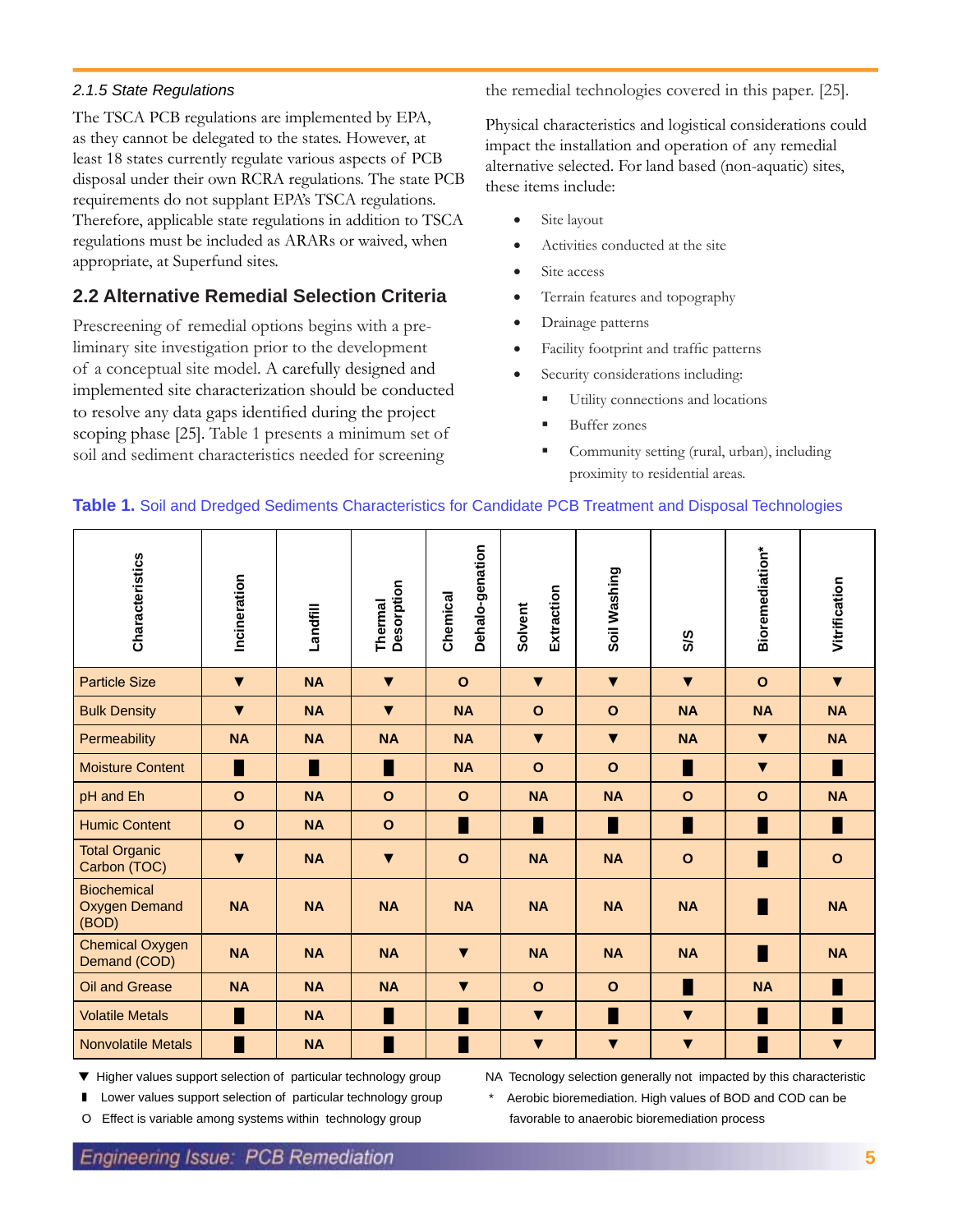Soil characteristics and properties that factor into the applicability determination for candidate PCB remedial options are listed in Table 1:

Particle size separation treatment involves separation of the fine materials from the course larger material by physical screening. Particle size separation may serve as a pretreatment step prior to implementation of a treatment alternative. Organic compounds absorb to the finer fractions (e.g. clay or silt); therefore, particle size separation may also be considered a treatment technology distinguishing between hazardous and non-hazardous disposal options [1]. Many treatment processes require particle size of one centimeter or less for optimal operation. Heterogeneities in solid and waste compositions produce non uniform feed streams resulting in inconsistent removal rates [26, 27]. Soils with a high proportion of coarse gravel or cobbles affect performance of vitrification, chemical extraction, *ex-situ* bioremediation, thermal desorption, and incineration systems. Soil with large amounts of fines would generate potentially harmful particulate dust for technologies that require excavation and the use of heavy construction equipment. Fine particles result in high particulate loading in flue gases due to the turbulence in rotary kilns but bioremediation processes, such as slurry reactors, are generally facilitated by finer particles that increase the contact area between the contaminant and microorganisms [27, 28].

Bulk density is the weight of the soil per unit volume including interstitial and absorbed water. Bulk density is used for converting weight to volume in materials handling calculations [30] and is interrelated with PSD in determining mixing and heat transfer in fluidized bed reactors. To allow good circulation and removal of solid residues within the fluidized bed all solids require screening or crushing to a size less than 2 inches in diameter [31].

Permeability (hydraulic conductivity) in soils and sediments controls infiltration of nutrient solutions for some bioremediation technologies [26] and can induce preferential flow pathways in the subsurface.

High moisture content may cause excavation and materials transport problems and may negatively impact processing material feed [29, 30, 31, 32]. High moisture content increases energy requirements for thermal technologies, but favors slurry phase bioremediation systems.

High pH can improve feasibility of applying chemical extraction and alkaline dehalogenation processes [31].

The pH and Eh may negatively influence ion exchange and

flocculation processes, applied after solvent extraction [26].

Extreme pH ranges can reduce microbial diversity and activity in bioremediation processes. Eh is generally not a factor for most PCB remedial alternatives.

Humic content consists of decomposed plant and animal residues and offers binding sites for accumulation of both organics and metals. High humic content in the contaminated soil/sediment has increasing energy requirements for thermal technologies. Solvent extraction, S/S and soil washing may be negatively affected due to strong absorption of the contaminants by the organic material. High humic content may also exert an excessive oxygen demand adversely affecting bioremediation.

Total organic carbon (TOC) provides an indication of the total organic material present, which is used as an indicator of the amount of waste available for biodegradation [31]. TOC includes carbon from both naturally occurring organic material and organic chemical contaminants. Natural organic carbon in soil may compete in redox reactions requiring more chemical reduction/oxidation reagents [31].

In situ bioremediation can be negatively influenced by the impeding effects of clay zones [29]. *Ex-situ* solid phase bioremediation requires tight controls on soil moisture content and the periodic addition of amendments would be impaired by soils with high clay content.

Biochemical Oxygen Demand (BOD) provides an estimate of the biological treatability of the soil contaminants [31]. Chemical oxygen demand (COD) is a measure of the oxygen equivalent of organic content that can be oxidized by a strong chemical oxidant. Sometimes BOD and COD can be correlated, and COD can give another indication of biological treatability or treatability by chemical oxidation [31].

Oil and Grease (O&G) coating of soil particles tends to weaken the bond between soil and cement in cement based solidification [27]. O&G can also interfere with reactantto-waste contact in chemical reduction/oxidation reactions, thus reducing the efficiency of those reactions [31].

These considerations pertain to contaminated sediments, specifically excavated sediments treated *ex-situ* [01]. Certain PCB remediation technologies are space limiting, requiring waste preparation equipment, heavy construction equipment, stockpile areas, equipment staging areas, residual treatment systems and large process units. Technologies that typically require more space to operate include incineration, thermal desorption and soil washing systems [35].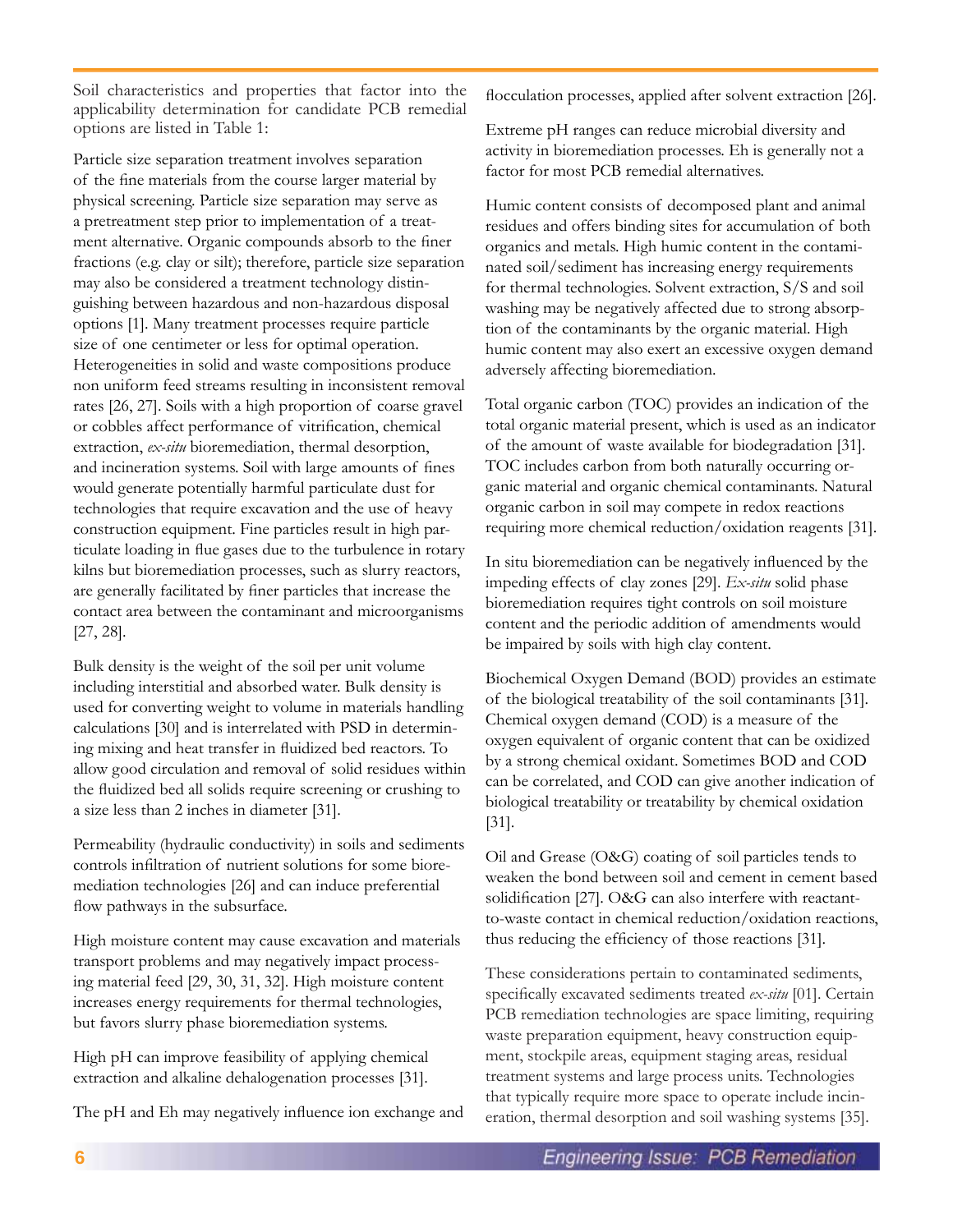Many of these systems require direct access to the area of contamination to maneuver and hook up trailer mounted treatment equipment.

When selecting a remedial alternative, it is important to assess potential impacts to the surrounding community. Plans may need to be put in place to control fugitive emissions (off gases), dust, noise, and the extra traffic that accompany many remedial activities. Special care should be taken, and management systems put in place to control/ capture PCB contaminated dust that might be generated during the excavation, processing, and staging of contaminated soil. Measures also should be considered to control contaminant leaching and runoff. Systems should be put in place to control fugitive emissions from thermal treatment systems [35].

Analytical and spatial variability in PCB concentrations can be significant. Current characterization data, combined with data from previous site investigations, should provide accurate mapping of PCB contamination across the site. Issues related to the different methods of PCB analysis include which methods are appropriate for a specific site and remedial objectives. PCB analyses can be congener, homolog, or Aroclor specific; or for total PCBs with congener specific providing more valuable information. It is important to note that light and dense non aqueous phase liquids (LNAPLs and DNAPLs) are often present in PCB contaminated soil and sediment. NAPL cocontamination can greatly impact the effectiveness of the approaches for site characterization and remedial activities. Volume, distribution, concentration, and the predominant PCB species found at a site are critical aspects in the overall technology selection process as well as for appropriate sizing of treatment unit processes.

Treatability testing is important because characterization of the waste alone may be insufficient to predict treatment performance or to estimate the size and cost of appropriate treatment units. Treatability studies, which can include a combination of bench- and pilot-scale tests, provide data to assess whether the technology can meet the cleanup goals, as well as establish design and operating parameters for optimization of technology performance [36]. Treatability studies may also help identify any matrix interferences or pretreatment requirements and appropriate residual treatment options. The presence of PCBs with other contaminants in soil often creates site-specific treatment problems. In addition, many advantages and limitations should be considered in the tradeoffs of dredging versus leaving PCB contaminated sediment in place. Current information on remedial approaches for contaminated sediment can

be found at the following reference: U.S. Environmental Protection Agency, Contaminated Sediments in Superfund web site: http://www.epa.gov/superfund/health/conmedia/sediment [37].

## **3.0 TECHNOLOGY DESCRIPTIONS**

This section presents technologies used to remediate PCB contaminated soils and sediments by containment, treatment, or destruction of the PCB waste material. The technologies are classified under the heading of Established or Alternative Technology. Established technologies are those that have been used at the full scale level to successfully meet PCB cleanup goals at multiple sites and are commercially available.

Specific treatment and destruction technologies are allowed by U.S. regulations for certain types of PCB wastes. Alternative technologies are considered if the performances of these technologies meet site specific clean-up requirements. Table 2 lists the advantages of several PCB treatment/destruction technologies, and Table 3 lists the limitations associated with these same technologies. These technologies are discussed in more detail below.

According to information from "Treatment Technologies for Site Cleanup; Annual Status Report (Twelfth Edition)." [38], "Superfund Remedy Report, thirteenth Edition" [39], and CERCLIS [40] when exculding landfilling, Incineration, Solidification, and Thermal Desorption have been the predominante remediation technologies.

## **3.1 Incineration**

## *3.1.1 Technology Description*

Incineration treats organic contaminants in solids and liquids by subjecting them to temperatures typically greater than 760°C (1,400°F) in the presence of oxygen, which causes volatilization, combustion, and destruction of these compounds [41, 42]. The primary factors affecting the design and performance of the system are the furnace temperature, residence time, and turbulence required to expose the combustible material to oxygen in order to obtain complete combustion [31]. The U.S. EPA has approved high efficiency incinerators to destroy PCBs with concentrations above 50 mg/kg. Incinerators destroying PCB liquids must meet technical requirements of 2 second residence time at 1200°C (2192°F) and 3% of excess oxygen, or 1.5 second residence time at 1600°C (2912°F) and 2% of excess oxygen in the stack gases. The destruction and removal efficiency (DRE) for non-liquid PCBs must be equivalent to 99.9999% (less than 1 mg/kg).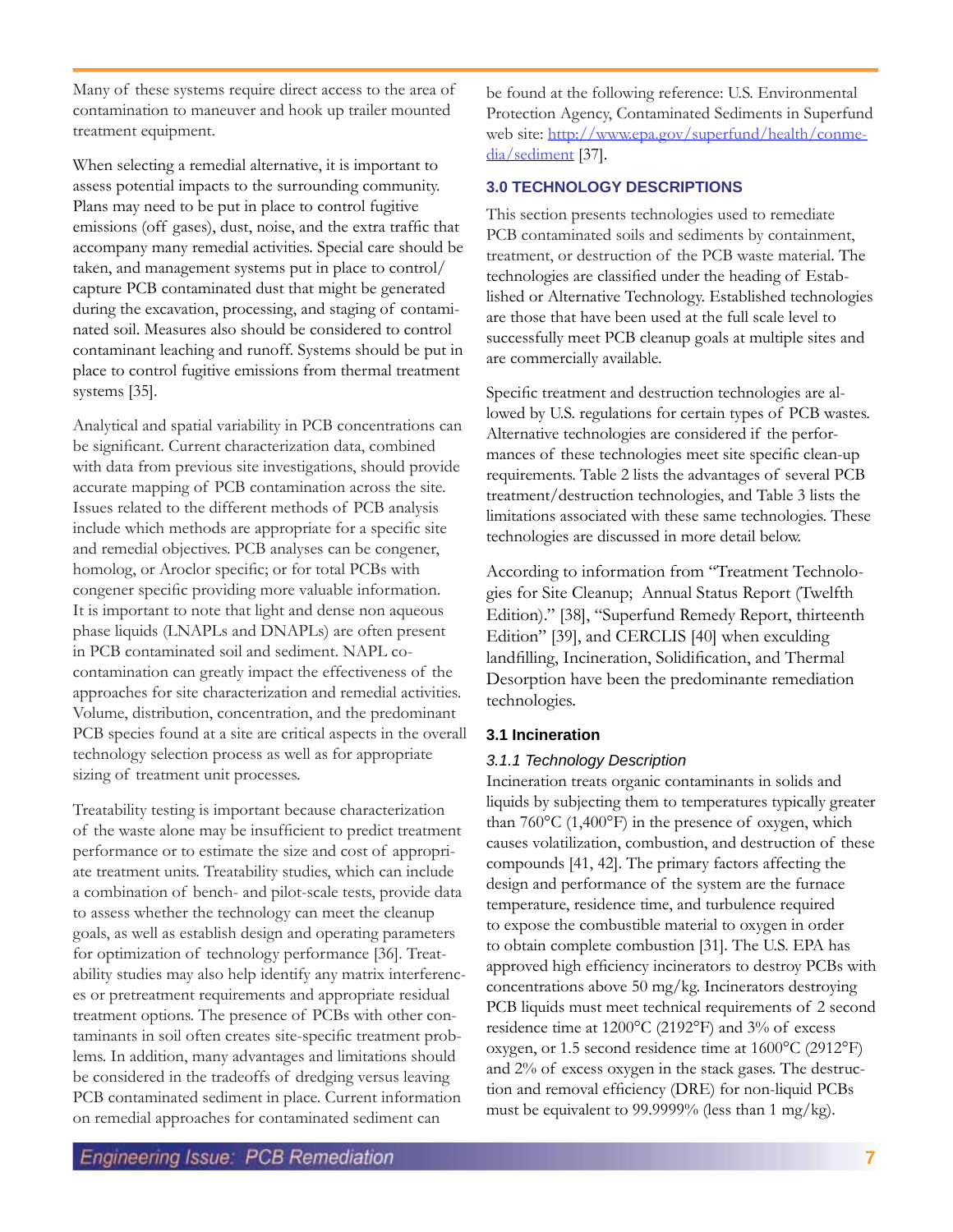**Table 2.** Advantages of Technology Alternatives for Remediating PCB Contaminated Soil and Sediment

| Advantages                                                      | Incineration | Landfill | Thermal De-<br>sorption* | Chemical Deha-<br>logenation | Solvent Extrac<br>$\frac{5}{2}$ | Soil Washing | SSS | Bioremediation** | Vitrification |
|-----------------------------------------------------------------|--------------|----------|--------------------------|------------------------------|---------------------------------|--------------|-----|------------------|---------------|
| Reduces high concentrations to cleanup goals                    |              |          |                          |                              |                                 |              |     |                  |               |
| <b>Destroys PCBs</b>                                            |              |          |                          |                              |                                 |              |     |                  |               |
| <b>Separates PCBs</b>                                           |              |          |                          |                              |                                 |              |     |                  |               |
| <b>Immobilizes PCBs</b>                                         |              |          |                          |                              |                                 |              |     |                  |               |
| Can be implemented in-situ                                      |              |          |                          |                              |                                 |              |     |                  |               |
| Effective across wide range of soil/sediment<br>characteristics |              |          |                          |                              |                                 |              |     |                  |               |
| Effective on inorganic co-contaminants                          |              |          |                          |                              |                                 |              |     |                  |               |

\* *In-situ* thermal desorption systems have been demonstrated to be effective.

\*\* *Ex-situ* bioremediation systems. In situ systems are innovative and have not been demonstrated to be effective.

Notes: Technologies for which a specific advantage is applicable are identified by a "▼".

1—After destruction residual PCBs are encapsulated in vitrified mass.

Source: Ref [39]. Derived from technology experts and EPA Engineering Bulletins.

The primary stages for incineration are: waste preparation, waste feed, combustion, and off gas treatment. Waste preparation includes excavating and/or transporting the waste to the incinerator. Depending on the feed requirements of the incinerator, classification equipment may be needed to remove oversized particles and obtain the necessary feed size for soil and sediment. Blending of the soil or sediment and size reduction are sometimes required to achieve a uniform feed size, moisture content, thermal value, and contaminant concentration [43, 44, 46, 48]. The waste feed mechanism, which varies with the type of incinerator, introduces the waste into the combustion system. The feed mechanism sets the requirements for waste preparation. Bulk solids are usually shredded; contaminated media are usually ram or gravity fed [47, 48].

In the combustion stage, the four major systems are: rotary kiln, circulating bed combustor (CBC), circulating fluidized bed (CFB), and infrared combustion [46, 48]:

Rotary Kilns operate at temperatures up to 982°C (1,800°F). A refractory lined, slightly inclined, rotation cylinder serves as the combustion chamber. There are many commercial designs most commonly equipped with an afterburner, a quench, and an air pollution control system to remove particulates and neutralize acid gases

(HCI, NOx, and SOx) [47]. Baghouses, venturi scrubbers, and wet electrostatic precipitators remove particulates. Packed bed scrubbers and spray dryers remove acid gases [46, 48].

A Circulating Bed Combustor (CBC) operates at lower temperatures than conventional incinerators 788°C  $(1,450°F)$  to 872°C (1600°F). It uses high velocity air resulting in a high turbulence that produces a uniform temperature zone around the combustion chamber and hot cyclone. This completely mixes the waste material in the combustion zone destroying toxic hydrocarbons. The effective mixing and low combustion temperature reduce potential emissions of such gases as nitrogen oxide (NOx) and carbon monoxide (CO) [46, 48].

- A Circulating Fluidized Bed (CFB) operates at temperatures up to 872°C (1,600°F). It uses high velocity air to circulate and suspend the waste particles in a combustion loop [46, 48].
- Infrared Combustion (IC) operates at up to  $1010^{\circ}$ C (1,850°F) using electrically powered silicon carbide rods to heat organic wastes to combustion temperatures. Waste is fed into the primary chamber and exposed to infrared radiant heat provided by silicon carbide rods above the conveyor belt. Blowers deliver air to selected locations to control oxidation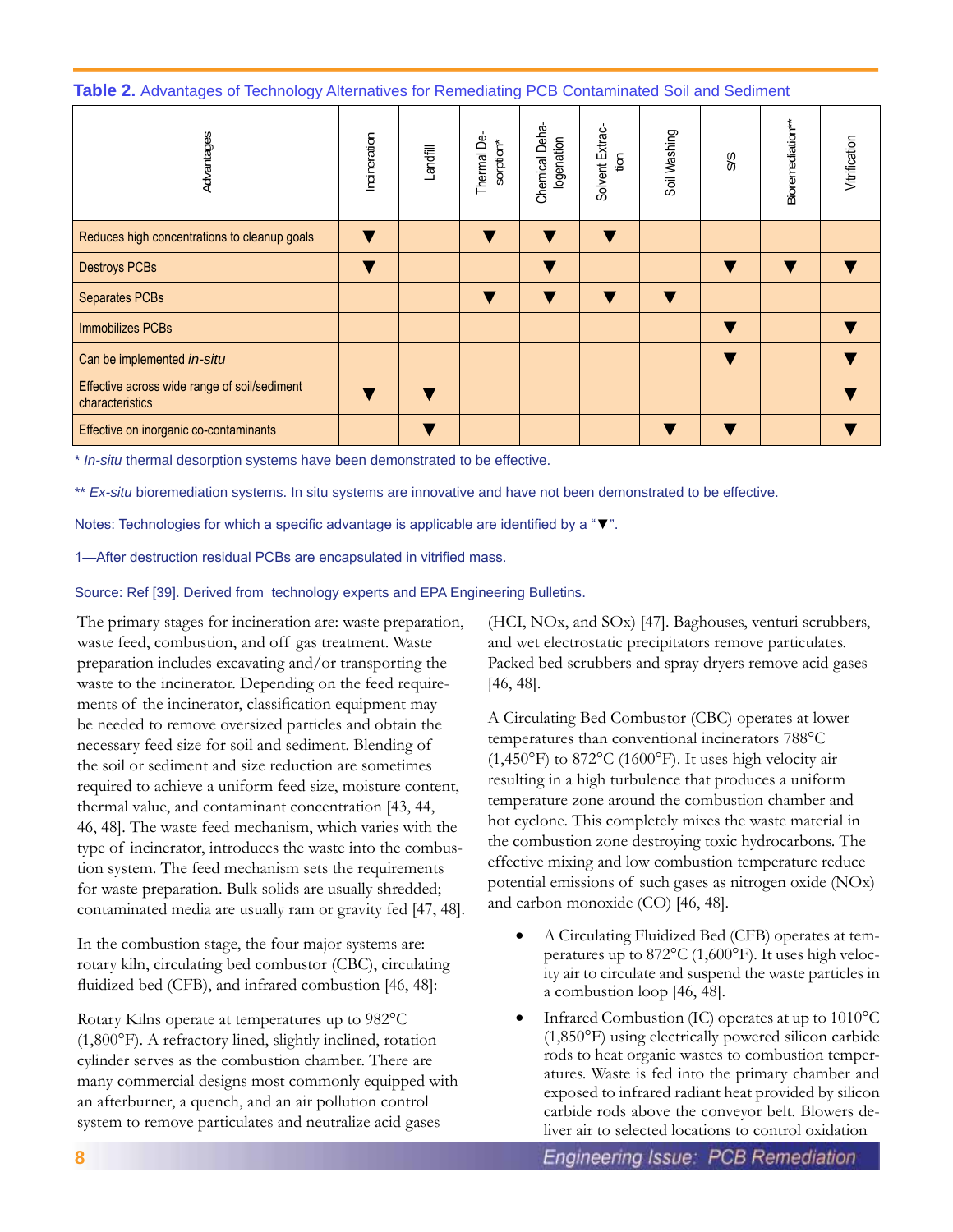rate of the waste feed with remaining combustibles incinerated in an afterburner [46, 48, 49].

Off gases from the incinerator require treatment by air pollution control (APC) equipment to remove particulates, capture and neutralize acid gases, and capture dioxins if present. A process schematic of a typical mobile incineration unit is depicted in Figure 1. The major waste streams generated by incineration are: solids from the incinerator and APC system, water from the APC system, and emissions from the incinerator. Ash is either air cooled or quenched with water after discharge from the combustion chamber. In the case of water quenched ash, dewatering may be required before additional handling or treatment occurs. Solidification/stabilization (S/S) may also be necessary if the ash contains leachable metals at concentrations above the regulatory limits. The alkalinity of the matrix may influence the leachability of the ash [50]. The flue gases from the incinerator are treated by APC systems, such as cyclones, venturi scrubbers, wet electrostatic precipitators, baghouses, packed scrubbers, and chiller condensers before discharge through a stack. A low pH (acidic) liquid waste can be generated by the APC system. This waste may contain high concentrations of chlorides, volatile metals, trace organics, metal particulates, and other inorganic particulates. Wastewater requiring treatment may be subjected to neutralization, chemical precipitation, reverse osmosis, settling, evaporation, filtration, or carbon adsorption before discharge [34].

In order to properly design an on-site incineration unit, additional information is needed on the PCB contaminat-

ed matrix. This information includes soil moisture content, particle size distribution (PSD), soil fusion temperature and soil heating value. A sieve analysis is required to account for the dust loading in the system for proper design of the air pollution control equipment [51, 52].

#### *3.1.2 Applications*

Economic reasons are often a key factor in determining whether mobile, transportable, fixed, or off site commercial incineration will be used at a given site [33]. Many companies have built incinerators that are actively used in the remediation of Superfund sites. Scaled down versions are portable. Portable incinerators are trailer mounted versions of conventional rotary kiln or fluidized bed incinerators with thermal capacities of 10 to 20 million British thermal units per hour (Btu/hr). However, portable units as large as 80 million BTU/hr are available. At large sites where the cleanup times are expected to be of several years' duration, it is often more feasible to construct an incinerator on site. Standard 440 V, three-phase electrical service is generally needed. A continuous water supply must be available at the site. Auxiliary fuel for feed Btu enhancement may also be required. Incinerators must be designed and operated to meet the 99.9999% Destruction and Removal Efficiency (DRE) required for PCBs. The potentially toxic residuals (ash) that are generated require further processing and disposal. Cost is generally sensitive to the volume of soil being treated [43, 45, 49]. A comparison of the advantages of incineration to other PCB remediation systems is depicted in Table 2.



## **Figure 1.** Typical Mobile/Transportable Incineration Process

**<sup>9</sup>**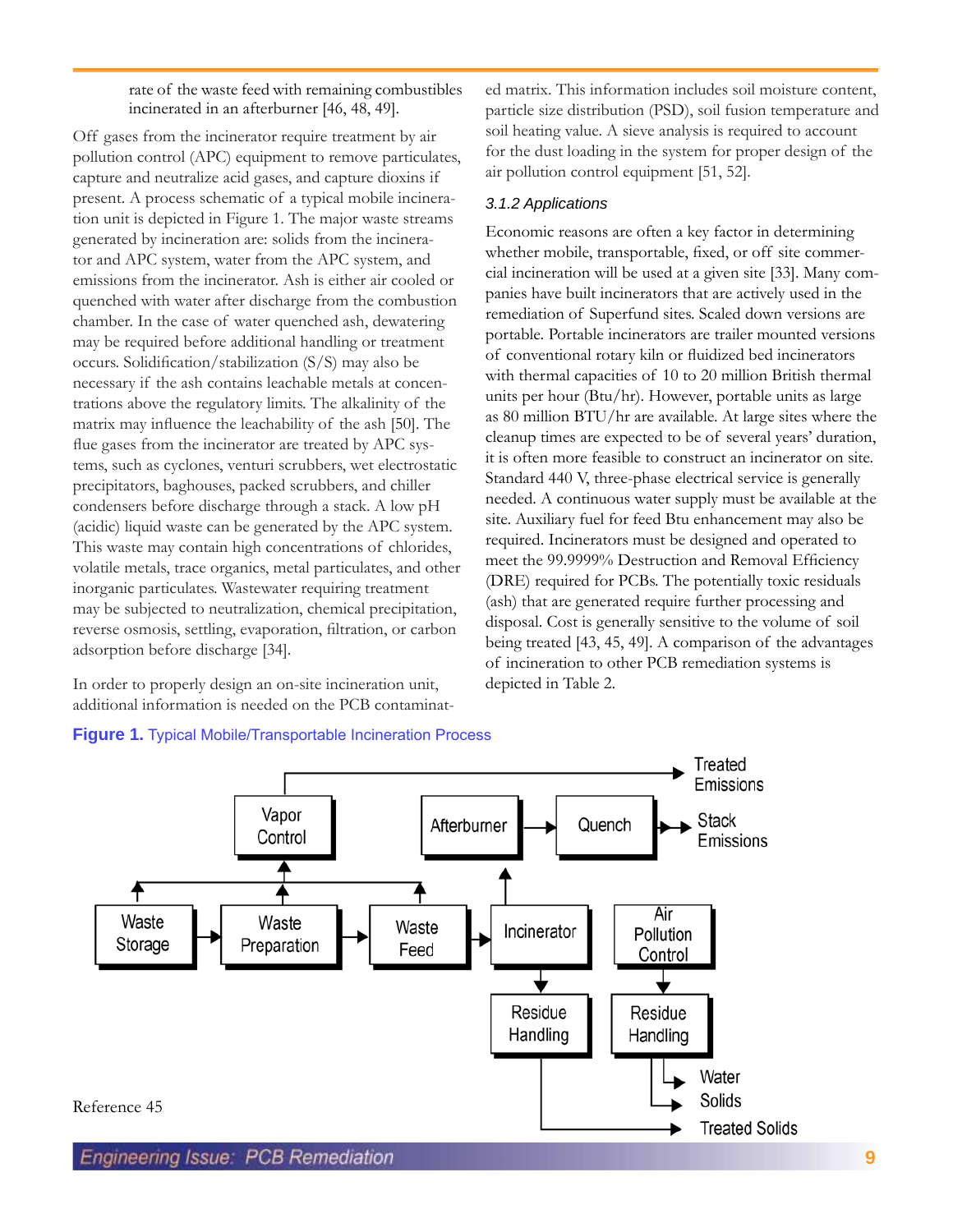**Table 3.** Limitations of Technology Alternatives for Remediating PCB Contaminated Soil and Sediment

| Limitations                                                      | Incineration            | Landfill                | Thermal Desorp-<br>tion | Chemical Deha-<br>logenation | Solvent Extraction      | Soil Washing            | SIS                     | Bioremediation          | Vitrification |
|------------------------------------------------------------------|-------------------------|-------------------------|-------------------------|------------------------------|-------------------------|-------------------------|-------------------------|-------------------------|---------------|
| High moisture content adversely<br>affects treatment             |                         |                         |                         | $\overline{\textbf{v}}$      |                         |                         | $\overline{\textbf{v}}$ |                         |               |
| PCBs must be destroyed by another<br>technology                  |                         |                         | $\overline{\textbf{v}}$ |                              | $\overline{\mathbf{v}}$ |                         |                         |                         |               |
| Produces other residuals that must<br>be treated and/or disposed | $\blacktriangledown$    |                         |                         | $\overline{\textbf{v}}$      | $\overline{\mathbf{v}}$ |                         |                         |                         |               |
| Sensitive to media particle size, clay<br>content, and/or pH     |                         |                         |                         |                              |                         |                         |                         | v                       |               |
| Not proven to treat all PCB congeners                            |                         |                         |                         | $\overline{\textbf{v}}$      |                         |                         | $\overline{\textbf{v}}$ | $\overline{\textbf{v}}$ |               |
| Sensitive to co-contaminants                                     | $\blacktriangledown$    |                         | $\overline{\textbf{v}}$ | $\blacktriangledown$         |                         |                         | $\overline{\textbf{v}}$ | $\overline{\textbf{v}}$ |               |
| Off gases must be treated prior to<br>release                    | $\overline{\textbf{v}}$ |                         | $\overline{\textbf{v}}$ | $\blacktriangledown$         |                         |                         |                         |                         |               |
| Volume and/or characteristic changes<br>to treated media         |                         |                         |                         |                              |                         |                         |                         |                         |               |
| Potentially affected by ambient<br>temperature extremes          |                         |                         |                         |                              |                         | $\overline{\textbf{v}}$ | $\overline{\textbf{v}}$ | $\overline{\textbf{v}}$ |               |
| Difficult to measure effectiveness<br>of treatment               |                         | $\overline{\textbf{v}}$ |                         |                              |                         |                         | $\overline{\mathbf{v}}$ | $\overline{\textbf{v}}$ |               |
| Long term monitoring required                                    |                         | $\overline{\textbf{v}}$ |                         |                              |                         |                         | $\overline{\textbf{v}}$ |                         |               |

• Notes: Technologies for which a specific limitation is applicable are identified by a " ▼".

- Limitations that only apply the *ex-situ* subgroup of a technology are identified by a " $\bullet$ "
- Source: Ref. [37, 38]

## *3.1.3 Performance*

Incinerator performance is most often measured by comparing initial PCB concentrations in feed materials with both final concentrations in ash (i.e. destruction and removal efficiency DRE) and concentrations present in off gas emissions. Incinerators burning non-liquid PCB wastes must meet the performance and monitoring requirements. A substantial body of trial burn results and other quality

assured data exist to verify that incinerator operations remove and destroy organic contaminants from a variety of waste matrices to parts per billion or even parts per trillion levels, while meeting stringent stack emission and water discharge requirements.

## *3.1.4 Limitations*

The applicability of incineration to the remediation of PCB contaminated soil or sediment may be limited by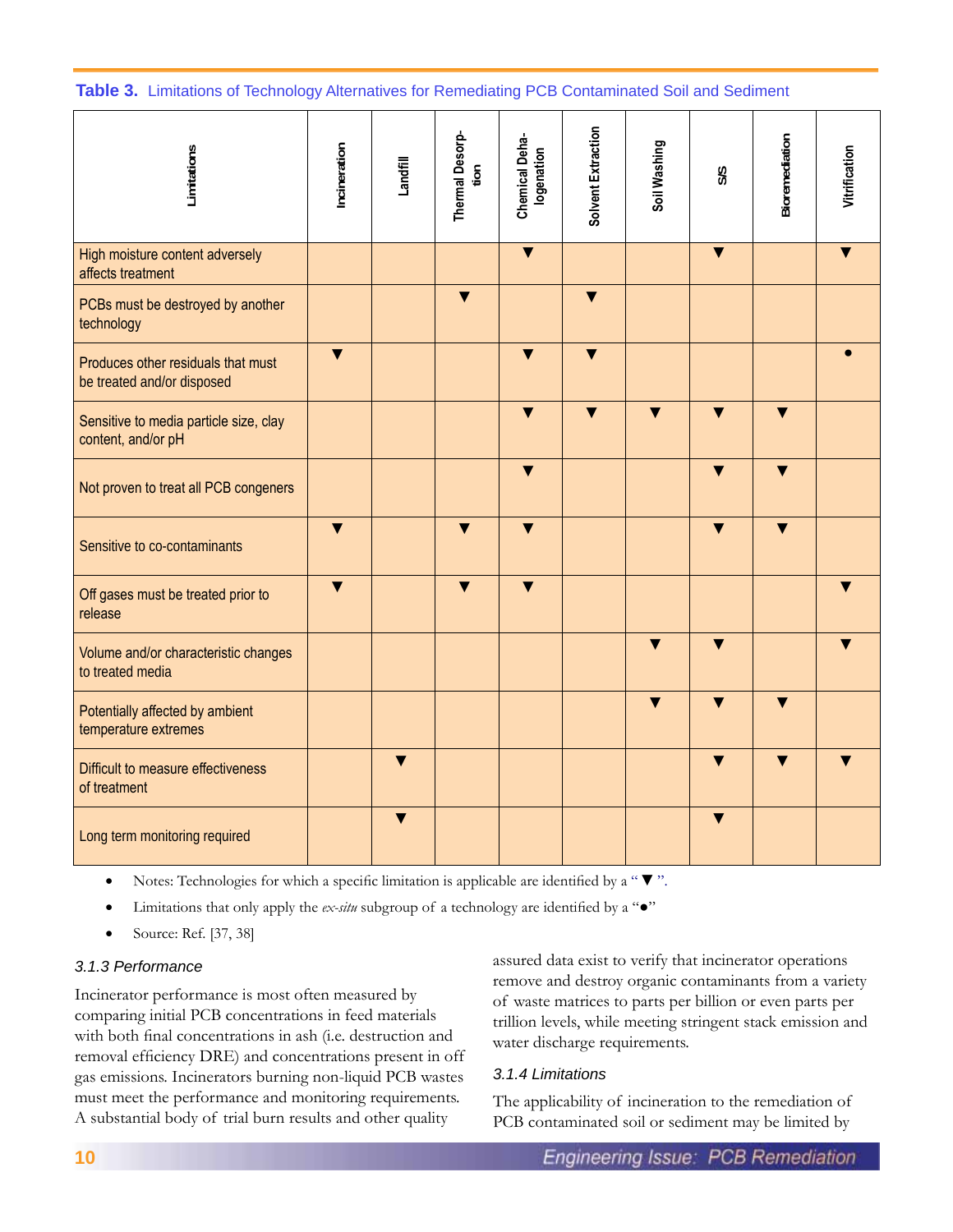the types and concentrations of metals present in the medium [53]. When soil or sediment containing metals are incinerated, the metals vaporize, react to form other metal compounds, or remain with the soil residuals. Metals in ash, scrubber sludge, or stack emissions, if improperly managed, can result in potential exposures and adverse health effects [54]. Metals commonly found in association with PCB contamination volatilize at most incinerator operating temperatures and must be captured before process off gases are released into the atmosphere. Therefore, it is important to adequately characterize the metal content of the soil or sediment when considering incineration systems for PCB treatment [54]. Metals can also react with chlorine and sulfur in the feed stream, forming other volatile and toxic compounds. High levels of potassium and sodium in the waste stream can form low melting point particulates that can attack the refractory tile lining and form particulates that foul the gas ducts [43, 45, 49].

A comparison of the limitations of incineration systems to those of other PCB remediation systems is depicted in Table 3.

## *3.1.5 Case Studies*

Some examples of recent commercial applications of incineration systems are presented in Table 4. Incineration technologies have been selected as the remedial action for at least 36 Superfund sites with PCB contaminated soils or sediments [11, 42, 57, 58].

## **3.2 Landfill Disposal**

## *3.2.1 Technology Description*

Landfill disposal is one of the most common methods for disposal of PCB contaminated media. Landfills are tightly compacted and generally anaerobic, where little degradation occurs. It is used to cover buried waste materials to prevent contact with the environment and to effectively manage the human and ecological risks associated with those wastes. For most wastes, especially persistent substances like PCBs, burial in landfills is not considered a destruction technology; rather, a method of disposal and containment. Confined disposal facilities (CDFs) are also used at some sites to contain PCB contaminated sediments, but these are not discussed in detail in this paper. In general, CDFs are designed to physically contain a volume of dredged sediment; to provide management and removal of water associated with the sediment; and to provide environmental protection from contaminants [57]. Dredged sediments may be temporarily stored in a CDF, dewatered, and then transported to an off-site landfill for permanent disposal.

Commercial, private, or municipal solid waste landfills, with potentially reduced costs and increased throughput, may provide another option for RPMs. However these landfills must be authorized to accept PCB contaminated wastes. Private landfills may provide an option other than the 10 TSCA approved commercial landfills. A comparison of the advantages of landfill disposal to those of other PCB remediation systems is depicted in Table 2.

## *3.2.2 Applications*

Landfill disposal of PCB contaminated soil and sediment is relatively inexpensive compared to other available treatment technologies. Landfill disposal costs are mostly those of transportation and disposal rather than treatment, and disposal is often the most economical choice for waste remediation. TSCA landfills capable of taking more than or equal to 50 mg/kg PCB soil/sediment have yearly tonnage acceptance limits. These limits are determined by the state in which they are located and are specified in the landfill's operating permit. These landfills are set up to receive large quantities of materials, often by rail shipment, thereby further reducing the overall costs of disposal by lowering the material handling costs. Residuals from other PCB treatment technologies may require landfill disposal.

## *3.2.3 Performance*

There are specific design and operating criteria for chemical waste landfills in the United States. Landfill site soils should be of sufficient depth and relatively impermeable (i.e. large area clay pans). If this is not possible, soil should have high clay and silt content, or a synthetic membrane liner with a minimum thickness of 30 mils should be used to meet the permeability criteria. The location of the bottom of the landfill must be at least 50 feet above the historically high groundwater table. Floodplains, shore lands, groundwater recharge areas, and standing or flowing water should be avoided. The site should have monitoring wells and leachate collection [08]. Disposal steps include excavation of the waste material, thorough containment and transport of the material to a licensed landfill, and placement in the landfill according to specified procedures.

## *3.2.4 Limitations*

Landfill disposal of PCB contaminated soil and sediment does not provide waste reduction or destruction, only containment. Persistent substances like PCB wastes will remain in landfills for long periods of time with little degradation.

For disposal in municipal/industrial or TSCA landfills, it is necessary that no free liquid is present in the disposal materials. Therefore, it is typical that the material must pass the RCRA paint filter test to be accepted (Method 9095 to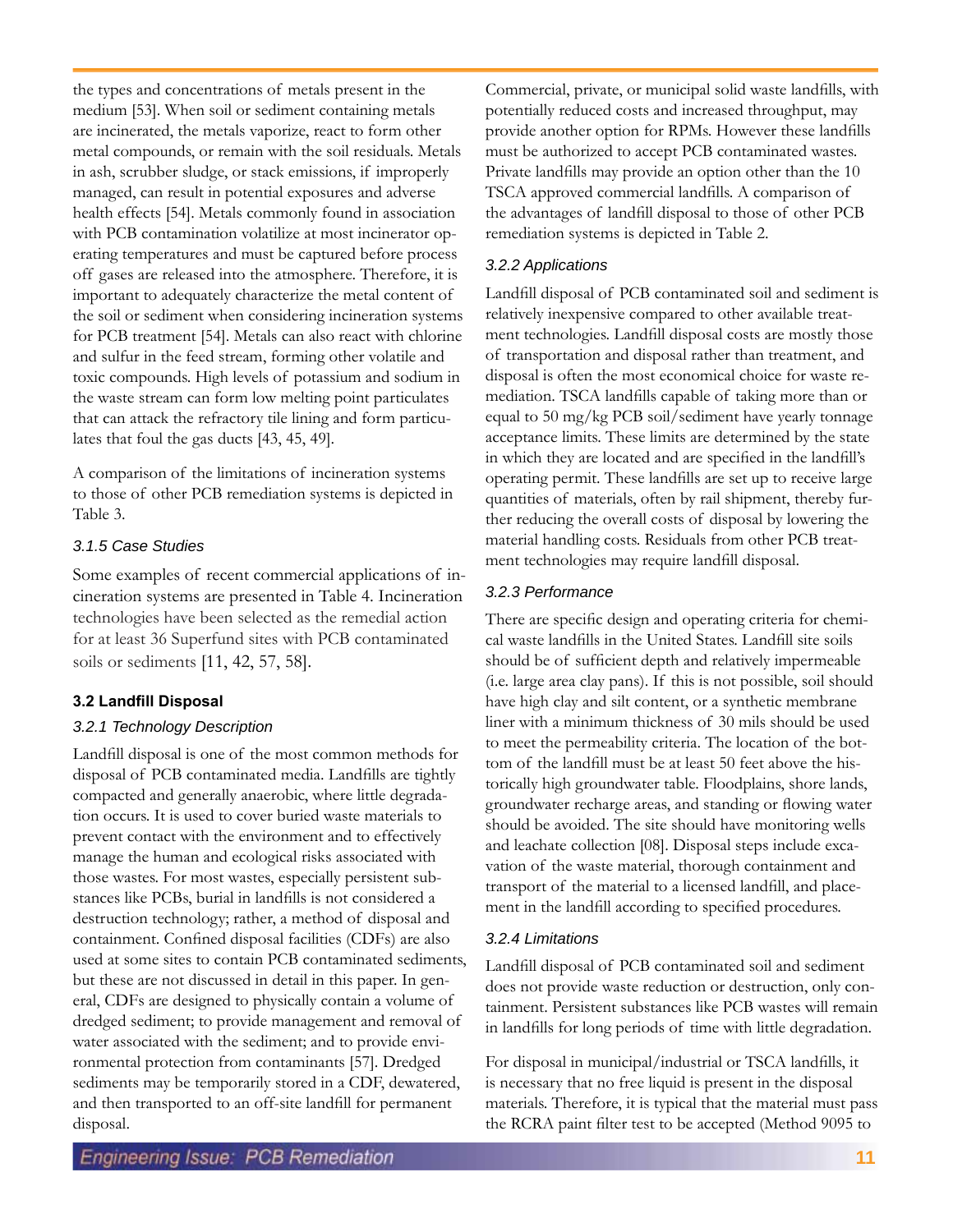**Table 4.** Commercial Application of Incineration Systems at PCB Contaminated Soil/Sediment Superfund Sites

| <b>Site</b>                                                                      | <b>Media Treated</b>                                                            | <b>Status</b>                                                                                          | <b>Results</b>                                                                                     |
|----------------------------------------------------------------------------------|---------------------------------------------------------------------------------|--------------------------------------------------------------------------------------------------------|----------------------------------------------------------------------------------------------------|
|                                                                                  |                                                                                 | <b>On-Site Mobile Incineration System</b>                                                              |                                                                                                    |
| New Brighton/Arden<br>HillsNew Brighton, MN                                      | $1,400$ yd <sup>3</sup> soil                                                    |                                                                                                        | Initial: 71 mg/kg<br>Final: <2 mg/kg<br>Standard: <2 mg/kg                                         |
| Rose Township Dump<br>Holly, MI                                                  | $24,300$ yd <sup>3</sup> soil                                                   | Infrared Incinerator with silicon<br>carbon rods-dual chamber<br>Operational from 9/1992 to<br>10/1993 | Initial: 980 mg/kg<br>Final: <1 mg/kg<br>Standard: <1 mg/kg                                        |
| <b>Rose Disposal Pit</b><br>Lanesborough, MA                                     | 36,428 yd <sup>3</sup> soil                                                     | Rotary kiln with secondary<br>chamber<br>Operational from 3/1994 to<br>6/1994                          | Initial: 500 mg/kg<br>Final: 0.062 mg/kg (9.99987%<br>DRE)<br>Standard: 13 mg/kg (99.9999%<br>DRE) |
| <b>Coal Creek</b><br>Chehalis, WA                                                | 6477 yd <sup>3</sup> soil                                                       | Rotary kiln with secondary<br>chamber<br>Operational from 1/1994 to<br>5/1994                          | Initial: 21,000 mg/kg<br>Final: 99.9997% DRE<br>Standard: 99.9999% DRE                             |
| <b>Bridgeport Rental &amp; Oil</b><br><b>Services</b><br>Logan Township, NJ      | $3,035$ yd <sup>3</sup> soil<br>9,285 yd <sup>3</sup> sediment                  | Rotary kiln with secondary<br>chamber<br>Operational from 12/1991 to<br>1/1996                         | Initial: $> 500$ mg/kg<br>Final: 99.9997% DRE<br>Standard: 99.9999% DRE                            |
| Sangamo Electric Dump/<br><b>Crab Orchard National</b><br><b>Wildlife Refuge</b> | 117,145 $yd^3$ soil                                                             | Rotary kiln. Operational from<br>6/1996 to 6/1997                                                      | Initial: 980 mg/kg<br>Final: <1 mg/kg<br>Standard: <1mg/kg                                         |
| Caterville, IL                                                                   |                                                                                 | <b>Off-Site Incineration</b>                                                                           |                                                                                                    |
| Industrial Latex Corp.<br>Wallington Borough, NJ                                 | 12,048 gallons of flam-<br>mable PCB solids                                     | 1986                                                                                                   |                                                                                                    |
| <b>Northwest Transformer</b><br>Everson, WA                                      | 265 tons soil                                                                   | Aptus Incinerator, Utah                                                                                | Initial: 5,000 mg/kg<br>Final: 99.9999% DRE<br>Standard: 99.9999% DRE                              |
| <b>MW Manufacturing</b><br>Valley Township, PA                                   | 875 yd <sup>3</sup> carbon black<br>and 800 drums of PCB<br>contaminated wastes | Rotary kiln. Operational from<br>1990 to 1992                                                          | Additional treatability testing indi-<br>cated incineration of fluff caused<br>dioxin problems     |
| <b>FAA Technical Center</b><br><b>Atlantic County, NJ</b>                        | 930 yd <sup>3</sup> soil                                                        | <b>Rotary Kiln</b>                                                                                     | Initial: 9 - 836 mg/kg<br>Final: <1 mg/kg<br>Standard: 5.0 mg/kg                                   |

Reference 11, 40, 55, 56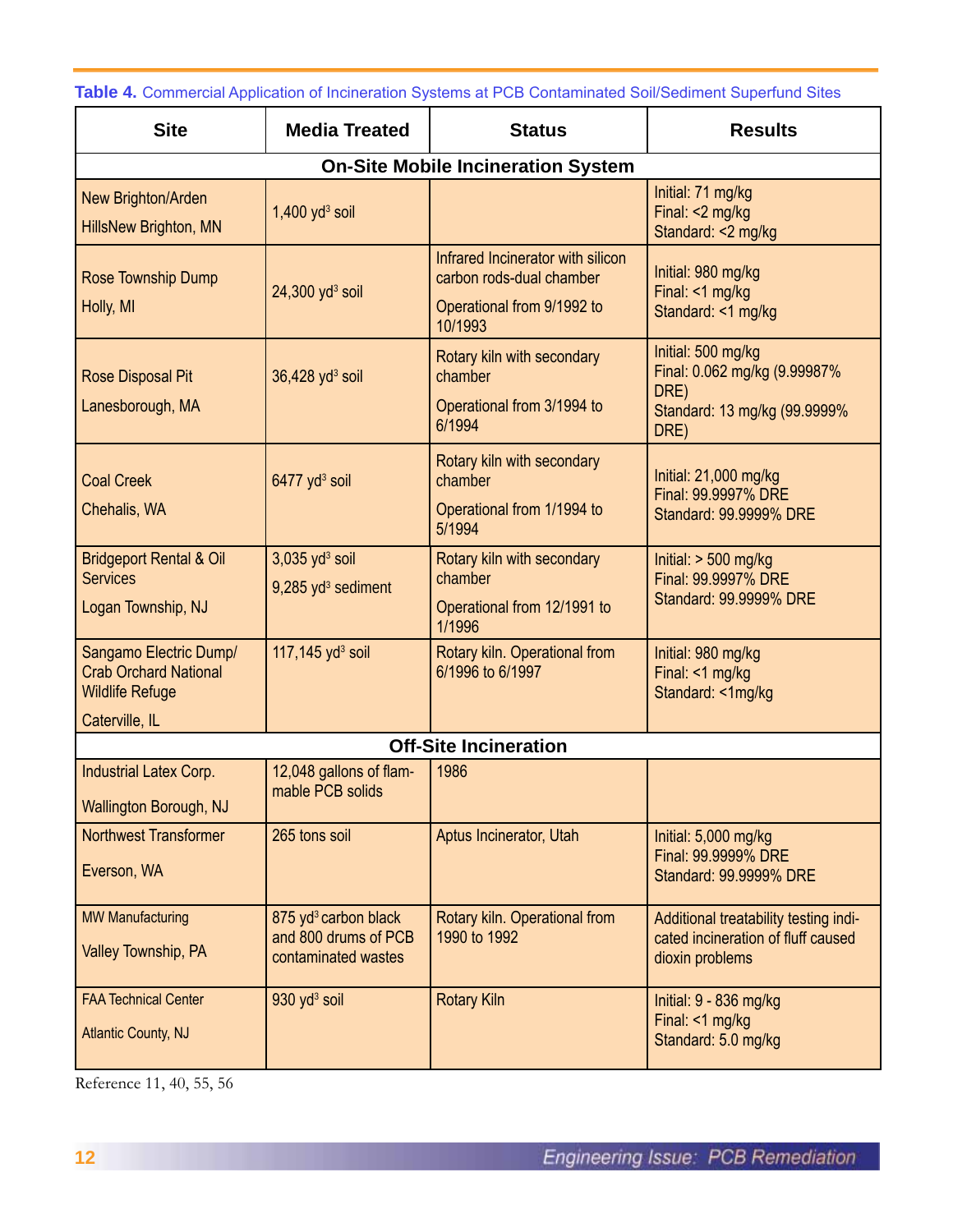| Company                                                                              | <b>Address</b>                                         | <b>Phone</b> |
|--------------------------------------------------------------------------------------|--------------------------------------------------------|--------------|
| <b>Republic Waste Services of Texas</b><br>Limited<br>(a.k.a. Republic CSC Landfill) | 101 Republic Way, P.O. Box 236<br>Avalon, TX 76623     | 800-256-9278 |
| <b>Waste Control Specialists, LLC</b>                                                | 9998 West Hwy 176, P.O. Box 1129, Andrews, TX<br>79714 | 888-789-2783 |
| <b>Chemical Waste Management Chemi-</b><br>cal<br><b>Services</b>                    | 1550 Balmer Road, Model City, NY 14107                 | 716-754-8231 |
| <b>Waste Management Inc.</b>                                                         | Alabama Inc., Box 55, Emelle, AL 35459                 | 205-652-9721 |
| <b>Wayne Disposal Inc.</b>                                                           | 1349 Huron St., South Belleville, MI 48197             | 313-480-8085 |
| <b>Clean Harbors Grassy Mountains,</b><br><b>LLC</b>                                 | P.O. Box 22750, Salt Lake City, UT 84122               | 435-884-8900 |
| <b>Chemical Waste Management</b>                                                     | Box 471, Kettleman City, CA 93239                      | 559-386-9711 |
| U.S. Ecology, Inc.                                                                   | Box 578, Beatty, NV 89003                              |              |
| Chemical Waste Management of the<br><b>Northwest</b>                                 | 17639 Cedar Spring Land, Box 9, Arlington, OR 97812    | 503-454-2643 |
| <b>US Ecology Idaho</b>                                                              | PO Box 400, 20400 Lemley Road, Grand View, ID<br>83624 | 208-834-2275 |

**Table 5.** PCB and Chemical Waste Landfills

Reference [58]

determine free liquids in waste). This may require pretreatment by processes such as thermal desorption to dewater the contaminated waste prior to landfill disposal. Disposal in private landfills creates a continuing liability issue for the owner, also monitoring at the waste site must be performed indefinitely to meet clean closure requirements. There may be some public opposition to the use of landfills. A comparison of the limitations of landfill disposal to those of other PCB remediation systems is depicted in Table 3.

## *3.2.5 Case Studies*

Currently, there are 10 commercial TSCA approved landfills in the USA, not including private TSCA approved landfills (Table 6).

General Electric (GE) sited two landfills on property they own near the Housatonic River site. One landfill was built to TSCA standards to receive material >50 mg/kg, and the other for material <50 mg/kg. Because of proximity to the removal area the transportation costs are minimal, although there are costs associated with permitting, building, and maintaining the landfills [59].

Excavation and disposal in an offsite TSCA permitted landfill is another commonly used option as was demonstrated for dredged PCB contaminated sediments at the Ashtabula River clean up. The river was dredged of 500,000 cubic yards of PCB contaminated sediment that was pumped to a polishing bag field with effluent water treated with clarification followed by sand and carbon treatment [60].

## **3.3 Thermal Desorption**

## *3.3.1 Technology Description*

Thermal desorption is an *ex-situ* and in situ technology that physically separates volatile and semi-volatile contaminants from soil, sediment, sludge, and filter cake by heating the matrices at temperatures high enough to volatilize the organic contaminants. It is a physical separation process and is not designed to destroy organics [51]. Air, combusted flue gas, or an inert gas is used to transfer vaporized contaminants from the medium. The chamber temperatures, usually between 93°C (200°F) and 538°C (1,000°F) and residence times (site-specific) used by thermal desorption systems will volatilize but typically neither oxidize nor destroy organic contaminants, [34, 52]. Thermal desorption utilizes either a direct or indirect heat exchange [31].

The primary stages of a typical thermal desorption system are materials preparation, desorption, particulate removal, and off gas treatment. Most *ex-situ* soil thermal desorption systems use similar feed systems consisting of a screening device to separate and remove materials greater than 2 inches, a belt conveyor to move the screened soil from the screen to the desorption chamber, and a weight belt to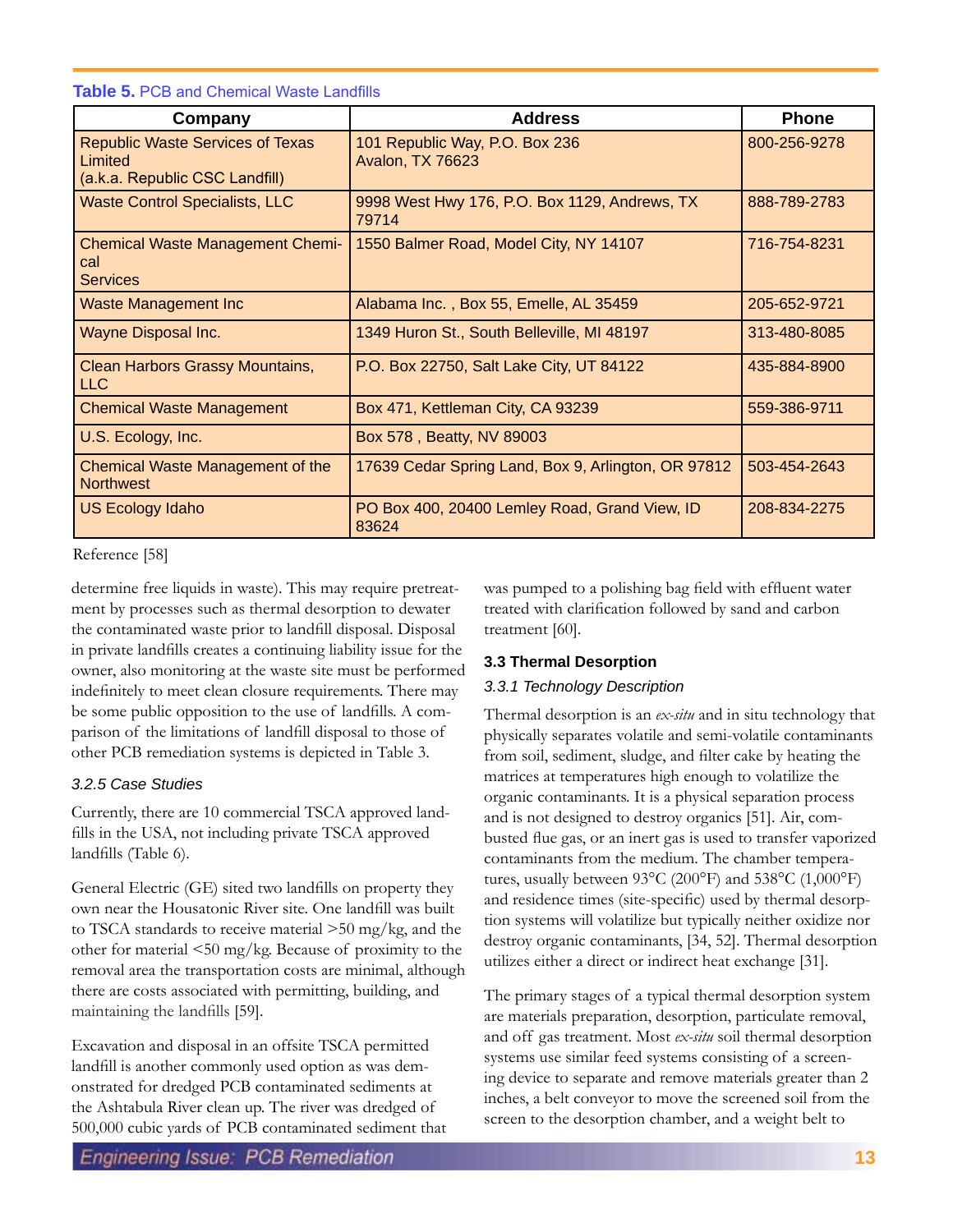**Table 6.** Commercial Application of Ex-situ Thermal Desorption Systems at PCB Contaminated Soil/Sediment Superfund Sites

| <b>Site</b>                                | <b>Media Treated</b>           | <b>Status</b>                                           | <b>Results</b>            |
|--------------------------------------------|--------------------------------|---------------------------------------------------------|---------------------------|
| <b>Fields Brook</b>                        | 21,855 $yd^3$ soil and         | Operational from 6/2002 to                              | Initial: 41,000 mg/kg     |
| Ashtabula, OH                              | sediment                       | 12/2002                                                 | Final: 2 mg/kg            |
|                                            |                                |                                                         | Standard: 1.3 mg/kg       |
|                                            |                                |                                                         | sediment & 3.1 mg/kg soil |
| Universal Oil Products (Chemical Division) | 8,200 tons soil                | Process proved inefficient                              | Initial: 2,000 mg/kg      |
| East Rutherford, NJ                        |                                | to achieve clean up goals.<br>Remedy change to off-site | Final: 2 mg/kg            |
|                                            |                                | disposal                                                | Standard: 2 mg/kg         |
| Industrial Latex Corp.                     | 53,600 $yd^3$ soil             | Operational from 9/1997 to                              | Initial: 4,000 mg/kg      |
|                                            |                                | 9/2001                                                  | Final: 1 mg/kg            |
| Wallington Borough, NJ                     |                                |                                                         | Standard: 1mg/kg          |
| Acme Solvent Reclaiming, Inc.              | $6,000$ yd <sup>3</sup> soil   | Operational from 6/1994 to                              | Initial: 290 ppb          |
| Morristown, IL                             |                                | 9/1994                                                  | Final: 1 ppb              |
|                                            |                                |                                                         | Standard: 10 ppb          |
| Re-Solve, Inc.                             | $36,000$ yd <sup>3</sup> soil  | Operational from 4/1995 to                              | Initial: 247 mg/kg        |
|                                            |                                | 3/1996                                                  | Final: 0.13 mg/kg         |
|                                            |                                |                                                         | Standard: 25 mg/kg        |
| Sangamo/Twelve-Mile/Hartwell PCB, Pickens, | 40,700 yd <sup>3</sup> soil    | Operational from 12/1995 to                             | Initial: 40,000 mg/kg     |
| <b>SC</b>                                  |                                | 5/1997                                                  | Final: <2 mg/kg           |
|                                            | 7,500 yd <sup>3</sup> sediment |                                                         | Standard: <2 mg/kg        |
| <b>Smith's Farm</b>                        | 21,000 $yd^3$ soil and         | Anaerobic low temperature                               | Initial: 300-500 mg/kg    |
|                                            | sediment                       | desorber. Completed 9/1995                              | Final: 3-25 mg/kg         |
| Brooks, KY                                 |                                |                                                         | Standard: 2 mg/kg         |

Reference 11, 38, 53, 54

measure soil mass. Augers are occasionally used in place of belt conveyors, but either type of system requires regular maintenance and is subject to system failure. Soil conveyors in large systems seem more prone to failure than those in smaller systems. Size reduction equipment can be incorporated into the feed system, but its installation into a continuous feed system is usually avoided to minimize shutdown as a result of frequent equipment failure and jamming [34, 52]. Directly heated thermal desorption units primarily transfer heat through radiation and convection from the carrier gas to the contaminated soil/sediment. In a direct heat unit, the burner exhaust gases are mixed with the waste and volatilized contaminants. Contaminants are volatized and swept with the burner combustion products to the emission control system for treatment, typically more energy/cost effective than indirectly heated units [51].

Indirectly heated thermal desorption units usually transfer heat by conduction, or by electrical resistance heaters to the contaminated soil/sediment, or by convection through an indirectly heated gas stream. In either case burner exhaust gases never come into contact with the contaminated matrix. Contaminants are volatilized and exhausted to the emission control system for treatment. Burner combustion products do not mix with volatilized contaminants and are exhausted to separate stacks, reducing the volume of contaminated gas and size of emission control equipment required. Indirectly heated thermal desorption units typically are less sensitive to waste heating values and potential heat releases than directly heated units. Thermal screws are well suited for treating high moisture content sediments. The principal differences between direct and indirect units are the extent to which air emissions can be controlled and the treatment capacity (which directly impacts operational costs) [51].

Two common thermal desorption designs are the rotary dryer and thermal screw. Rotary dryers are horizontal cylinders that can be directly or indirectly heated. The dryer is normally inclined and rotated. For the thermal screw units, screw conveyors or hollow augers are used to transport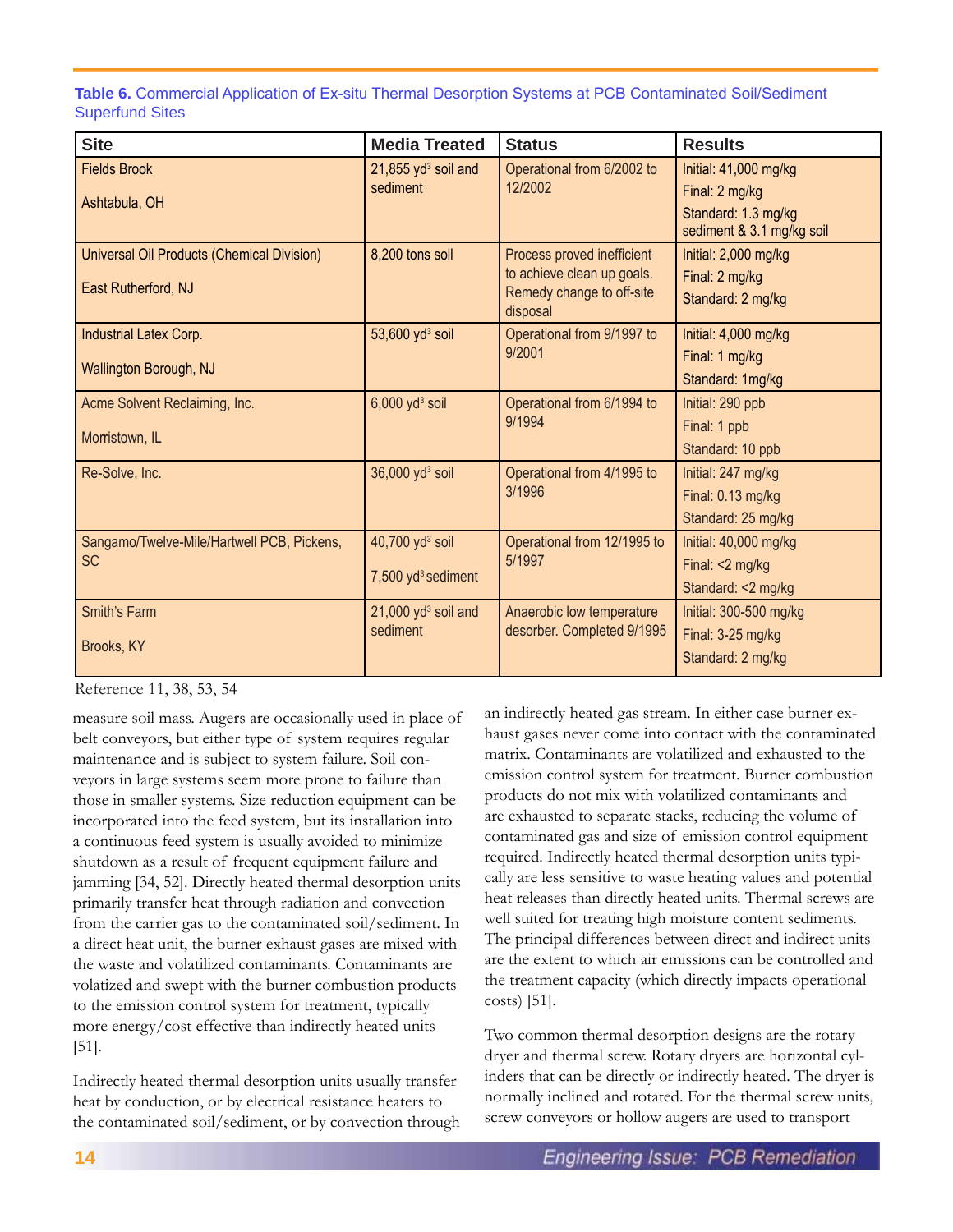the medium through an enclosed trough. Hot oil or steam circulates through the auger to indirectly heat the medium. The thermal screw design has been found to require more waste pretreatment than the rotary dryer design, and may be more costly to use [36]. All thermal desorption systems require treatment of the off gas to remove particulate and other contaminant emissions and vapors. Most of these units are transportable [52].

Based upon the operating temperature of the desorber, thermal processes can be further categorized into two groups: high temperature thermal desorption (HTTD) and low temperature thermal desorption (LTTD) [45, 52]. HTTD is a full scale technology in which wastes are heated to  $316^{\circ}$ C (600°F) to  $538^{\circ}$ C (1,000°F). HTTD is frequently used in conjunction with incineration, S/S, and/or dechlorination, depending on site-specific conditions [45, 52] (see Table 1). For LTTD processes, wastes are heated to between 93°C (200°F) and 316°C (600°F). LTTD is a full

scale technology that has been successful for remediating petroleum hydrocarbon contamination in all types of soil. Contaminant destruction efficiencies in the afterburners of these units are reportedly greater than 95%. Desorbed soil retains its physical properties. Unless heated to the higher end of the LTTD temperature range, organic components in the soil are not damaged, which enables treated soil to retain the ability to be used and support biological activity [45, 52]. Process diagrams of a typical low and high temperature thermal desorption unit are shown in Figures 2 and 3, respectively.

Operation of *ex-situ* thermal desorption systems can create up to eight process residual streams: treated medium, oversized medium and debris rejects, condensed contaminants, water, particulate control system dust, clean off gas, spent carbon, and aqueous phase activated carbon. Treated medium, debris, and oversized rejects may be suitable for replacement on site or require off-site disposal. Particulates

### **Figure 2.** Typical Thermal Desorption Process with an Afterburner

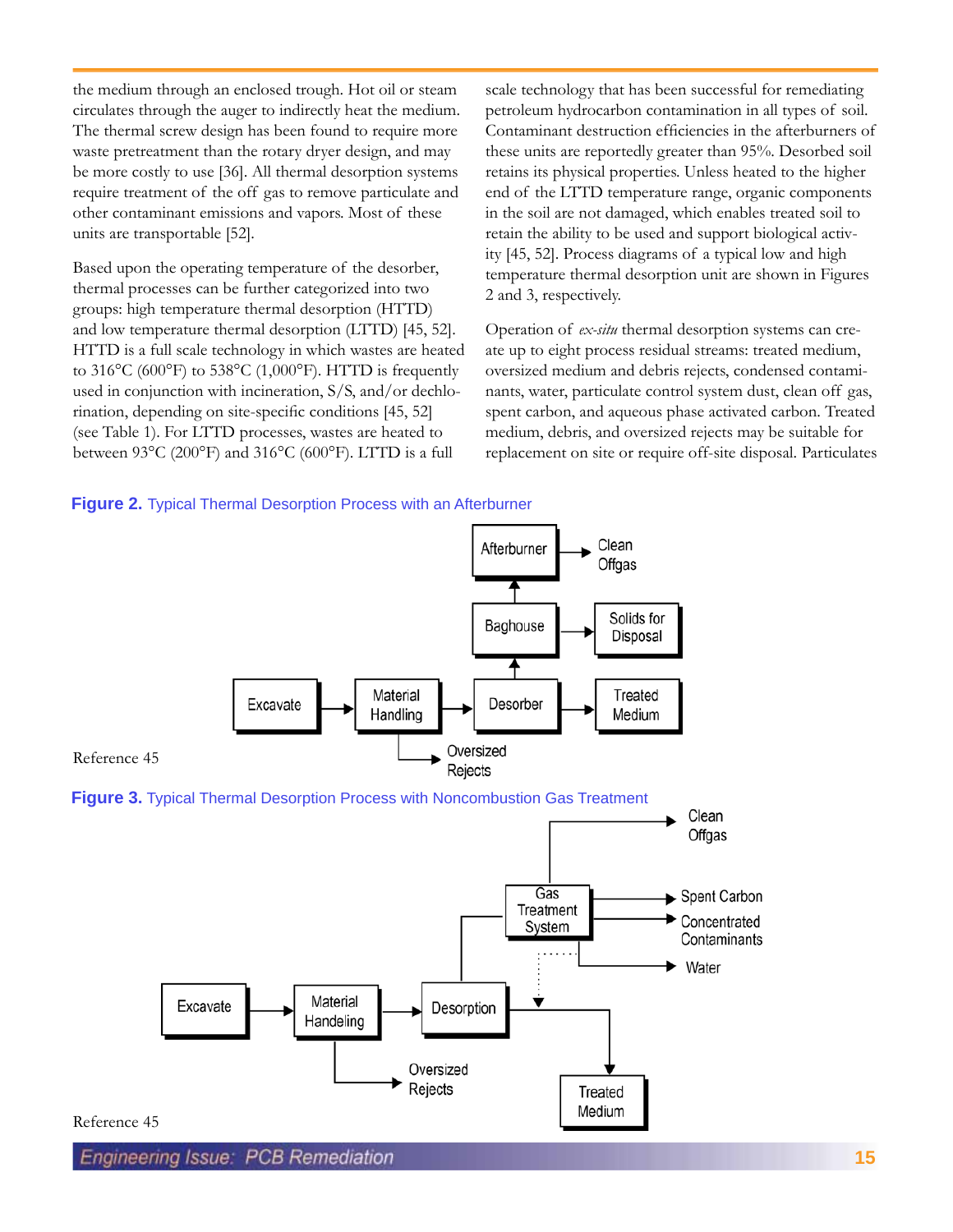are removed by conventional particulate removal equipment, such as wet scrubbers, cyclones and baghouses. Baghouses may become contaminated with dioxins if operated above 232°C (450°F) and require further decontamination. Collected particulates may still be contaminated, and may be recycled into the feed stream for retreatment or treated as a separate waste stream. In situations where PCB contaminants must be recovered from the system exhaust, emission control can be achieved using a secondary combustion chamber (afterburner), a catalytic oxidizer, chiller condenser, or activated carbon adsorption. The selection of the gas treatment system will depend on the concentrations and types of contaminants, air emission standards, and the economics of the off gas treatment system(s) used [61]. When a combustion process destroys off gas, compliance with incineration emission standards may be required [61]. In addition to the required monitoring and assessment of PCBs in thermal desorption waste streams, the possibility of dioxin/furan formation during thermal treatment of contaminated media should be considered [61]. In order to design an *ex-situ* thermal desorption system for a specific site, gathering characteristic information on the PCB contaminated matrix is essential. This information will include soil moisture content and particle size classification, determination of boiling points for various compounds to be removed, and treatability testing to determine the efficiency of the thermal desorption unit on a particular waste stream. A sieve analysis is required to account for the dust loading in the system for proper design of the air pollution control equipment [51, 52].

## *3.3.2 Applications*

LTTD systems are more applicable to treatment matrices contaminated by nonhalogenated volatile organic compounds (VOCs) and fuels. LTTD systems experience reduced effectiveness when used to treat semi-volatile organic compounds (SVOCs). HTTD systems are more applicable to the treatment of PCB contaminated matrices, as well as soil, sediment and sludge contaminated by SVOCs, polycyclic aromatic hydrocarbons (PAHs), and pesticides. VOCs and fuels can also be treated by HTTD systems, but treatment by LTTD systems is generally more cost effective [51].

*Ex-situ* thermal desorption has been proven effective in treating organic contaminated (including PCBs) soil, sediment, sludge, and various filter cakes. *Ex-situ* thermal desorption is applicable to sites where the following conditions exist: the target matrix can be excavated or dredged readily for processing or the organic contaminants are amenable to desorption at kiln temperatures between 315°C (600°F) and 590°C (1,100°F). Within each solid waste

type, the technology can accept a range of particle sizes, from granular to silty clays. Oversize material (e.g. debris) requires separation or size reduction prior to processing [45, 52].

*In-situ* processes have also been demonstrated for the thermal desorption of PCBs from contaminated soils. Thermal conductive heating (TCH) also called *in-situ* thermal desorption (ISTD), simultaneously applies heat and vacuum to the soil. Heat is applied through thermal wells, which operate at temperatures as high as 900°C (1650°F). Heat is conducted from the wells into the soil, reaching treatment temperatures of 300°C (572°F) or greater. Desorbed and volatilized contaminants are collected and treated above ground using thermal oxidization and/or carbon cannisters.

ISTD has the advantage of eliminating the need for excavation and materials processing, which can be a significant advantage when other infrastructures are present or for clay like soils that tend to cake during *ex-situ* thermal desorption. Because treatment temperatures of approximately 300°C (572°F) are required to effectively desorb PCBs, ISTD can only be applied above the water table or where the influx of water can be controlled. Thermal wells (ISTD) have been successfully demonstrated at pilot-scale at three sites and full scale at one site for the treatment of PCB contaminated soils and has been used at full scale at a large number of sites to treat other VOCs and SVOCs [1, 52]. For the treatment of shallow soils, the soils are excavated and treated ex situ in piles using horizontal heater wells installed in the soil pile. In this process, the soils to be treated are placed in a bermed area on an impervious surface, and heater elements, air injection, vapor extraction wells, and thermocouples are built into each pile. The soil pile is then covered by a vapor cap and insulation. Advantages of this approach over the customary *ex-situ* thermal desorption process include the fact that this system can treat larger debris and rock up to approximately one foot in diameter, it can handle materials such as ash, clinkers, brick, glass, etc., and it can be operated to reduce noise impacts without increasing the overall time of treatment.

Using thermal wells, a treatment time on the order of 40 days with well spacings of 5 feet and a depth of 12 feet reduced soil concentrations in tight clay from as high as 20,000 mg/kg to less than 1 mg/kg, with most post-treatment soil samples being below the detection limit of 0.033 mg/kg PCBs [62-65)].

## *3.3.3 Performance*

Performance objectives must consider the existing site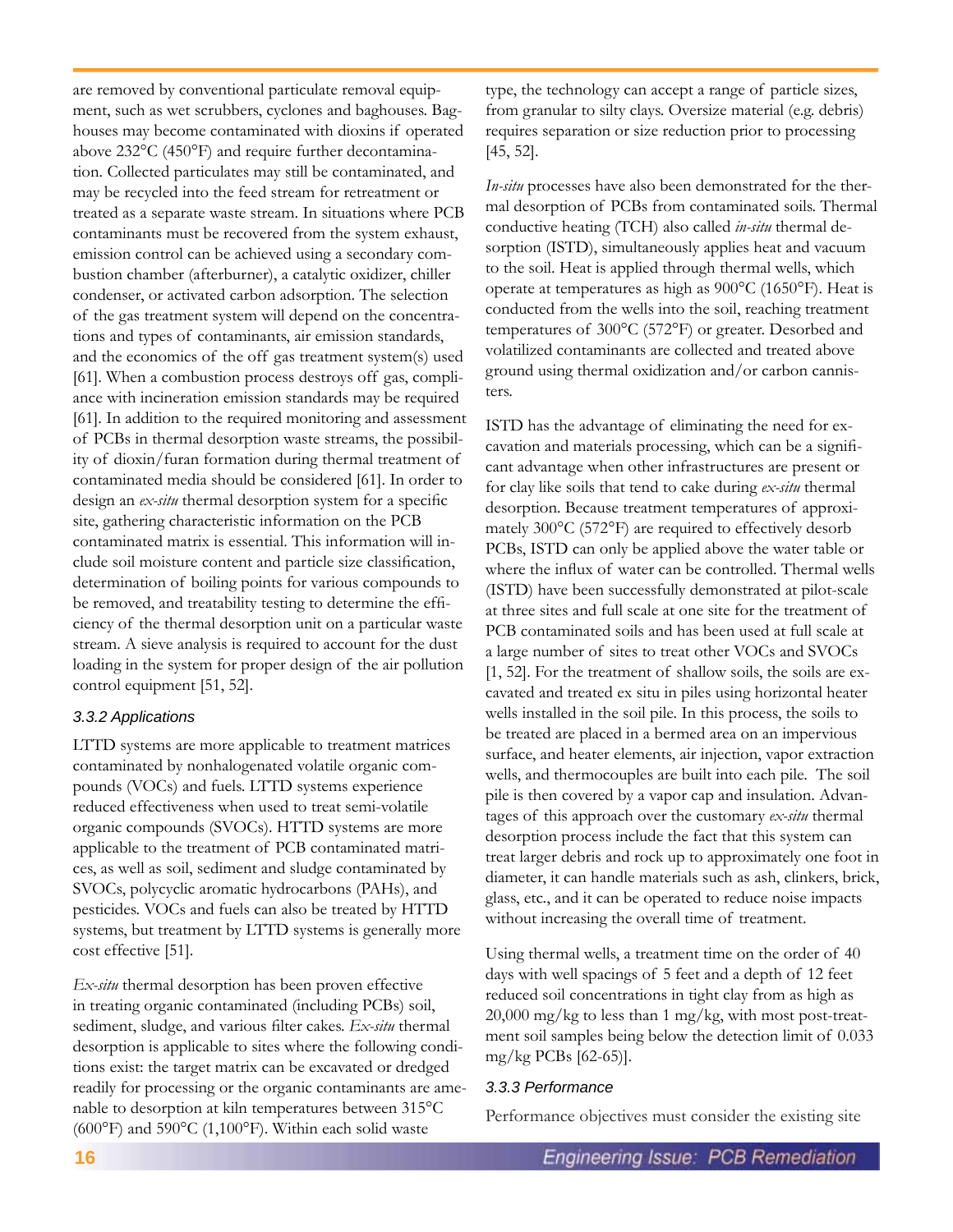contaminant levels and relative cleanup goals for soil and sediment at the site. System performance is typically measured by the comparison of untreated solid contaminant levels with those of the processed solids. The actual bed temperature and residence time are primary factors affecting performance in thermal desorption. These factors are controlled in the desorption unit by using either a series of increasing temperature zones, multiple passes of the medium through the desorber where the operating temperature is sequentially increased, separate compartments where the heat transfer fluid temperature is higher, or sequential processing into higher temperature zones [66, 67].

## *3.3.4 Limitations*

The technology is generally not effective in separating inorganics from the contaminated medium, which could pose a problem at certain sites where PCBs and heavy metals (e.g. lead) coexist. However, the presence of chlorine in the waste enhances the volatilization of some metals, including lead. Generally, as the chlorine content increases, so will the likelihood of metal volatilization [34]. Metals volatilizing may affect the gas treatment system and metals that are not volatilized may produce a treated solid residue that requires stabilization [45, 49, 51].

As the contaminated matrix is heated and passes through the desorber, energy is consumed in heating the moisture contained in the material. The target matrix must possess at least 20 percent solids content to facilitate placement of the waste material into the desorption equipment [68]. High moisture content (greater than 20 per cent) may result in lower contaminant volatilization, and a need to dewater/dry the soil prior to treatment to reduce the energy needed to volatilize the moisture.

Materials handling of soils that are tightly aggregated or plastic can result in poor processing performance due to caking. Clay and silty soils, along with soils with a high humic content, increase desorption time as a result of binding of contaminants. Rock fragments or solids greater than 1 to 2 inches may have to be crushed, screened, or reduced using other unit operations. Size limits depend upon the mechanical clearances in conveyer systems and heat transfer considerations. A highly abrasive feed can potentially damage the processor unit [45, 49, 51].

When a combustion process destroys off gas, compliance with incineration emission standards may be required [61]. Thermal desorption systems can produce dioxin/furans while operating under certain conditions [61. Factors promoting the formation of dioxins/furans include the existence of other chlorinated organic contaminants, addition of ferric chloride to sediments for dewatering, particulates and temperatures above 260°C (500°F) such as in a baghouse and long residence times at 650°C (1202°F) [69].

A comparison of the limitations of thermal desorption systems to those of other PCB remediation systems is depicted in Table 3.

## *3.3.5 Case Studies*

*Ex-situ* thermal desorption technologies have been selected as the remedial action for at least 16 Superfund sites with PCB contaminated soils or sediments [11, 40, 55, 56]. Information on the application of thermal desorption for the treatment of PCB contaminated soil and sediment at some of these sites is presented in Table 7.

The U.S. EPA Superfund Innovative Technology Evaluation (SITE) Program, available at: http://www.epa. gov/nrmrl/lrpcd/site/reports.html, lists seven thermal desorption systems reportedly capable of treating PCBs in soil and sediment [70]. The time required to clean up a 20,000 ton site using *ex-situ* thermal desorption is approximately 4 months [70].

## **3.4 Solvent Extraction**

## *3.4.1 Technology Description*

Solvent extraction processes use solvents to treat contaminated solids in much the same way as they are commonly used by analytical laboratories to extract organic contaminants. Solvent extraction is an *ex-situ* physical process that uses chemical solvents under controlled pressure and temperature conditions to separate contaminants from soil and sediment, thereby reducing the overall volume of the hazardous waste to be treated [71]. The technology is generally applicable to solid matrices contaminated by organic contaminants. Solvent extraction is different from soil washing systems in that it uses an extracting chemical (nonaqueous) instead of water containing additives to separate out contaminants [33]. The chemical formulation of the extractant is often proprietary to the vendor; however, diisopropylamine has been used on PCB contaminated media [72]. Solvent extraction is commonly used in combination with other technologies, such as solidification/stabilization, incineration, and soil washing, depending on site-specific conditions. These systems vary with regard to the solvent employed, type of equipment used, and mode of operation.

Solvent extraction processes can be grouped into three general types: standard, liquified gas (LG), and critical solu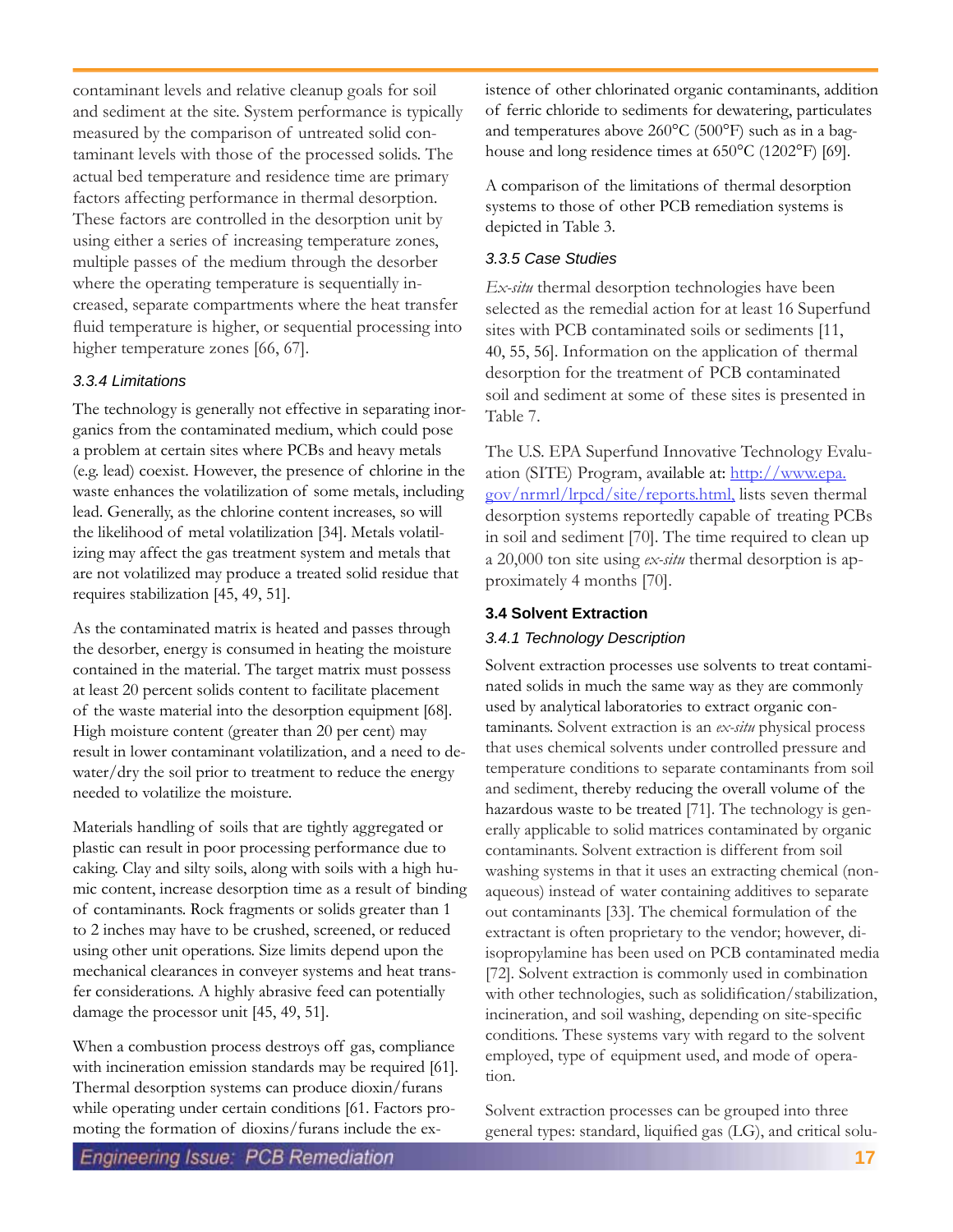**Table 7.** Commercial Application of Solvent Extraction Systems at Superfund Sites with PCB Contaminated Soil/Sediment

| <b>Site</b>                                       | Remedy                                                                                                                                                                                             | Lead                                   |
|---------------------------------------------------|----------------------------------------------------------------------------------------------------------------------------------------------------------------------------------------------------|----------------------------------------|
| Arctic Surplus - Fairbanks, AK                    | Solvent Extraction for PCBs >50 mg/kg; off-site<br>disposal of soils <50 mg/kg PCBs.                                                                                                               | Federal Lead / Fund<br>Financed        |
| Arrowhead Refinery Co. - Hermantown, MN           | 7,000 $yd^3$ Soil and 4,600 $yd^3$ Sludge                                                                                                                                                          | <b>PRP Lead / Federal</b><br>Oversight |
| Carolina Transformer Co. - Fayetteville, NC       | Excavation and on-site solvent extraction of soil and<br>sediment >1 mg/kg PCBs; solidification of any exca-<br>vated soil or sediment that does not meet the RCRA<br>toxicity characteristic rule | Federal Lead / Fund<br>Financed        |
| Idaho National Engineering Laboratory (USDOE), ID | Solvent extraction, dehalogenation, dechlorination<br>(unspecified) on site.                                                                                                                       | <b>Federal Lead</b>                    |

Reference 11, 38, 53, 54

tion temperature (CST) solvents. A schematic of a typical solvent extraction unit is depicted in Figure 4. The standard process uses alkanes, alcohols, ketones, or similar liquid solvents at or near ambient temperature and pressure. They operate in either batch or continuous mode and consist of four basic steps: extraction, separation, desorption, and solvent recovery [73]. The design of the extraction vessel varies from countercurrent, continuous flow systems to batch mixers. The ratio of solvent-to-solids varies, but normally remains within a range from 2:1 to 5:1. Separation of solids from liquids is achieved by allowing solids to settle and pumping the contaminant containing solvent to the solvent recovery system. Filtration or centrifugation can be used if gravity settling is insufficient.

Residual solids are processed with additional solvent washes until cleanup goals are achieved. Settled solids retain some solvent that must be removed usually by thermal desorption. Contaminant laden solvent, along with the solvent vapors removed during the desorption or raffinate stripping stage, are transferred to a distillation system. Condensed solvents are normally recycled to the extractor; this conserves solvent and reduces costs. Captured water may be evaporated or discharged from the system. Still bottoms, which contain high boiling point contaminants, are recovered for the future treatment or disposed of as hazardous waste.

The Liquified Gas (LG) process uses propane, butane, carbon dioxide, or other pressurized gases but still has the same basic steps associated with standard solvent extraction processes with some notable differences in operating conditions. Increased pressure and lower temperature

are required for the solvent to take on LG characteristics. The extraction step can involve multiple stages, with feed and solvent moving in countercurrent directions [73]. The slurry in the extractor is vigorously mixed with the solvent by pumps or screw augers which move the contaminated feed through the process.

The solvent/solids slurry is pumped to a decanting tank where phase separation occurs. A reduction in pressure vaporizes the solvent, which is recycled, and the decontaminated slurry is discharged. Contaminated solvent is removed from the top of the decanter and is directed to a solvent recovery unit. The organic contaminants remain in the liquid phase and the solvent is vaporized and removed. The solvent is then compressed and recycled to the extractor.

The Critical Solution Temperature (CST) process uses the unique solubility properties of CST solvents to extract contaminants. CST uses extraction solvents whose solubility characteristics can be manipulated by changing the temperature of the fluid. Contaminants are extracted at one temperature where the solvent and water are miscible. The concentrated contaminants are separated from the decanted liquid fraction at another temperature where the solvent has minimal solubility in water (process referred to as inverse miscibility). The same basic process steps are used for the CST solvent extraction systems; however, the solvent recovery step consists of numerous unit operations [73].

Implementation of the solvent extraction technology includes several stages: media preparation, contaminant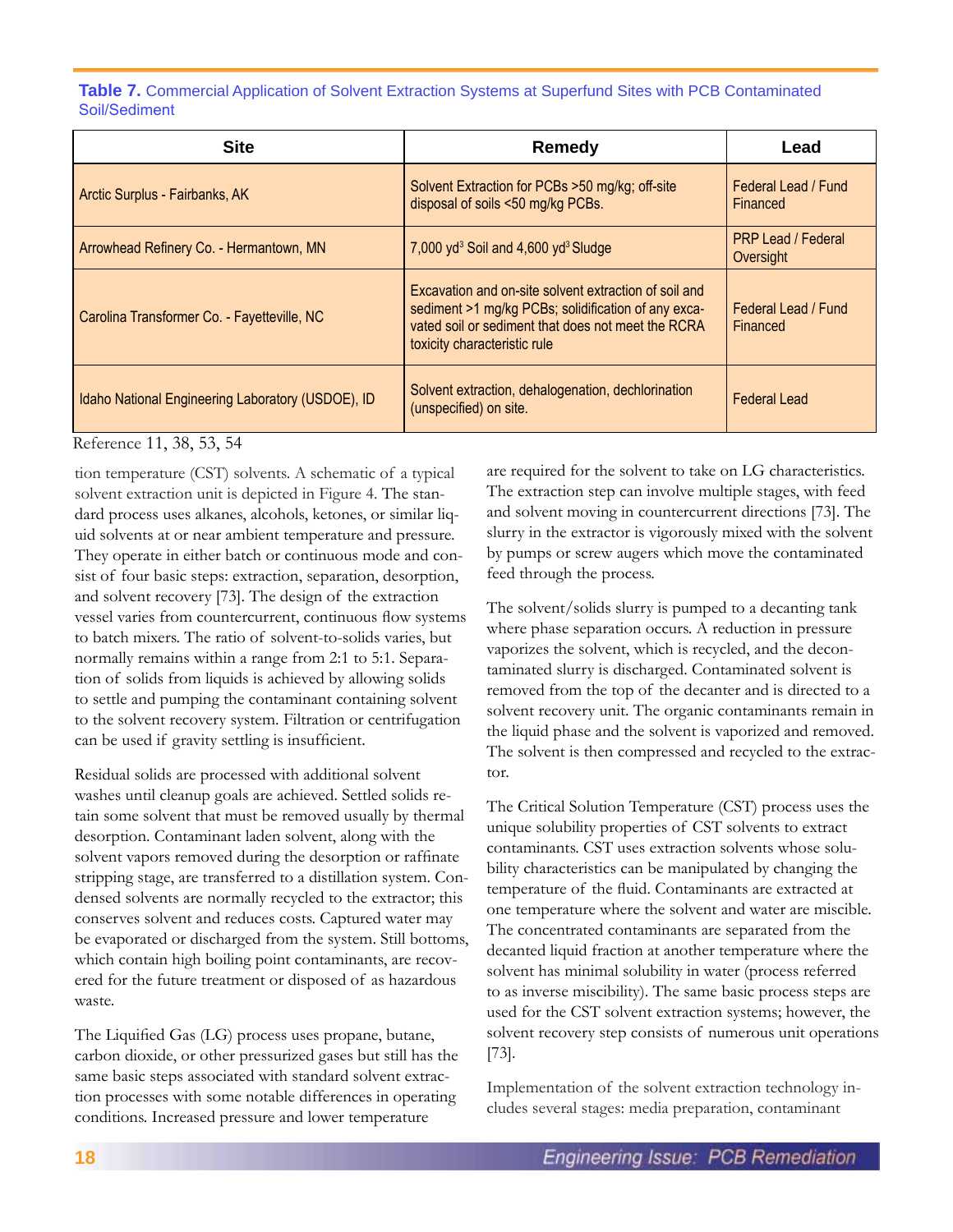extraction, solvent/media separation, contaminant collection, and solvent recycling. Pretreatment of the contaminated media is usually necessary. This may involve physical processing and, if needed, chemical conditioning after the contaminated medium has been excavated. Physical processing starts with excavation and dredging operations. It is followed by a series of material classification processes, which can include any combination of material classifiers, screens/sieves, shredders, and crushers. This phase reduces the size of the particles being fed into a solvent extraction process. Size reduction of particles increases the exposed surface area of the particles, thereby increasing extraction efficiency. Caution must be applied to ensure that an overabundance of fines does not lead to problems with phase separation between the solvent and treated solids. The optimum particle size varies with the type of extraction equipment used [33]. In the next phase, an extractor is used to dissolve the organic contaminant into the solvent. Then the extracted organics are isolated along with the solvent and go into a separator, where the pressure and temperature are optimized to separate the organic contaminant from the solvent phase [30]. The solvent is recycled to the extractor and the concentrated contaminants are removed from the separator [72].

Three main process streams are generated by this technology: the extract containing concentrated contaminants, the treated soil or sediment, and the separated water. The extract contains contaminants concentrated into a smaller volume, which requires further treatment such as incineration, dehalogenation, and/or thermal desorption [33, 73]. Depending on the system used, the treated solids may need **Figure 4.** Typical Solvent Extraction Process

to be dewatered, creating both a dry solid and a separate water stream. The water requires analysis to determine whether treatment is necessary prior to discharge. Because the solvent is an organic material, a solvent residue may remain in the soil matrix. This can be mitigated by selection of an appropriate solvent, and if necessary, an additional separation stage. Concentrated contaminants normally include organic contaminants, O&G, naturally occurring organic substances found in the feed solids, and extraction fluid. Concentration factors may reduce the overall volume of contaminated material to 1/10,000 of the original waste volume depending on the volume of the total extractable fraction. The resulting highly concentrated waste stream is either incinerated or collected for reuse. Particular soil properties that should be determined beforehand include: pH, partition coefficient, cation exchange capacity, organic content, toxicity characteristic leaching procedure (TCLP) for leachable metals and volatiles, moisture content, clays, and complex waste mixtures.

### *3.4.2 Applications*

Solvent extraction has been shown to be effective in treating sediment, sludge and soil containing primarily organic contaminants such as PCBs, VOCs, halogenated solvents, and petroleum wastes. It is least effective on very high molecular weight organics and very hydrophilic substances. The process has been shown to be applicable for the separation of the organic contaminants in paint wastes, synthetic rubber process wastes, coal tar wastes, drilling muds, wood treatment wastes, separation sludges, pesticide/insecticide wastes, and petroleum refinery oily wastes [45, 49, 73]. The rate limitations of extraction technology



Engineering Issue: PCB Remediation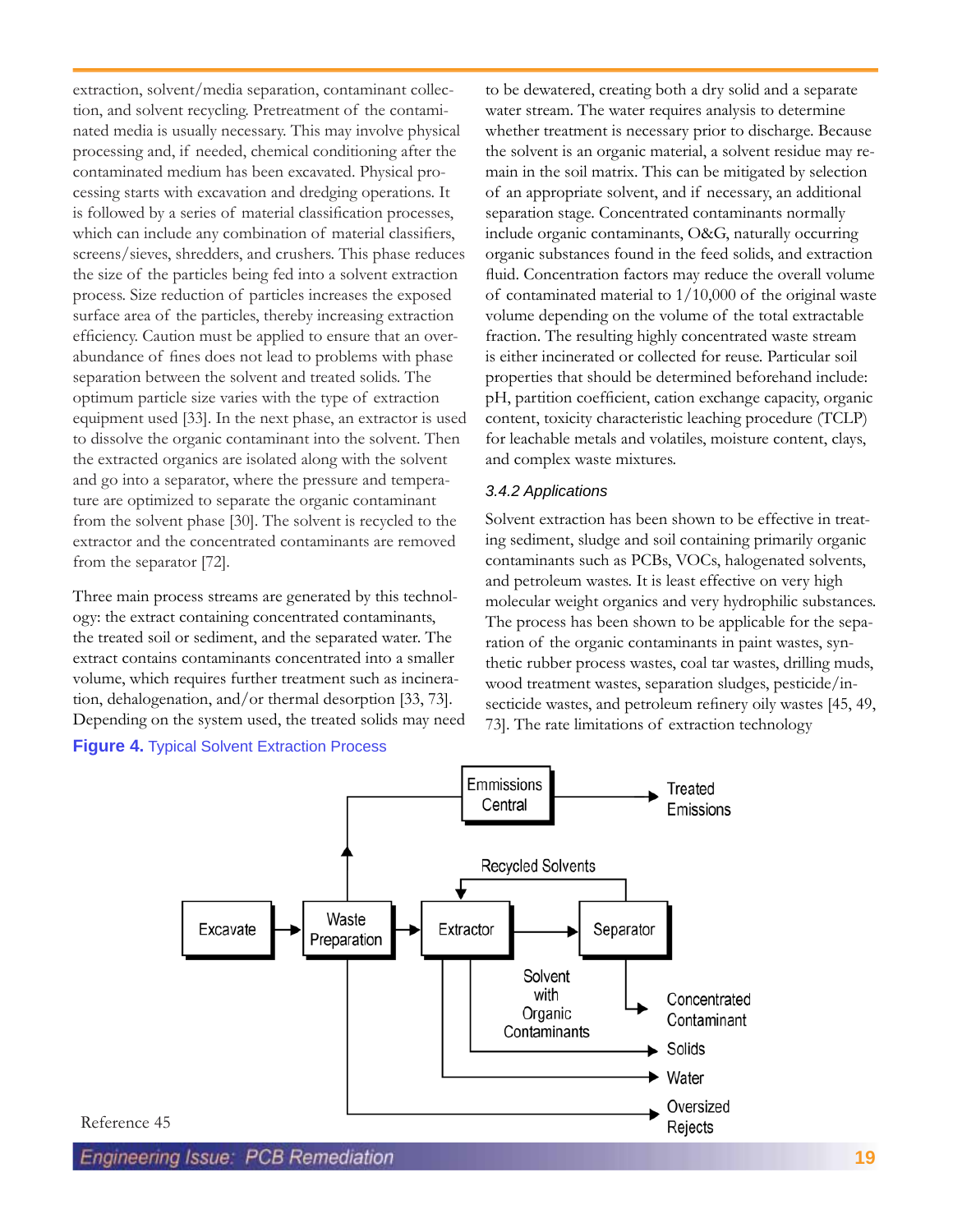are typical of a mass transfer controlled kinetic process, although equilibrium phase partitioning considerations often become limiting factors. It is important to conduct a laboratory scale treatability test to determine whether mass transfer or equilibrium partitioning will be the controlling factor. Often irreversible partitioning into organic rich medium can limit the effectiveness of solvent extraction to PCB remediation. The controlling factor is critical to the design of the unit and to the determination of whether the technology is appropriate for the waste [33, 73].

Inorganics usually do not have a detrimental effect on the extraction of organic components, and may have a beneficial effect by changing the metals to a less toxic or leachable form. When treated solids leave the extraction subsystem, traces of extraction solvents are present [45, 49, 73]. The typical extraction solvents used in currently available systems either volatilize quickly from the treated solids or may biodegrade. Ambient air monitoring can be used to determine if the volatilizing solvents present a problem. Some commercial extraction systems have used solvents that are flammable, toxic or both [45, 49, 73].

## *3.4.3 Performance*

The performance of solvent extraction systems is usually determined by comparing initial and final PCB concentrations in the contaminated medium. The most significant factors influencing performance are the waste volume, the number of extraction stages, and operations and maintenance (O&M) parameters. Extraction efficiency can be influenced by process parameters such as solvent used, solvent/waste ratio, throughput rate, extractor residence time, and the number of extraction stages. Performance data have indicated concentration factors of up to 10,000:1. This represents a substantial reduction in the volume of contaminants. Technology vendors have reported a reduction of >98% of polychlorinated biphenyls (PCBs) at levels up to  $4,600 \text{ mg/kg}$  and reduction of  $>95\%$  of polyaromatic hydrocarbons (PAHs) at levels up to 2,900 mg/kg. Removal efficiencies >90% are generally reported for many organic contaminants with residual levels in many cases <1 mg/kg. However, performance may require a higher number of extraction stages (6 to 8), especially at higher initial concentrations. The number of times the medium must be recycled through the system (the number of passes) in order to meet the treatment goal is an important criterion of system design and operation [33, 74].

## *3.4.4 Limitations*

The technology is generally not used for extracting inorganics (i.e. acids, bases, salts, heavy metals). Organically bound metals can co-extract with the target organic pollutants and become a constituent of the concentrated organic waste stream. The presence of metals can restrict both disposal and recycle options.

Moisture content, the amount of clays, percentage of fines (>15% ), and the amount of naturally occurring organic carbon may each affect the performance of a solvent extraction process depending on the specific system design [75] which can be semi-batch or continuous. The waste may need to be made pumpable by the addition of solvents or water. Other systems may require reduction of the moisture content  $(\leq 20\%$  moisture) to effectively treat contaminated media. Matrices with higher clay content reduce extraction efficiency and require longer contact times. Many extraction processes can only handle a small particle size, usually less than  $\frac{1}{4}$  inch. Treatment of contaminated material with >15% fines and high organic content affects treatment performance because contaminants can be strongly sorbed to the soil particles. Furthermore, soils with high clay and organic matter may form tight aggregates that are difficult to break. Cold temperatures can affect the efficiency of the extraction solution, which can diminish leaching rates [76, 77].

## *3.4.5 Case Studies*

Solvent extraction technologies have been selected as the remedial action for PCB contaminated soils or sediments for at least four Superfund sites [11, 40, 55, 56]. Information on the application of solvent extraction for the treatment of PCB contaminated soil and sediment at these sites is presented in Table 7.

There have been several applications of solvent extraction at remediation sites. The EPA SITE Program lists five innovative solvent extraction systems capable of treating PCBs in soil and sediment [70].

## **3.5 Chemical Dehalogenation**

## *3.5.1 Introduction*

Chemical dehalogenation, as used in this section, refers to the use of chemical reagents and reduction processes to destroy or chemically alter the PCB congeners to a less toxic form. *Ex-situ* chemical dehalogenation systems typically are preferred over incineration alternatives. A comparison of the limitations of chemical dehalogenation systems to those of other PCB remediation systems is depicted in Table 3. Ideally, the goal is to convert or mineralize PCBs to innocuous byproducts such as sodium chloride, carbon dioxide, and water. More realistically, the goal is to reduce the toxicity to a form that will satisfy standards for ultimate disposal or reuse of the contaminated media. One example of this is to replace the chlorine in PCB with an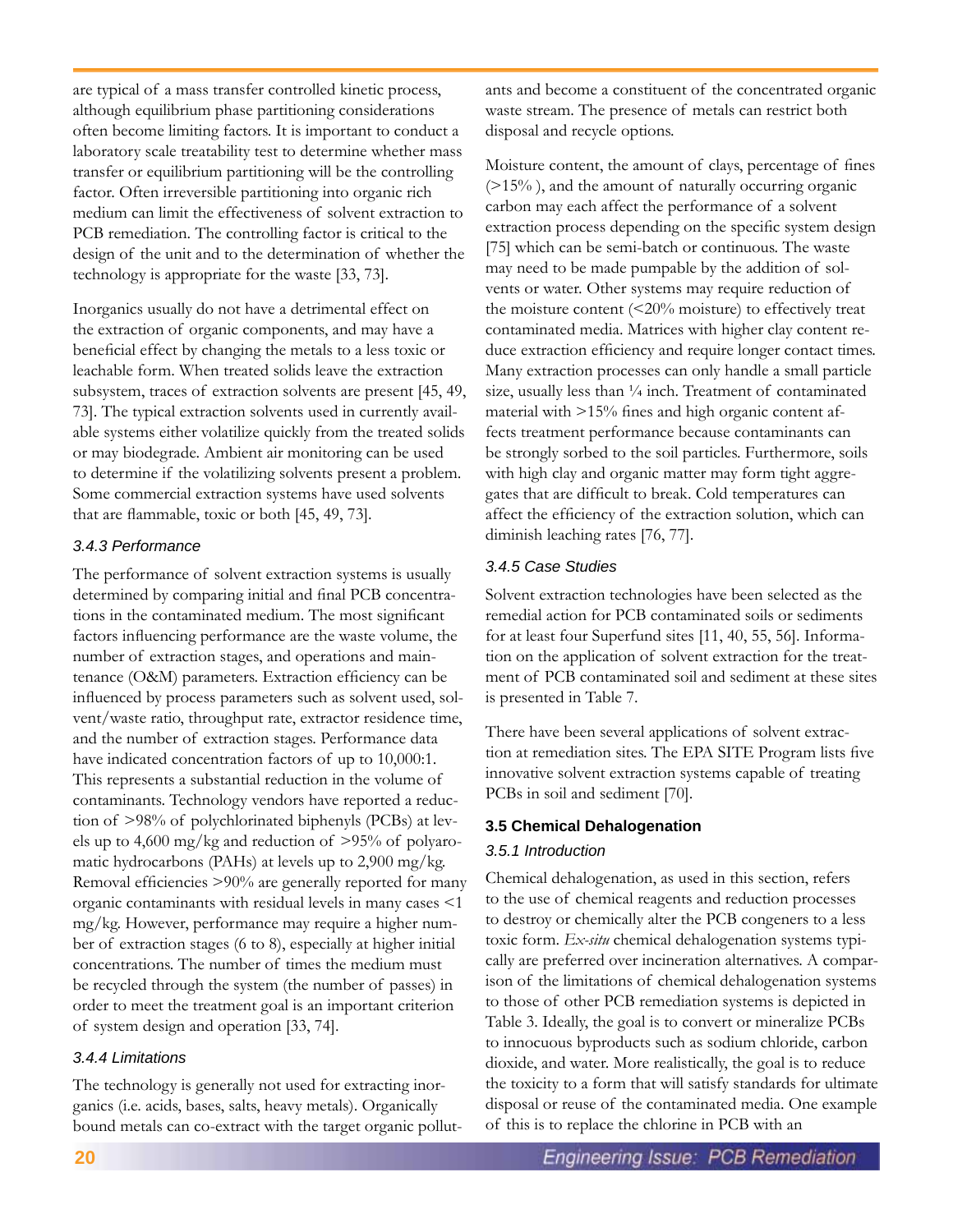aryl or alkyl functional group such as a sodium naphthalide reagent, polyethylene glycol, or Fenton's reagent. However, long term stability and other environmental constraints may require further treatment depending on the treatment goal [77].

Chemical dehalogenation can be achieved by either the replacement of the halogen molecules or the decomposition and partial volatilization of the contaminants. The contaminant is partially decomposed rather than transferred to another medium. Several processes have been utilized to accomplish chemical dehalogenation: Base Catalyzed Decomposition (BCD), Zero Valent Iron (ZVI), Solvated Electron Technology (SET™), and Gas Phase Chemical Reduction. Each of these applications will be discussed in this section.

BCD is an efficient, relatively inexpensive treatment process for PCBs. BCD treats PCBs directly in transformer oils, or as part of a two stage treatment train scheme for contaminated soils and sediments. PCB contaminated soils or sediments are mixed with sodium bicarbonate and initially treated by a thermal desorption process to completely dechlorinate the soil or sediment. The PCB contaminated vapor condensate is collected in the air treatment system and transferred to a heated stirred tank reactor where proprietary catalyst reagents are mixed with high boiling point hydrocarbon oil and sodium hydroxide [78, 79].

Although proprietary reagents are used in a BCD treatment process, EPA holds the patent rights to this technology in the U.S [80]. A process schematic of a typical BCD dehalogenation unit is depicted in Figure 5.

Zero valent iron (ZVI) offers another chemical dehalogenation treatment application. The use of reactive metal particles have shown great potential for remediating groundwater and sediments contaminated with chlorinated compounds, such as PCBs. For example, zero valent iron (ZVI) particles can be used in constructed reactive walls or barriers intercepting the pathway of PCB contaminated groundwater plumes and sediments. Nanoscale zero valent iron (ZVI) particles are characterized by high surface area to volume ratios with high reactivity rates. Batch studies have demonstrated that these particles can quickly and completely dechlorinate PCB congeners at relatively low metal to solution ratios (2.5 g/100ml). Further studies have shown that the metal particles can be directly injected into the contaminated aquifer creating a reactive zone for treatment [81].

SET™ uses a solution of ammonia and an "active" metal, such as metallic sodium or potassium, to create a reducing

agent that can chemically reduce toxic contaminants, such as PCBs and pesticides, into relatively benign substances [72, 82, 83, 84]. Solvated electrons are formed when certain alkaline earth metals (e.g. sodium, calcium, lithium, and potassium) are dissolved from their metallic form into ammonia, resulting in the formation of metal ions (e.g. Na+, Ca2+, Li+, and K+) and free electrons. These free electrons produce a strong reducing agent that removes halogens from organic molecules, breaking the chlorine-carbon bond. This chemical process was initially investigated for the remediation of environmental media contaminated with SVOCs. Typical waste products of SET™ treatment include hydrogen substituted aromatics from the original contaminant, sodium chloride, and sodium amide.

Eco Logic's Gas Phase Chemical Reduction (GPCR™) technology involves the gas phase chemical reduction of organic compounds by hydrogen at a temperature of 850°C (1562°F) or higher. Chlorinated hydrocarbons, such as PCB, polychlorinated dibenzo-p-dioxins (dioxins) and other POPs, are chemically reduced to methane and hydrogen chloride (HCl). Unlike oxidation reactions, the efficiency of these reduction reactions is enhanced by the presence of water, which acts as a heat transfer agent as well as a source of hydrogen. Therefore, dewatering of input waste is unnecessary. The water shift reactions produce hydrogen, carbon monoxide and carbon dioxide from methane and water. These reactions can be used at higher efficiencies to generate hydrogen for reuse in the system by subjecting scrubbed methane rich product gas to high temperatures in the presence of a catalyst. This is particularly useful when a hydrogen source for plant operations is not immediately available. Solid and bulk waste materials are processed in a Thermal Reduction Batch Processor (TRBP). This waste is placed in the TRBP, which is sealed and heated in an oxygen free atmosphere to about 600°C (1112°F). Organic components are volatilized and swept into the GPCR™ reactor, where complete reduction takes place at 850-900°C (1562-1652°F). Gas leaving this reactor is scrubbed to move particulate and acid and then stored for reuse as a fuel [85].

## *3.5.2 Applications*

BCD treats PCBs directly in transformer oils. PCB contaminated soils or sediments are mixed with sodium bicarbonate and initially treated by a thermal desorption process as part of a two stage treatment train to completely dechlorinate the soil or sediment. The PCB contaminated vapor condensate and fines are collected in the air treatment system and transferred to a heated stirred tank reactor containing a caustic (typically sodium bicarbonate [NaHC03]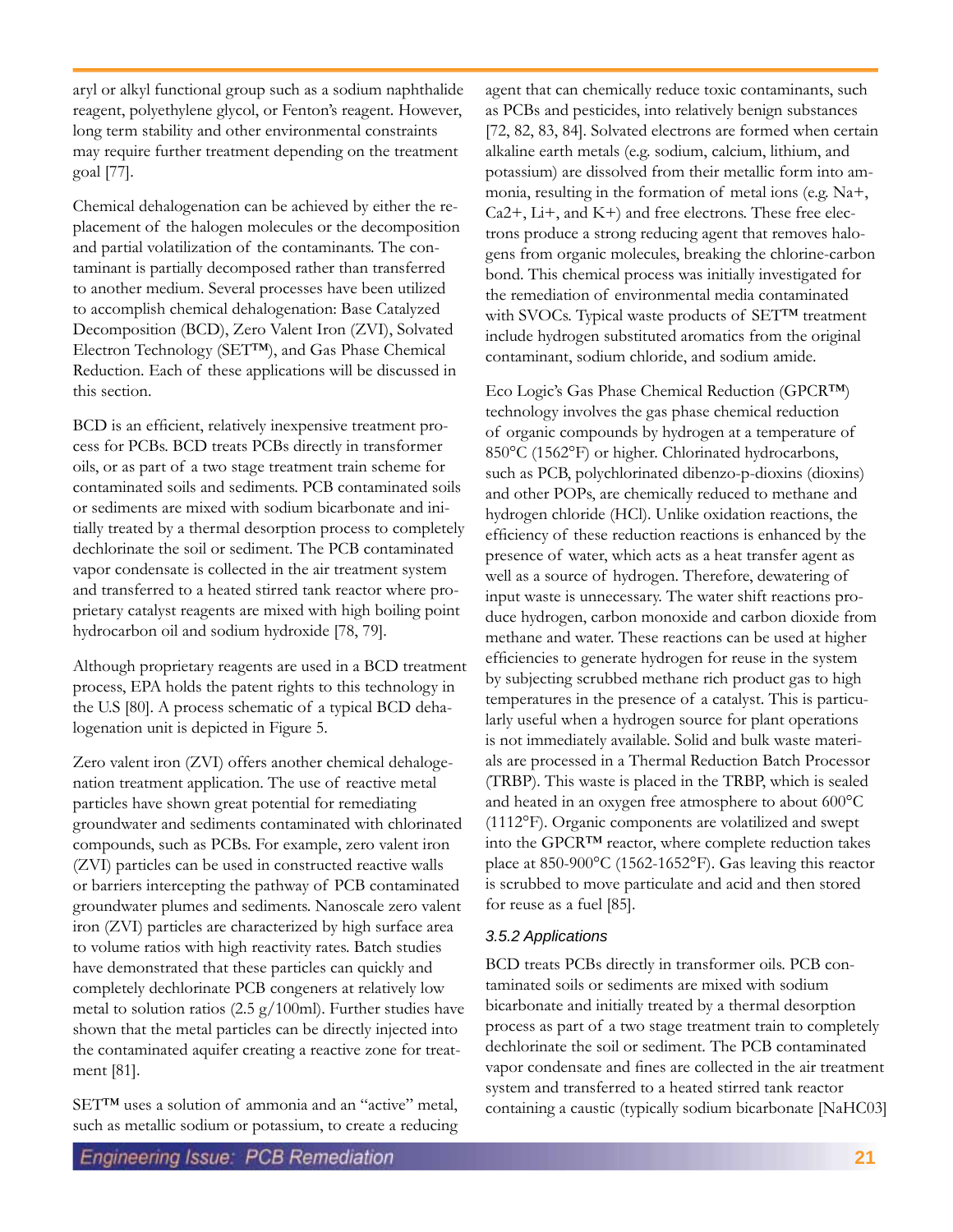



or sodium hydroxide [NaOH]), catalyst reagents (e.g. carbon, graphite, or iron), a hydrogen donor (e.g. paraffinic or aliphatic oil), a hydrogen transfer agent, and other proprietary reagents [78, 79]. When heated above 300°C (572°F) for a time period that is predetermined after pilot-scale treatability tests, the reagent produces highly reactive atomic hydrogen, which cleaves chemical bonds that confer toxicity to compounds [1].

Following the thermal treatment reaction, inorganic carbonaceous solids are separated from the untreated oil by gravity or denitrification. The oil and catalyst may be recovered for reuse. If desired, the salts and excess base can be removed from carbon residue by rinsing. The carbon residue can be rendered non-toxic for disposal.

Four main waste streams are generated by BCD technology: the treated soil or solids, the wash water, residual decontaminated sludge, and possible air emissions. After treatment, the inorganic sodium salts and carbonaceous solids can be removed from the non-hazardous oils by

gravity or centrifugation. If necessary, the salts and excess base can be removed from the solids by water wash-ing. The carbonaceous material left after centrifugation and washing is non-toxic and can be disposed of as nonhazardous material. Latest development in 2004 was that the process has the choice of using low cost heavy fuel oils or refined paraffinic oils as the donor oil in the process. Heavy fuel oils can be used once only, with the used oil being fed to cement kilns after destruction of POP's. Where this option is not used, it is now possible to recover and re-use 90-95% of the donor oil, which greatly improves the economics of the process and reduces the production of wastes virtually to a solids stream of sodium chloride and carbon from the breakdown of the POP molecule. Any wastewater generated by the process should be minimal and can be disposed directly to the sanitary sewer.

However, if prior treatment is required, chemical oxidation, biodegradation, carbon adsorption, or precipitation can be used. The residual decontaminated sludge from the stirred tank reactor must be analyzed to ensure conformance with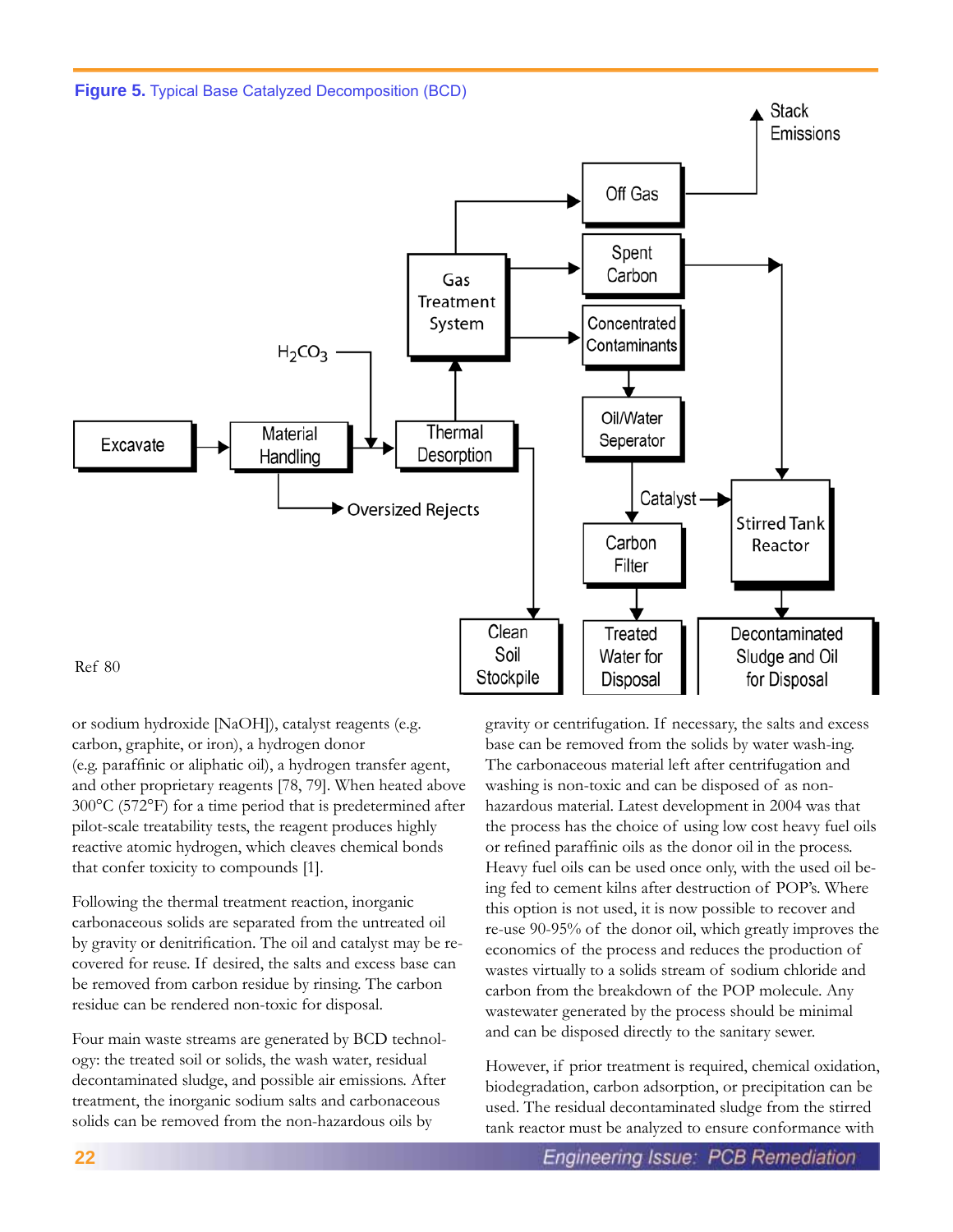regulatory requirements before disposal, but can generally be disposed of as municipal sewage sludge [33]. If other contaminants are present in the untreated waste feed material, they should also be evaluated in the residual sludge. If the sludge does not meet disposal standards, it can be retreated through the primary thermal desorption or solvent extraction treatment train process. Air emissions are typically minimal since the process is not pressurized. A reflux condenser is used to keep the oil in the stirred tank reactor while capturing the water vapor. However, if the contaminated material has significant moisture content, capture of the residual volatile fraction may be difficult even with a reflux condenser. Any resulting stream can be treated by activated carbon or catalytic oxidation.

The chemistry of this technology is not just specific to halogenated organics. Based on tests on halogenated organics, the byproduct compounds appear to be non-toxic [33]. The BCD process produces biphenyl and low boiling olefins (which are not water soluble and much less toxic) and sodium chloride. A comparison of the advantages of chemical dehalogenation systems to those of other PCB remediation systems is depicted in Table 2.

The innovative ZVI particle dechlorination technology has potential for in-situ PCB remediation. ZVI oxidizes to Fe (III) and can be applied through direct subsurface injection. A total understanding of the fate and transport of nano-scale ZVI is necessary prior to its commercial use in soils and sediments. Mass balances and PCB dechlorination pathways must be confirmed. The high cost and short reactive life span of nano-scale ZVI is a limitation to field application. The limited (biochemical) availability of PCBs in soils and sediments *in situ* is also a barrier to use of this and other *in-situ* PCB remediation technologies. Comprehensive field scale research is needed to further evaluate and develop this technology [86]. In the SET™ process, contaminated soil is excavated, screened to remove debris, and dewatered. During application, contaminated material is placed into a treatment cell and mixed with the solvated electron solution. Liquid ammonia is added to the vessel at room temperature, where it is mixed into slurry. After mixing, elemental calcium or sodium is added to the slurry, and mixing continues until the reaction is complete. The mixture is then transferred to an ammonia/soil separation vessel where liquid ammonia is separated from the soil. The separator is then rotated, warming the soil and driving off the remaining ammonia as vapor. The vapor is collected, along with the liquid, in the ammonia/water separator. Water is separated from the ammonia for return to the cleaned soil. The ammonia is returned to the main ammonia storage tank for reuse. The SET™ process is a

non-thermal destruction process that operates under low pressure. Since the process is low pressure and operates in a closed system, there are no hazardous gases produced and no toxic byproducts (e.g. dioxins/furans), such as those created by some thermal treatments [85].

SET™ is applicable to a wide range of organic contaminants in different media. It is a non-thermal alternative to the destruction of recalcitrant semi-volatile organochlorine contaminants. SET™ systems typically present less risk than incineration for the treatment of mixed low level wastes. Ammonia is commonly used as an agricultural fertilizer and as a refrigerant and is handled and transported by qualified trained personnel. Metallic sodium, the primary reactant in the SET process, is received in 55 gallon drums. Metallic sodium is known to react violently with water to produce hydrogen gas, sodium hydroxide, and considerable heat. After dissolving in ammonia, the reactive properties of sodium are not as extreme as in the metallic form. All of these potential hazards are mitigated by engineering controls. Due to the aggressive reactivity of the solvated electron solution with liquid water, material with high water content must be dewatered prior to treatment.

Gas Phase Chemical Reduction (GPCR™) is an *ex-situ* technology that uses a two stage process to treat soil contaminated with POPs. In the first stage, contaminated soil is heated in a thermal reduction batch processor in the absence of oxygen to temperatures around 600°C (1112°F). This causes organic compounds to desorb from the solid matrix and enter the gas phase. The treated soil is non- hazardous and is allowed to cool prior to its disposal on or off site. In the second stage, the desorbed gaseous phase contaminants pass to a GPCR™ reactor, where they react with introduced hydrogen gas at temperatures ranging from 850-900°C (1562-1653°F). This reaction converts organic contaminants into primarily methane and water. Acid gases such as hydrogen chloride may also be produced when chlorinated organic contaminants are present. The gases produced in the second stage are scrubbed by caustic scrubber towers to cool the gases, neutralize acids, and remove fine particulates. The off gas exiting the scrubber is rich in methane and is collected and stored for reuse as fuel. Methane is also used to generate hydrogen for the GPCR™ process in a catalyzed high temperature reaction. Spent scrubber water is treated by granular activated carbon filters prior to its discharge and is available in both fixed and transportable configurations. GPCR™ is applicable to both solids and liquids [85].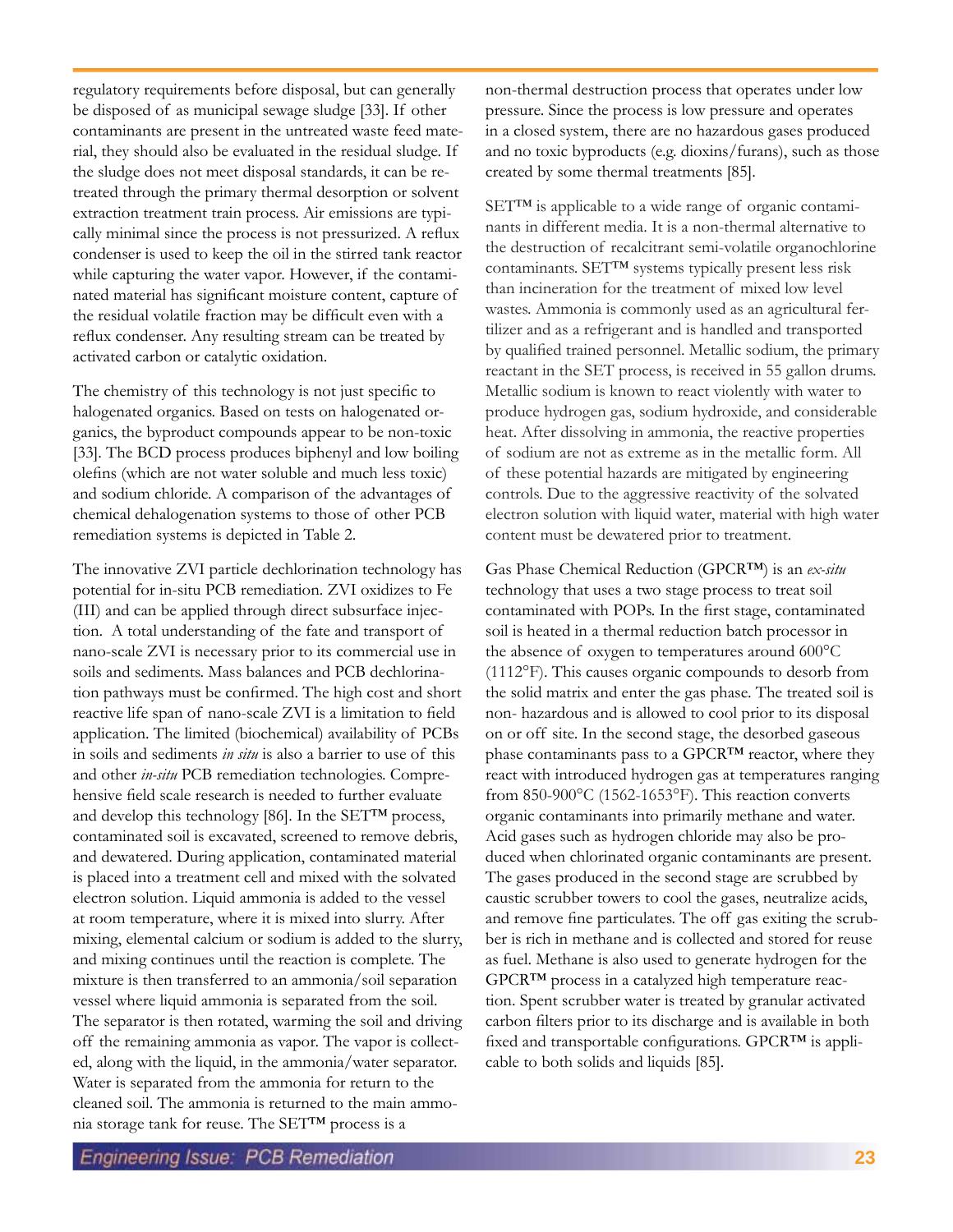**Table 8.** Commercial Application of Dechlorination Systems at Superfund Sites with PCB Contaminated Soil/Sediment

| <b>Site</b>                                          | <b>Media Treated</b>                          | <b>Status</b>                                     | <b>Results</b>                                                    |
|------------------------------------------------------|-----------------------------------------------|---------------------------------------------------|-------------------------------------------------------------------|
| <b>Wide Beach Development</b><br>Brant, NY           | $30,000$ yd <sup>3</sup> soil                 | APEG system. Operational from<br>9/1990 to 9/1991 | Initial: up to 5,300 mg/kg<br>Final: 2 mg/kg<br>Standard: 2 mg/kg |
| Smith's Farm<br>Brooks, KY                           | $21,000$ yd <sup>3</sup> soil and<br>sediment | BCD project completed 9/1995                      | Initial: 3-25 mg/kg<br>Final: 300-500 ppb<br>Standard: 2 mg/kg    |
| <b>FCX Site</b><br>Statesville, NC                   | $15,000$ yd <sup>3</sup> soil                 | BCD completed 9/2001                              | Initial: up to 830 mg/kg<br>Final: 1 mg/kg<br>Standard: 1 mg/kg   |
| Idaho National Engineering Laboratory<br>(USDOE), ID | <b>Not Profiled</b>                           | <b>Not Profiled</b>                               |                                                                   |

References 11, 38, 53, 54

## *3.5.3 Performance*

BCD performance efficiency is typically determined by measuring PCB reduction in soil or sediment before and after treatment. Clean up times are dependent on the type, quantity, and conditions of soils and sediments.

During the chemical dehalogenation process, chemical reactions can result in reactive and ignitable conditions in the reactors. Proper design and operation must be followed to avoid these conditions. If excavation is undertaken, air pollution equipment should be used to control dust and gases. Chemicals are rarely released from the reactor, but air monitoring should be considered to make sure that chemicals are not released in harmful amounts. BCD can be performed on site, which avoids costs associated with transportation of soil to a cleanup facility.

When the two stage BCD process is used to treat solids or sediments with thermal desorption, the capture and treatment of residuals (volatilized contaminants captured, dust, and other condensates) must be considered, especially when the soil contains high levels of fines and moisture, as in other thermal processes. When the BCD process is used with solvent extraction, the capture, treatment, recycling, and disposal of large amounts of liquids will also be necessary.

ZVI performance is best measured with treatment of contaminated groundwater in an aquifer setting whether applied to the vadose or saturated zone. For example, zero valent iron (ZVI) particles can be used in constructed reactive walls or barriers intercepting the pathway of PCB contaminated groundwater plumes and sediments. ZVI has shown less utility in treating soils and sediments *in situ* unless used as a reactive cap.

GPCR™ is non-selective and capable of destroying agents, Schedule 2 compounds, and hazardous intermediates, which ensures organic destruction and eliminates the risk of agent reformation. GPCR™ has been used to treat high strength solid and liquid wastes containing POPs at both full and pilot-scales. The POPs treated include hexachlorobenzene (HCB), DDT, PCBs, dioxins, and furans.

## *3.5.4 Limitations*

For each of the four chemical dehalogenation processes reviewed in this report, all have process limitations in treating residuals generated from front end treatment processes, such as thermal desorption, solvent extraction and soil washing/extraction technologies. For example, various degrees of moisture content, fines, particulates and condensates can affect the efficiency of the process.

When a two stage BCD process is used to treat solids or sediments via thermal desorption, the capture and treatment of residuals (volatilized contaminants captured, dust, and other condensates) must be considered, especially when the soil contains high levels of fines and moisture similar to other thermal processes. Since the BCD process involves stripping chlorine from the waste compound, the treatment process may result in an increased concentration of lower chlorinated species. This may be of potential concern in the treatment of PCDDs and PCDFs, where lower congeners are significantly more toxic than the higher congeners. It is therefore important that the process be appropriately monitored to ensure that the reaction continues to completion. The presence of reducible metals in the PCB contaminated medium can also reduce performance efficiency by scavenging the reactive agent, requiring increased amounts of reagent [33].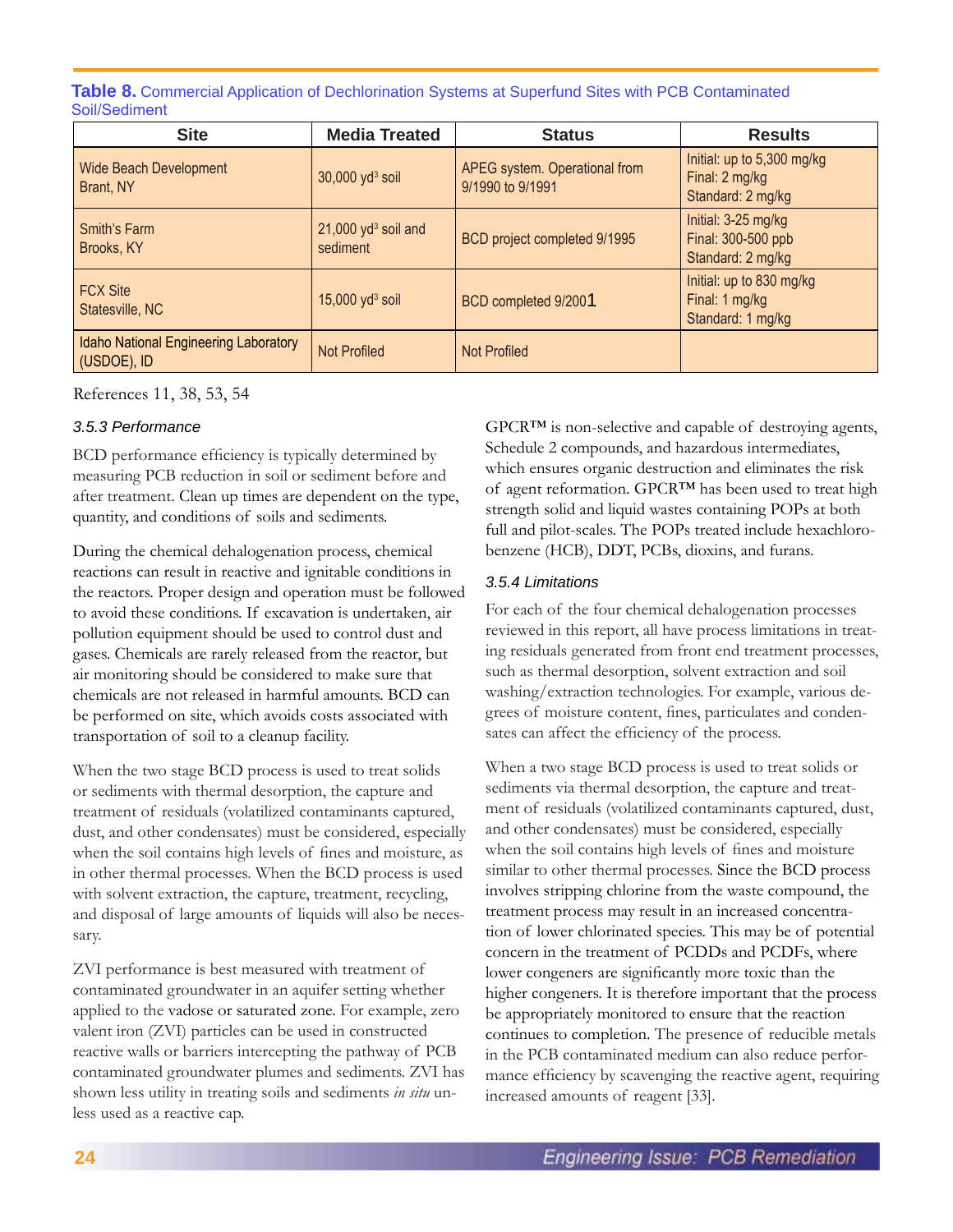When using ZVI, performance is best measured when treating contaminated groundwater in the subsurface or in an aquifer scenario. For example, zero valent iron (ZVI) particles can be used in constructed reactive walls or barriers intercepting the pathway of PCB contaminated groundwater plumes and sediments. ZVI has shown less utility in treating soils and sediments *in situ* unless used as a reactive cap.

In the SET™ process, metallic sodium is the primary reactant. It is known to react violently with water to produce hydrogen gas, sodium hydroxide, and considerable heat. After dissolving in ammonia, the reactive properties of sodium are not as difficult to handle as in the metallic form. However, due to the aggressive reactivity of the solvated electron solution with water, media with high water content should be dewatered prior to treatment.

GPCR™ treatment of arsenic and mercury containing wastes produces volatile elemental metals; although GPCR™ has successfully treated arsenic containing wastes, removal of arsenic and mercury from the air effluent poses a challenge that must be considered in the design of the pollution abatement system. They also noted a concern related to the use of hydrogen in that transportation of large quantities of hydrogen may present a risk of transportation related accidents. However, hydrogen is a standard commercial product, and should be available locally (or generated on-site), minimizing transportation distances [88].

A comparison of the limitations of chemical dehalogenation systems to those of other PCB remediation systems is depicted in Table 3.

## *3.5.5 Case Studies*

Chemical dehalogenation technologies have been selected as the remedial action for at least four Superfund sites with PCB contaminated soils or sediments [11, 40, 55, 56]. Information on the application of chemical dehalogenation for the treatment of PCB contaminated soil and sediment at these sites is presented in Table 9.

The BCD technology has been licensed to environmental firms in Spain, Australia, Japan and Mexico and has been used to treat PCB contaminated oil. Two commercial BCD plants are being constructed in the Czech Republic [89].

Commercially the GPCR™ system has been working more than 5 years at Kiwana in Western Australia, where it has been treating PCBs, HCBs and DDT. Efficiencies of at least 99.9999 % have been achieved [90, 91, 92]. In

commercial scale performance tests in Canada, the gas phase reduction process achieved destruction efficiencies (DE) and Destruction and Removal Efficiencies (DRE) with high strength PCB oils and chlorobenzenes. Dioxins that were present as contaminants in the PCB oil were destroyed with efficiencies ranging from 99.999 to 99.9999 percent [93, 94].

The EPA SITE Program listed four innovative chemical dehalogenation systems reportedly capable of treating PCBs in soil and sediment [70].

## **3.6 Solidification/Stabilization (S/S)**

## *3.6.1 Technology Description*

Waste solidification involves adding a binding agent, such as Portland cement or asphalt, to the waste to encapsulate the contaminants in a solid matrix [33]. Solidifying waste improves its materials handling characteristics and reduces permeability to leaching agents by reducing waste porosity and exposed surface area.

Waste stabilization involves the addition of a binder, such as Portland cement, cement kiln dust, fly ash, or a combination of the three to a waste to convert contaminants into an insoluble, less mobile, and less toxic form. S/S processes utilize one or both of these techniques and are fundamentally different from other PCB remedial technologies in that they reduce the mobility of PCBs, but do not concentrate or destroy them [95]. Although often considered more appropriate for addressing inorganic contamination, S/S has been used to successfully remediate organics (e.g. PAHs, dioxins) including PCBs at several sites. [96, 97].

*Ex-situ* S/S processes involve: (1) soil or sediment excavation, (2) classification to remove oversized debris, (3) mixing and pouring, and (4) off gas treatment, if necessary. *Insitu* processes generally have only two steps: (1) mixing and (2) off gas treatment, if necessary [98]. Both approaches require that the soil or sediment be mixed with the binding agents and water in a batch or continuous system. In *ex-situ* applications, the resultant slurry can be: (1) poured into containers (e.g. 55 gallon drums) or molds for curing and then disposed of on site or off site, (2) disposed of in on-site waste management cells or trenches, (3) injected into the subsurface environment, or (4) reused as construction material with the appropriate regulatory approvals. Some S/S formulations result in a dryer matrix that can be handled like soil.

*In-situ* applications involve injecting S/S agents into the subsurface environment in the proper proportions and mixing them with the soil or sediment using backhoes for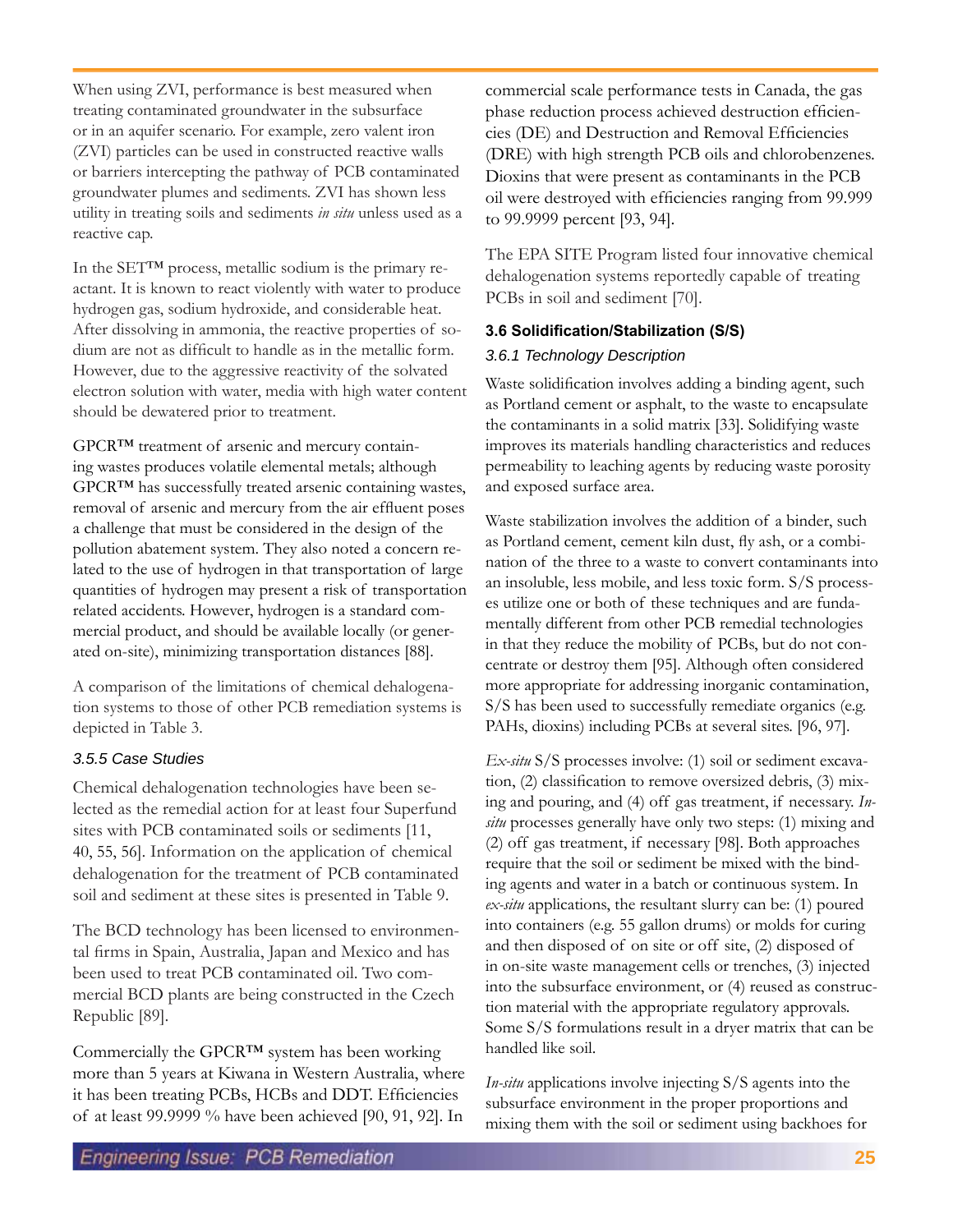**Table 9.** Commercial Application of Solidification/Stabilization at Superfund Sites with PCB Contaminated Soil/Sediment

| <b>Site</b>                                        | <b>Media Treated</b>                                                                                                                                                                                     | <b>Status</b>                                                                                                                                 | <b>Results</b>                                                         |
|----------------------------------------------------|----------------------------------------------------------------------------------------------------------------------------------------------------------------------------------------------------------|-----------------------------------------------------------------------------------------------------------------------------------------------|------------------------------------------------------------------------|
|                                                    |                                                                                                                                                                                                          | <b>Ex-situ Applications</b>                                                                                                                   |                                                                        |
| Carolina Transformer Co. -<br>Fayetteville, NC     | Excavation and on-site solvent<br>extraction of soil and sediment >1<br>mg/kg PCBs; solidification of any<br>excavated soil or sediment that does<br>not meet the RCRA toxicity charac-<br>teristic rule | Operational from 3/1984 to<br>3/1984<br>Operational from 3/1990 to<br>5/1990                                                                  | Initial: 21.000 mg/kg<br>Final: 1 mg/kg<br>Standard: 1 mg/kg           |
| <b>White House Oil Pits</b><br>Jacksonville, FL    | 19,000 $yd^3$ soil                                                                                                                                                                                       | Cement based process<br>Operational from 8/1986 to<br>8/1986<br>Operational from 11/1987 to<br>2/1988<br>Operational from 9/2001 to<br>9/2007 | Initial: 5.1 mg/kg<br>Final: 1 mg/kg<br>Standard: 1 mg/kg              |
| Pepper Steel & Alloys, Inc.<br>Medley, FL          | 144,000 yd <sup>3</sup> soil                                                                                                                                                                             | Cement based process<br>Operational from 1987 to 1989                                                                                         | Initial: 70 mg/l<br>Final: <1mg/l<br>Standard: 1 mg/l in leachate      |
| <b>Florida Steel Corporation</b><br>Indiantown, FL | 53,570 yd <sup>3</sup> soil and sediment                                                                                                                                                                 | Cement based process<br>Operational from 1/1995 to<br>4/1996                                                                                  | Initial: 600 mg/kg<br>Final: 0 mg/kg<br>Standard: 25 mg/kg             |
| <b>Yellow Water Road Dump</b><br>Baldwin, FL       | $4,472$ yd <sup>3</sup> soil                                                                                                                                                                             | Cement based process<br>Operational from 5/1996 to<br>9/1996                                                                                  | Initial: 10-600 mg/kg<br>Final: ND<br>Standard: < 0.5 ug/l in leachate |
| <b>PSC Resources</b><br>Palmer, MA                 | 10,500 yd <sup>3</sup> soil and sediment                                                                                                                                                                 | Cement based process<br>Operational from 3/1997 to<br>11/1997                                                                                 | Initial: 1 mg/kg<br>Final: 0 mg/kg<br>Standard: 0 mg/kg                |
| Double Eagle Refinery<br>Oklahoma City, OK         | 39,970 yd <sup>3</sup> soil and sediment                                                                                                                                                                 | Operational from 5/1998 to<br>6/1999                                                                                                          | Initial: 50 mg/kg<br>Final: 0 mg/kg<br>Standard: 25 mg/kg              |
| Paoli Rail Yard<br>Paoli, PA                       | 83,000 yd <sup>3</sup> soil                                                                                                                                                                              | Operational from 6/2000 to<br>2/2006                                                                                                          | Initial: 6,000 mg/kg<br>Final:<br>Standard: 2 mg/kg (R), 25 (I)        |
| <b>MW Manufacturing</b><br>Valley Township, PA     | 35,566 yd <sup>3</sup> fluff/sediment/soils                                                                                                                                                              | Operational from 5/2004 to<br>12/2004                                                                                                         | Initial: 7.6 mg/kg                                                     |

Reference 11, 38, 53, 54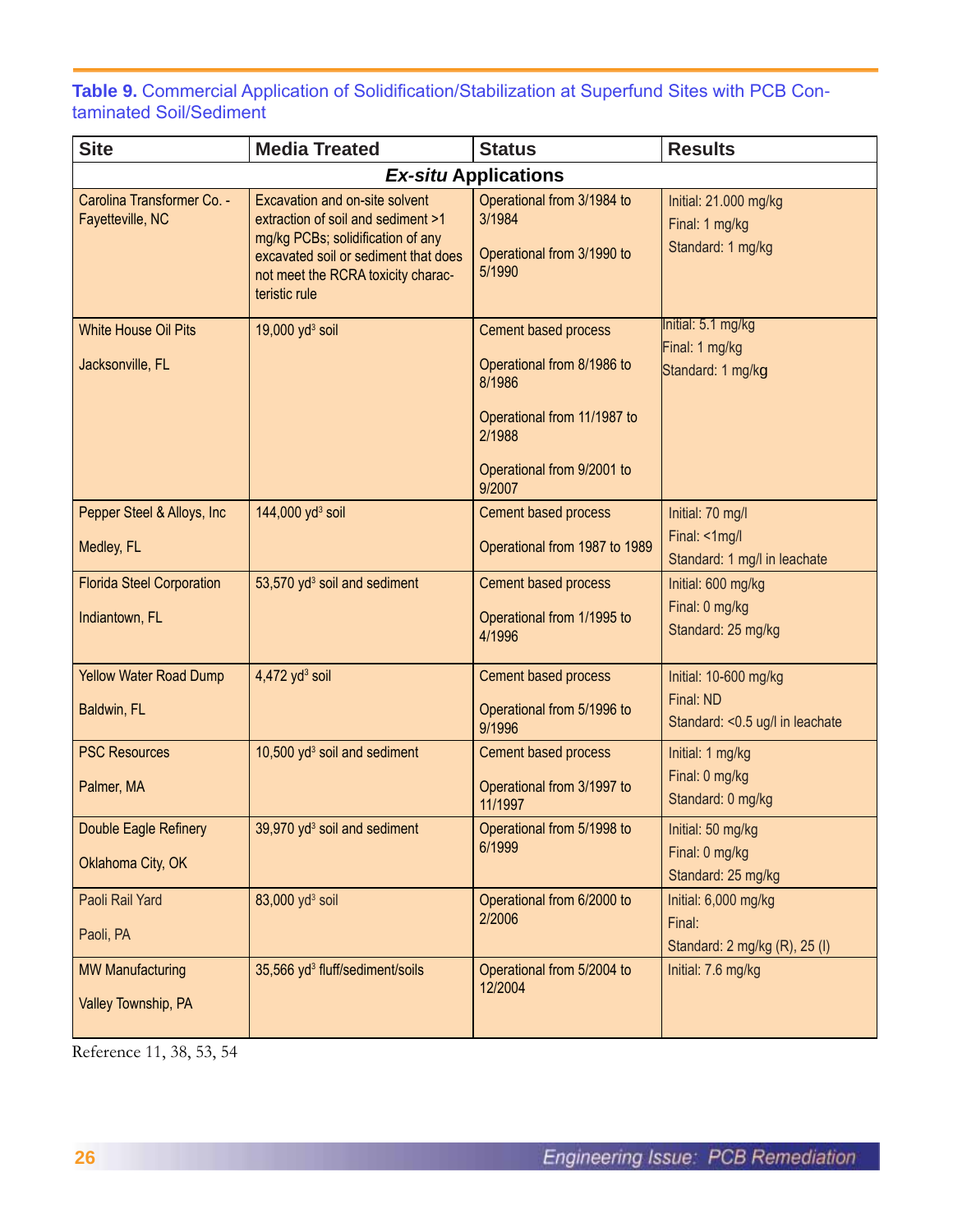surface mixing or augers for deep mixing [95]. For sediments, recent results from a field scale treatability study have demonstrated the ability of PCB sequestration using an activated carbon amendment to reduce sediment PCB concentrations in the aqueous phase [95].

The type and proportions of the binding agents are adjusted to the specific properties of the waste. This achieves the desired physical and chemical characteristics of the waste suited to the conditions at the site based on benchscale tests. The most common fixing and binding agents for S/S are cement, lime, natural pozzolans, and fly ash, or mixtures of these [2, 16]. Traditional cement and pozzolanic materials have yet to be shown to be consistently effective in full scale applications treating wastes high in O&G, surfactants, or chelating agents without pretreatment [100].

S/S processes are often divided into the following broad categories: inorganic processes (cement and pozzolanic) and organic processes (thermoplastic and thermosetting). Generic S/S processes involve materials that are well known and readily available. Commercial vendors of this technology have typically developed generic processes into proprietary processes by adding special additives to provide better control of the S/S process or to enhance specific

chemical or physical properties of the treated waste. A process diagram of a typical *ex-situ* S/S unit is depicted in Figure 6.

A comparison of the advantages of S/S systems to those of other PCB remediation systems is depicted in Table 2.

## *3.6.2 Applications*

Solidification/stabilization systems are a viable treatment alternative for material containing inorganics, semi-volatile and/or non-volatile organics. Selection of S/S generally requires the performance of a site-specific treatability study [45, 49, 100].

Factors considered most important in applicability determinations are design, implementation, and performance of S/S processes and products, including the waste characteristics (chemical and physical), processing requirements, S/S product management objectives, regulatory requirements, and economics [95]. These and other site-specific factors (e.g. location, condition, climate, hydrology, etc.) must be taken into account when determining whether, how, where, and to what extent a particular S/S method should be used at a particular site [101].

### **Figure 6.** Typical *Ex-situ* Solidification/Stabilization Process Flow Diagram

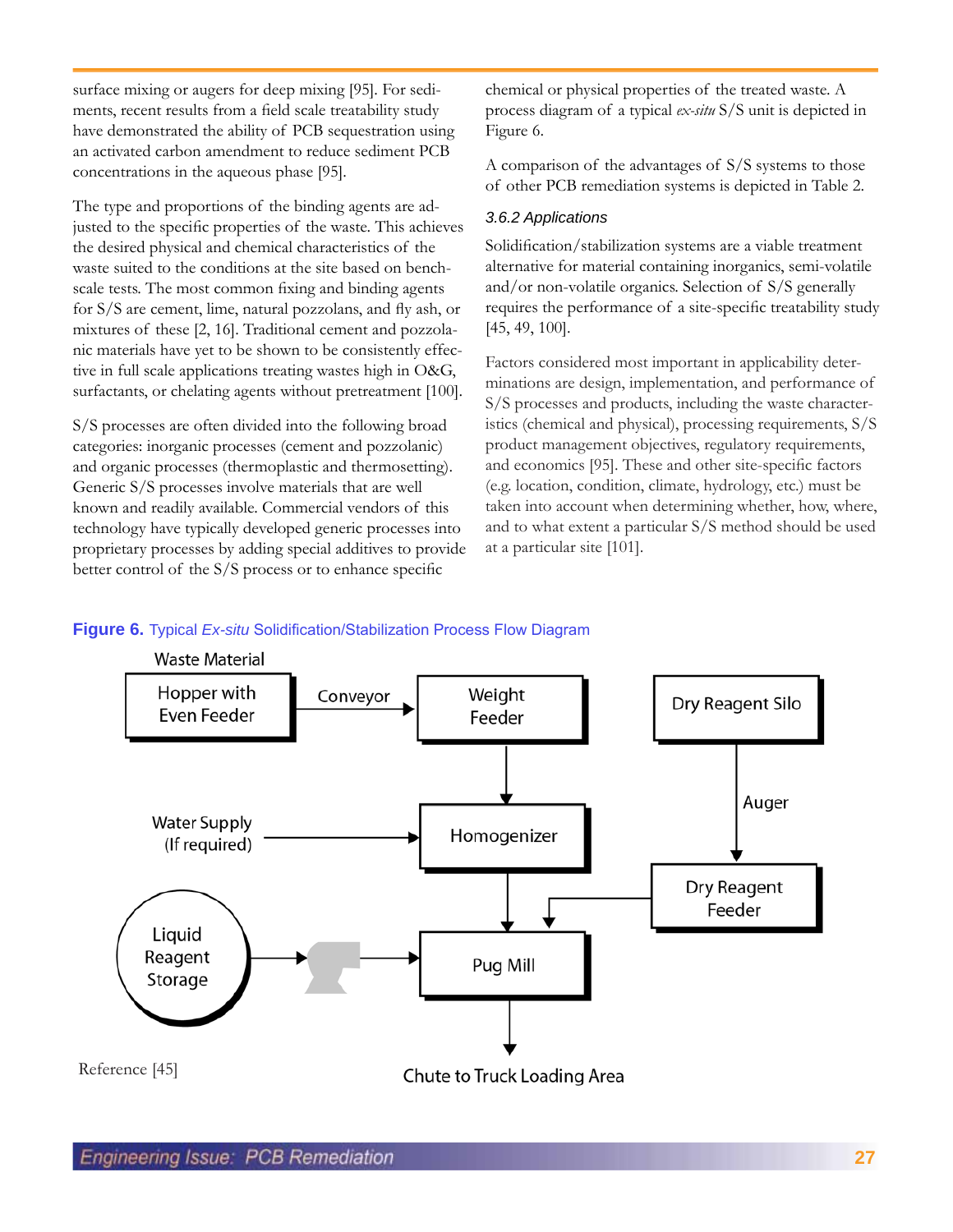## *3.6.3 Performance*

The effectiveness of S/S technologies is most often measured using leachability tests: Synthetic Precipitation Leaching Procedure (SPLP) or Toxicity Characteristics Leaching Procedure (TCLP). A wide range of other performance tests may need to be performed in conjunction with S/S treatability studies of the treated material. These include total waste analysis for organics, permeability, unconfined compressive strength (UCS), treated waste and/or leachate toxicity endpoints, and freeze/thaw and wet/dry weathering cycle tests [102, 103]. Treatability studies should be conducted on replicate samples from a representative set of waste batches that span the expected range of physical and chemical properties to be encountered at the site. Due to the hydrophobic properties of PCBs, test results typically do not show significant differences between the leachability of PCBs in the untreated and treated medium. A portion of the PCBs may volatilize during heating and mixing with the S/S agents; the remaining PCBs appear to stay in the solidified mass [33].

Some degree of immobilization of PCBs and related polychlorinated polycyclic compounds appears to occur in cement or pozzolans [104]. Some field observations suggest that PCBs undergo significant levels of dechlorination under the alkaline conditions encountered in pozzolanic processes. EPA directed research into this topic have not confirmed these results, although significant desorption and volatilization of the PCBs were documented [28, 105].

Performance of S/S is also a measure of the ease of operation, processing capacity, frequency of process outages, residuals management, costs and the characteristics of the treated product. These characteristics include weight, density, and volume changes.

### *3.6.4 Limitations*

Under normal operating conditions, neither *ex-situ* nor *in-situ* S/S technologies generates significant quantities of contaminated liquids, solid waste, or off gas. Certain S/S applications may require treatment of the off gas. Prescreening collects debris and materials too large for subsequent treatment. In addition, this material may have to be further treated. Treated media that cannot be returned to the original location may have to be disposed off site [33, 95]. If the treated waste meets the specified site cleanup levels, it could be considered for reuse on site as backfill or construction material.

Physical mechanisms that can interfere with the S/S process include: (1) incomplete mixing due to the presence of high moisture or organic chemical content resulting in

only partial wetting or coating of the waste particles with the stabilizing and binding agents and, (2) the aggregation of untreated waste into clumps [102]. Wastes with high clay content may aggregate, interfering with uniform mixing of the S/S agents, and/or the clay surface may adsorb key reactants, interrupting the polymerization chemistry of the S/S agents. Wastes with a high hydrophilic organic content may interfere with solidification by disrupting the gel structure of the curing cement or pozzolanic mixture [26, 27, 95]. Chemical mechanisms that can interfere with S/S of cement based systems include chemical adsorption, complexation, precipitation, and nucleation [29]. Known inorganic chemical interference compounds in cementbased S/S processes include the sodium salts of arsenate, borate, phosphate, iodate, and sulfide [32, 49, 102]. Problematic organic interferences include oil & grease (O&G), phenols, surfactants, chelating agents and ethylene glycol [26, 27, 101, 106]. High concentrations of PCBs and other organics may impede the setting of cement, pozzolan, or organic polymer S/S materials. High organic concentrations may decrease long term durability and may result in some release of volatiles during mixing [33]. Organic polymer additives in various stages of development and field testing may significantly improve the performance of the cementitious and pozzolanic S/S agents with respect to immobilization of organic substances. Various polymers are being used to improve reliability, but they have had minimal field application for PCB remediation. Volume increases associated with the addition of S/S agents to the waste are related primarily to the percent volume of S/S reagent added to the waste. While volume increases of 61 percent have been reported by the EPA SITE Program, the majority of volume increases are 5 to 10 percent [70].

Under certain conditions, S/S processes can produce hot gases, including vapors that are potentially toxic, irritating, or noxious. These conditions include: waste containing VOCs, low pH sludge, and when using quicklime as a binding reagent [105].

Environmental conditions must also be considered in determining whether and when to implement an S/S technology. Extremes of heat, cold, and precipitation can adversely affect S/S applications and long term immobilization of contaminants.

A comparison of the limitations of S/S systems to those of other PCB remediation systems is depicted in Table 3. S/S is applicable to remediation of inorganic wastes, and has also been shown to be reliable when treating non-volatile organics such as PCBs.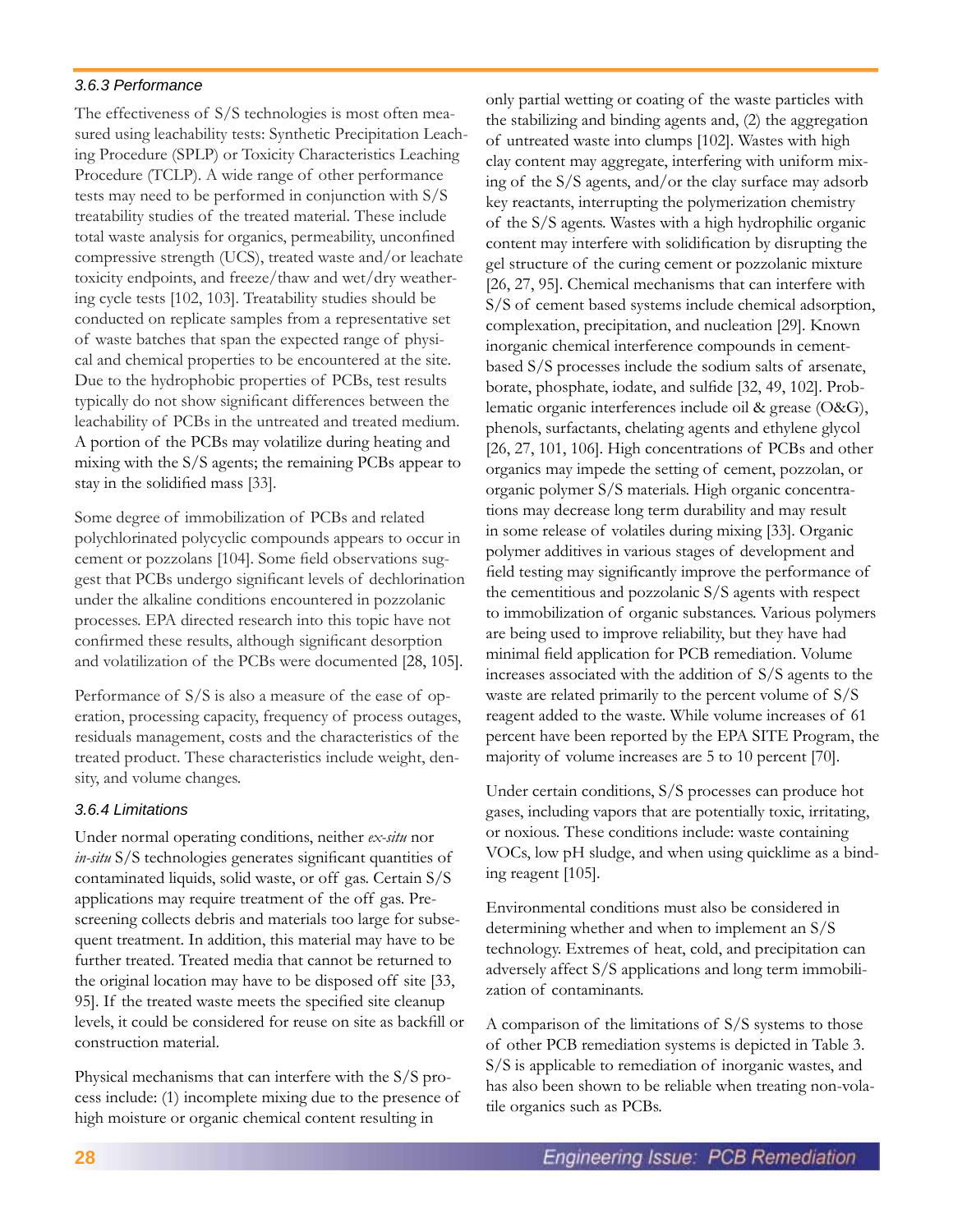## *3.6.5 Case Studies*

Solidification/Stabilization technologies have been selected as the remedial action for PCB contaminated soils or sediments for at least 35 Superfund sites [11, 40, 55, 56]. Information on the application of S/S for the treatment of PCB contaminated soil and sediment at some of these sites is presented in Table 10.

The EPA SITE Program listed six innovative S/S systems reportedly capable of treating PCBs in soil and sediment [70].

## **3.7 Additional Technologies**

Other technologies have been tested for the remediation of PCB contaminated media. These technologies have been tested at bench- and pilot-scale with minimal field application. These technologies include: bioremediation, vitrification, soil washing, and chemical reduction via Fenton's Reagent.

## *3.7.1 Bioremediation*

Biodegradation of PCBs involves the ability of soil microorganisms to use organic contaminants as an energy source by responders creating a favorable environment for microorganisms to proliferate [107]. Creating a favorable environment involves providing the right balance of oxygen, nutrients, moisture, and controlling temperature and pH. The microorganisms can be indigenous to the impacted soil or exogenously applied, consisting of laboratory cultured strains specifically adapted for the degradation of the contaminants found at a site. In either case, the objective of bioremediation is to degrade (i.e. break down) organic compounds to

simpler innocuous forms including carbon dioxide and water [45].

Aerobic bioremediation involves the degradation of contaminants in the presence of oxygen. Conversely, anaerobic bioremediation involves the degradation of contaminants in the absence of oxygen . Aerobic bioremediation typically occurs at a faster rate than anaerobic bioremediation. PCBs may be biodegraded aerobically, anaerobically, or through a combination of the two. Laboratory and field studies indicate that PCBs with fewer chlorine atoms are more amenable to complete aerobic biodegradation [33, 108, 109], whereas those with higher chlorine content require a reductive environment, a process called reductive dechlorination [18, 110].

Bioremediation can be applied *in-situ* or *ex-situ*. The main advantage of *in-situ* treatment is that it allows soil to be treated in place without the need for excavation and transportation, resulting in potentially significant cost savings. The main advantage of *ex-situ* treatment is that it generally requires shorter time periods than *in-situ* processes, and there is more certainty about the uniformity of treatment with the ability to homogenize, screen, and continuously mix the soil.

Bioremediation technologies have been selected as the remedial action for PCB contaminated soils or sediments at two Superfund sites [11, 40, 55, 56]. Although this technology has shown some degree of success in laboratory and pilot-scale applications, comprehensive field scale research is needed to advance bioremediation technology. Innovative technologies are being tested for *in-situ* bioremediation of PCB contamination. Strategies

| <b>Site</b>                                                                               | <b>Media</b><br><b>Treated</b>  | <b>Status</b>                                           | Lead                                 | <b>Contact</b>                                             |
|-------------------------------------------------------------------------------------------|---------------------------------|---------------------------------------------------------|--------------------------------------|------------------------------------------------------------|
| <b>Oak Ridge Reservation (US-</b><br>DOE) - Oak Ridge, TN                                 | Soil                            | <b>Predesign Stage</b>                                  | <b>DOE Lead/Federal</b><br>Oversight | Ken Feely (EPA)<br>404-562-8512                            |
| U.S. DOE Idaho National En-<br>gineering and Environmental<br>Laboratory, Idaho Falls, ID | $9,260$ yd <sup>3</sup><br>Soil | Plasma Arc incin-<br>eration, ex-situ.<br>Design stage. | <b>DOE Lead/Federal</b><br>Oversight | Wayne Pierre (EPA)<br>206-553-7261<br>pierre.wayne@epa.gov |

**Table 10.** Commercial Application of Vitrification Systems at Superfund Sites with PCB Contaminated Soil/Sediment

Reference 11, 40, 55, 56

**Engineering Issue: PCB Remediation**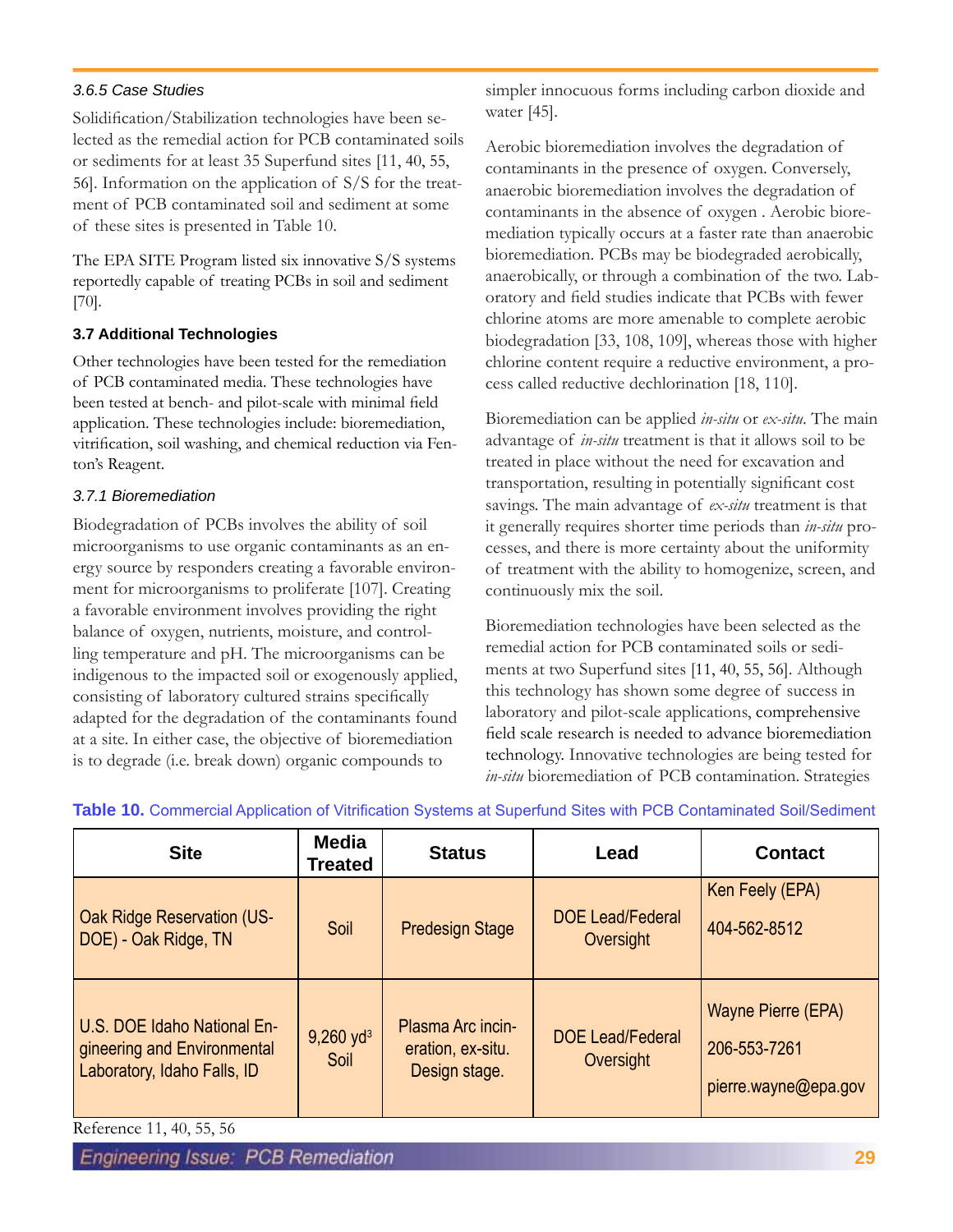to better utilize the abilities of microorganisms include solubilization of PCBs to allow transport across the cell membrane, regulating the production of PCB degrading enzymes, and genetic engineering of enzymes [112].

Another type of bioremediation technology that offers potential application for treating PCB contamination is phytoremediation. Plants have shown the capacity to withstand organic chemicals without significant toxicity symptoms. Also in some cases they can uptake and transform organic compounds to less phytotoxic metabolites. Several investigations have shown that PCBs can be translocated from soil to various parts of the plants and can accumulate in particular tissues in higher concentrations than in others [04]. The metabolism of PCBs varies between the plant species and is affected by the substitution pattern and the degree of chlorination [112]. Much of the research done with phytoremediation has shown that most of the remediation occurs by the bacteria growing in the rhizosphere, where the root system provides a high surface area for sustaining high populations of degraders. While there exists a large extent of bench- and pilot-scale research on the use of phytoremediation for PCB, much work is necessary to understand the benefits of using plants for full scale remediations [113, 114, 115, 116].

## *3.7.2 Vitrification*

Vitrification processes are solidification methods that use heat of up to 1205°C (2,200°F) to melt and convert waste material into glasslike crystalline products [115]. Vitrification can be used to treat soil and sediment containing organic, inorganic, and radioactive contaminants. The destruction mechanism is either pyrolysis (in an oxygen poor environment) or oxidation (in an oxygen rich environment). The volume of the vitrified product is typically 20 to 45% less than the volume of the untreated soil or sediment. Vitrification can either be performed *in-situ* or *ex-situ*. [118].

Vitrification has been selected as the remedial action for PCB contaminated soils or sediments at two Superfund sites [11, 40, 55, 56]. The EPA SITE Program listed three innovative vitrification systems reportedly capable of treating PCBs in soil and sediment [70]. Information on the application of ISV for the treatment of PCB contaminated soil and sediment at these sites is presented in Table 11.

## *3.7.3 Soil Washing*

Soil washing is an *ex-situ*, water-based remedial technology that mechanically mixes, washes, and rinses soil to

remove contaminants [33, 117]. *Ex-situ* soil separation processes (often referred to as soil washing) are based on mineral processing techniques commonly used in Northern Europe and the U.S. The process removes contaminants from soil in one of two ways:

- Dissolving or suspending them in the wash water that can be sustained by chemical manipulation of pH for a period of time;
- • Concentrating them into a smaller volume of soil through particle size separation, gravity separation, and attrition scrubbing similar to those techniques used in sand and gravel operations.

The technology offers the ability to recover metals and clean a wide range of organic and inorganic contaminants from coarse grained soils [45, 120]. Soil washing is generally considered a media transfer technology. Contaminated soils and sediments, consisting mostly of sand and other coarse material, are better suited for soil washing systems [121].

Hydrophobic contaminants, such as PCBs, can be difficult to separate from soil particles into the aqueous washing fluid. Contaminants with a high partition coefficients log- $K_{ow}$  (e.g. PCB >10,000) are more difficult to wash off soil than a contaminant with a lower partition coefficient (e.g., trichloroethylene  $=$  3). Additives such as surfactants can be used to improve removal efficiencies. However, larger volumes of washing fluid may be needed when additives are used. A high surfactant concentration in the washing fluid can cause foaming problems, which can inhibit the ability to effectively remove contaminants from the soil [119].

Soil washing technology has been selected as the remedial action for PCB contaminated soils at one Superfund site: the Springfield Township Dump in Davisburg, Michigan [11, 40, 55, 56]. The EPA SITE Program also has evaluated soil washing systems [70].

## *3.7.4 Advanced oxidative processes (AOPs)*

AOPs involve the use of  $\mathrm{O}_2$ ,  $\mathrm{H}_2\mathrm{O}_2$ ,  $\mathrm{TiO}_2$ , UV light, electrons, iron, or other oxidizing compounds to degrade PCBs and volatile organic compounds (VOCs). AOPs use these oxidizing agents to produce free radicals, which indiscriminately destroy organic matter.

## *3.7.5 Fenton's Reagent*

Electrochemical peroxidation (ECP) is an advanced oxidative process developed by researchers at SUNY Oswego. It uses electricity, steel electrodes, and hydrogen peroxide to degrade PCBs and VOCs. The dominant mechanism for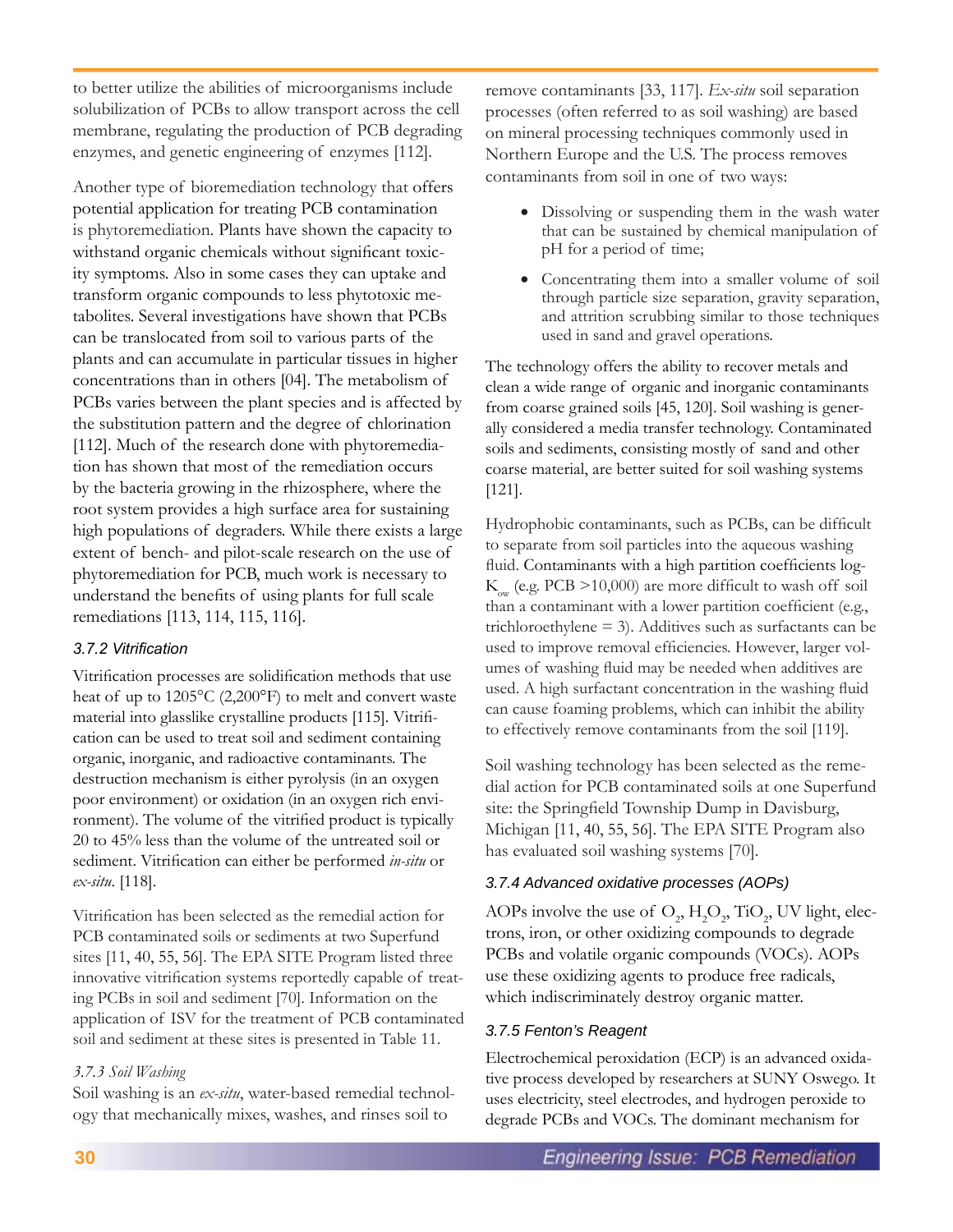this process is Fenton's Reagent enhanced by the input of an electrical current. Fenton's reagent creates free radicals that participate in reactions by indiscriminately oxidizing available organic matter. [122].

The use of catalyzed  $H_2O_2$  propagations (CHP or modified Fenton's reagent) has been researched for *in-situ* soil and subsurface treatment. CHP provides the fundamental chemistry for a highly effective *in-situ* chemical oxidation (ISCO) process. Recent research has shown that superoxide generated in CHP reactions destroys highly oxidized, sorbed, and NAPL contaminants that are unreactive with hydroxyl radical. This widespread reactivity is an advantage of CHP ISCO, along with rapid treatment times and relatively low reagent cost. Disadvantages of CHP ISCO include instability of hydrogen peroxide in the subsurface, achieving an optimal pH of 4, generation of oxygen that may volatilize contaminants, generation of excessive heat, and risk of explosion. Hydrogen peroxide can be stabilized through the addition of salts of organic acids such as citrate, malonate, and phytate, minimizing heat and oxygen generation while maintaining effective generation of reactive oxygen species.

Recent research evaluated the feasibility of using CHP to treat PCB contaminated soil samples collected from two Primary Responsible Parties' Superfund sites in the New England region of the United States, Fletcher Paints and Merrimack Industrial Metals. The purpose of this study was to determine the most effective process conditions, including hydrogen peroxide concentration, type of stabilizer, stabilizer concentration, and pH. Soils samples were evaluated for the potential for *in-situ* treatment based on two criteria: temperature (less than 40°C (104°F) after CHP reagent addition) and hydrogen peroxide longevity (greater than 24 hours). Using the highest hydrogen peroxide concentrations appropriate for *in-situ* treatment in each soil, PCB destruction was 94% in the Fletcher soil but only 48% in the Merrimack soil. However, 98% PCB destruction was achieved in the Merrimack soil using conditions more applicable to *ex-situ* treatment (higher hydrogen peroxide concentrations with temperatures  $> 40^{\circ}$ C (104°F)).

Analysis of degradation products by gas chromatography/ mass spectrometry (GC/MS) showed no detectable chlorinated degradation products, suggesting that the products of PCB oxidation were rapidly dechlorinated. The results of this research document that the two PCB contaminated soils studied can be effectively treated using aggressive CHP conditions, and that such a detailed bench study provides important information for field implementation [123].

Chemical oxidation using Fenton's reagent or other oxidants has been coupled with bioremediation for PCB remediation. Before this can be done successfully, the pH must be returned to neutral, otherwise the microorganisms won't participate. Examples are chemical and biological treatment (CBT) technology, the  $CerOx^{TM}$  process, and the RegenOx<sup>TM</sup> process. Chemical oxidation technologies are extensively covered in "In-Situ Chemical Oxidation - Engineering Issue." [124].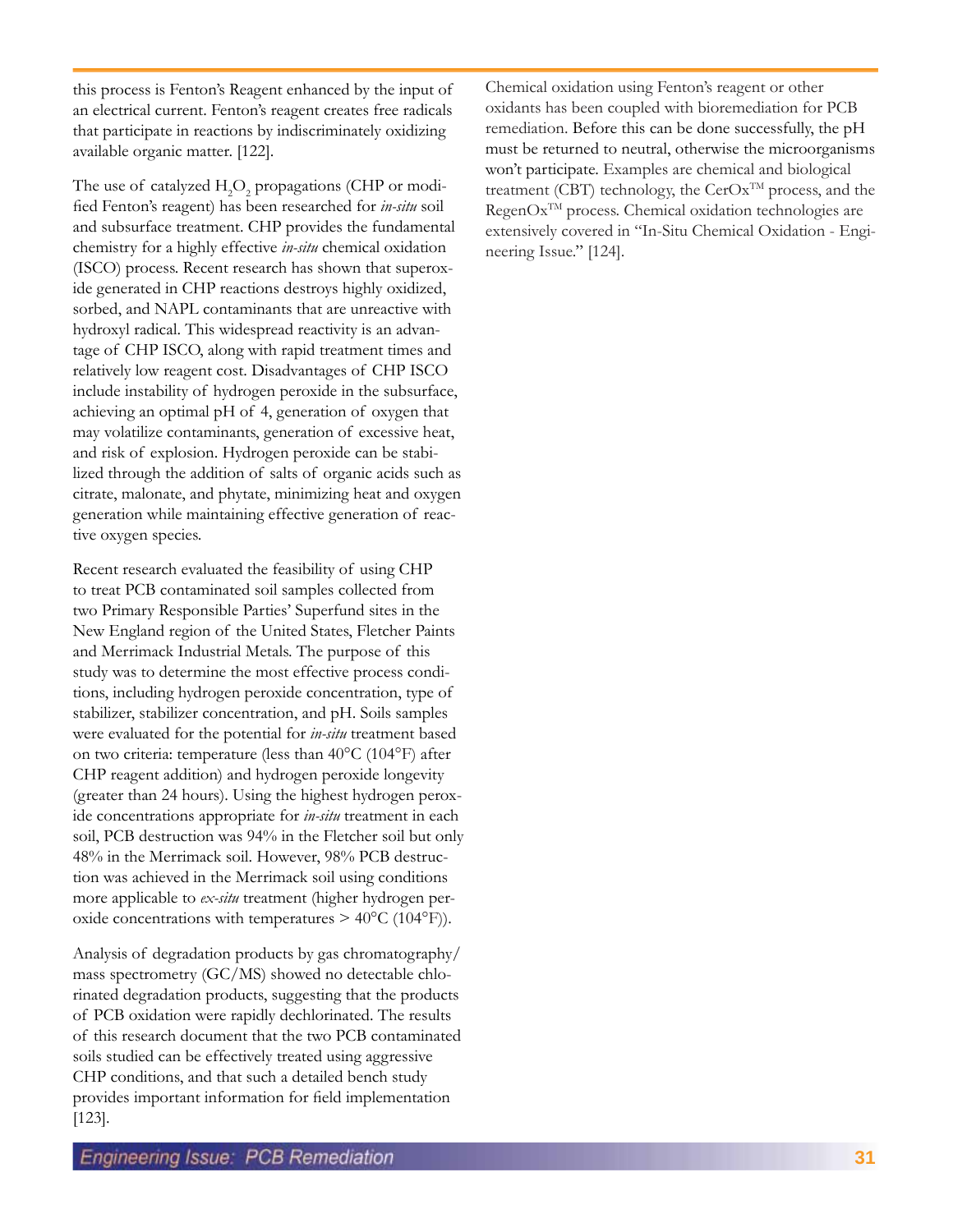### **4.0 ACKNOWLEDGMENTS**

This Engineering Issue paper was prepared by the EPA, Office of Research and Development, National Risk Management Research Laboratory and Mr. Kyle Cook, SAIC.

Reference herein to any specific commercial products, process, or service by trade name, trademark, manufacturer, or otherwise, does not necessarily constitute or imply its endorsement, recommendation, or favoring by the U.S. Environmental Protection Agency. The views and opinions of authors expressed herein do not necessarily state or reflect those of the U.S. Environmental Protection Agency, and shall not be used for advertising or product endorsement purposes.

The EPA would like to thank members of the EPA Engineering Forum, EPA Regions, and the U.S. Army Corps of Engineers (USACE) for their review of this Engineering Issue document. In addition, the following personnel contributed their time and expertise by providing review comments:

Mr. Dick McGrath, Sleeman, Hanley and DiNitto, Inc

- Mr. David Hopper, Consultant
- Mr. Lindsey K. Lien, USACE
- Dr. Marc Mills, EPA—ORD
- Mr. Ed Bates, EPA—ORD (retired)
- Dr. Eva Davis, EPA—ORD
- Mr. Michael Gill, EPA—ORD
- Ms. Marlene Berg, EPA—OSWER
- Mr. Kelly Madalinski, EPA—OSWER (retired)
- Dr. Ellen Rubin, EPA—OSWER (retired)
- Mr. John H. Smith, EPA—OPPTS (retired)
- Mr. Hiroshi Dodahara, EPA—OPPTS (retired)
- Ms. Sara McGurk, EPA—OPPTS (retired)
- Mr. Jon Josephs, EPA—Region 2 (retired)
- Dr. Leah Evison, EPA—Region 5
- Mr. Bernard Schorle, EPA—Region 5
- MS. Joann Eskelsen, EPA—Region 7
- Mr. Steve Kinser, EPA—Region 7(retired)

For additional information, contact the EPA Engineering Technical Support Center (ETSC):

Mr. Terrence Lyons EPA-NRMRL 26 W. Martin Luther King Drive Cincinnati, OH 45268 (513) 569-7589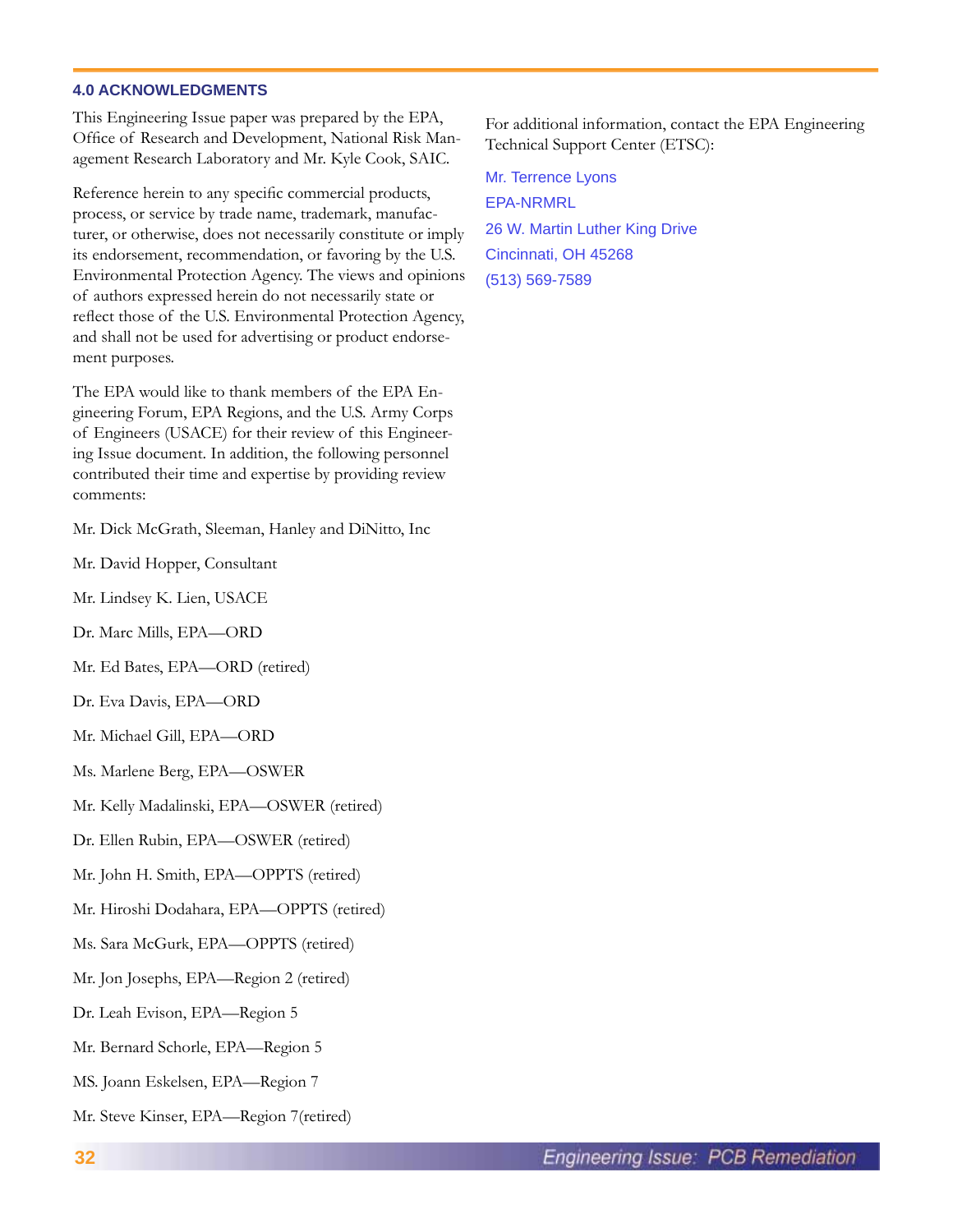## **Engineering Issue: PCB Remediation**

## **5.0 REFERENCES**

Note: It may be necessary to cut and paste the following web links into your browser.

- 01 "Contaminated Sediment Remediation Guidance for Hazardous Waste Sites." EPA-540-R-05-012, U.S. Environmental Protection Agency, December 2005. Available at: http://www.epa.gov/superfund/ health/conmedia/sediment/pdfs/guidance.pdf
- 02 "A Risk-Management Strategy for PCB-Contaminated Sediments National Research Council." National Academies Press. May 2001.
- 03 U.S. Environmental Protection Agency (EPA). 2005. "Reference Guide to Non-Combustion Technologies for Remediation of Persistent Organic Pollutants in Stockpiles and Soil." EPA-542-R-05-006. Available at: http://nepis.epa.gov/Exe/ZyPURL. cgi?Dockey=20014PBU.txt
- 04 Montone, RC; Taniguchi, S and Weber, RR (2001) "Polychlorinated biphenyls in marine sediments of Admiralty Bay, King George Island, Antarctica." Mar Pollut Bull 42(7): 611-614 http://www.sciencedirect. com/science/article/pii/S0025326X01000923
- 05 U.S. Environmental Protection Agency (EPA). 1990. "A Guide on Remedial Actions at Superfund Sites with PCB Contamination," Quick Reference Fact Sheet. August. Available at: http://www.epa. gov/superfund/policy/remedy/pdfs/93-55401fss.pdf
- 06 U.S. Environmental Protection Agency (EPA). 1987. "Development of Advisory Levels for Polychlorinated Biphenyl (PCBs) Cleanup," Project Summary, EPA/600/S6-86/002, June. Available at: http://nepis.epa.gov/Exe/ZyPURL. cgi?Dockey=2000TTXP.txt
- 07 U.S. Environmental Protection Agency (EPA). "About PCBs (Polychlorinated Biphenyls)." Avail able at: http://www.gascape.org/index\_02/About\_ PCBs (Polychlorinated Bip
- 08 U.S. Environmental Protection Agency (EPA). 1997. "Management of Polychlorinated Biphenyls in the United States." Office of Pollution Prevention and Toxics, January. Available at: http://www.chem. unep.ch/pops/indxhtms/pcbtoc.html
- 09 Hutzinger, O., S. Safe, and V. Zitko. 1974. The Chemistry of PCBs, CRC Press, Cleveland, OH. http://www.osti.gov/energycitations/product.biblio. jsp?query\_id=0&page=0&osti\_id=6876700
- 10 Schwinkendorf, W., McFee, J., Devarakonda, M., Nenninger, L., Fadullon, F.,Donaldson, T., and Dickerson, K., 1995. "Alternatives to Incineration: Technical Area Status Report." Prepared for the Mixed Waste Integrated Program, U.S. Department of Energy, Office of Technology Development, Washington, D.C., April 1995. http://www.abebooks.com/Chemistry-PCBs-Hutzinger-Safe-Zitko-CRC/1397055940/bd
- 11 U.S. Environmental Protection Agency (EPA). National Priorities List (NPL) 2011, Available at: http://www.epa.gov/superfund/sites/npl/current. htm
- 12 Erickson, M.D. 2001. "Introduction: PCB Properties, Uses, Occurrence, and Regulatory History." In PCBs: Recent Advances in Environmental Toxicology and Health Effects. L.W. Robertson and L.G. Hansen, eds, The University Press of Kentucky, Lexington, KY. Available at: http://www.plosone. org/article/info:doi/10.1371/journal.pone.0012396
- 13 U.S. Environmental Protection Agency (EPA). 1996. "PCBs: Cancer Dose-Response Assessment and Application to Environmental Mixtures." Prepared by the National Center for Environmental Assessment, Office of Research and Development, Washington, DC. EPA/600/P-96/001F. http://cfpub.epa.gov/ncea/cfm/recordisplay. cfm?deid=12486
- 14 Barbalace, R.C. 2003. "The Chemistry of Polychlorinated Biphenyls." Available at: http://environmentalchemistry.com/yogi/chemistry/pcb. html.
- 15 Katers, R.L. "The History of PCBs- When ere Health Problems Detected?" Available at: http:// www.foxriverwatch.com/monsanto2a\_pcb\_pcbs. html
- 16 U.S. Environmental Protection Agency (EPA). 1990. "Guidance on Remedial Actions for Superfund Sites with PCB Contamination." EPA/540/G-90/007, August. Available at: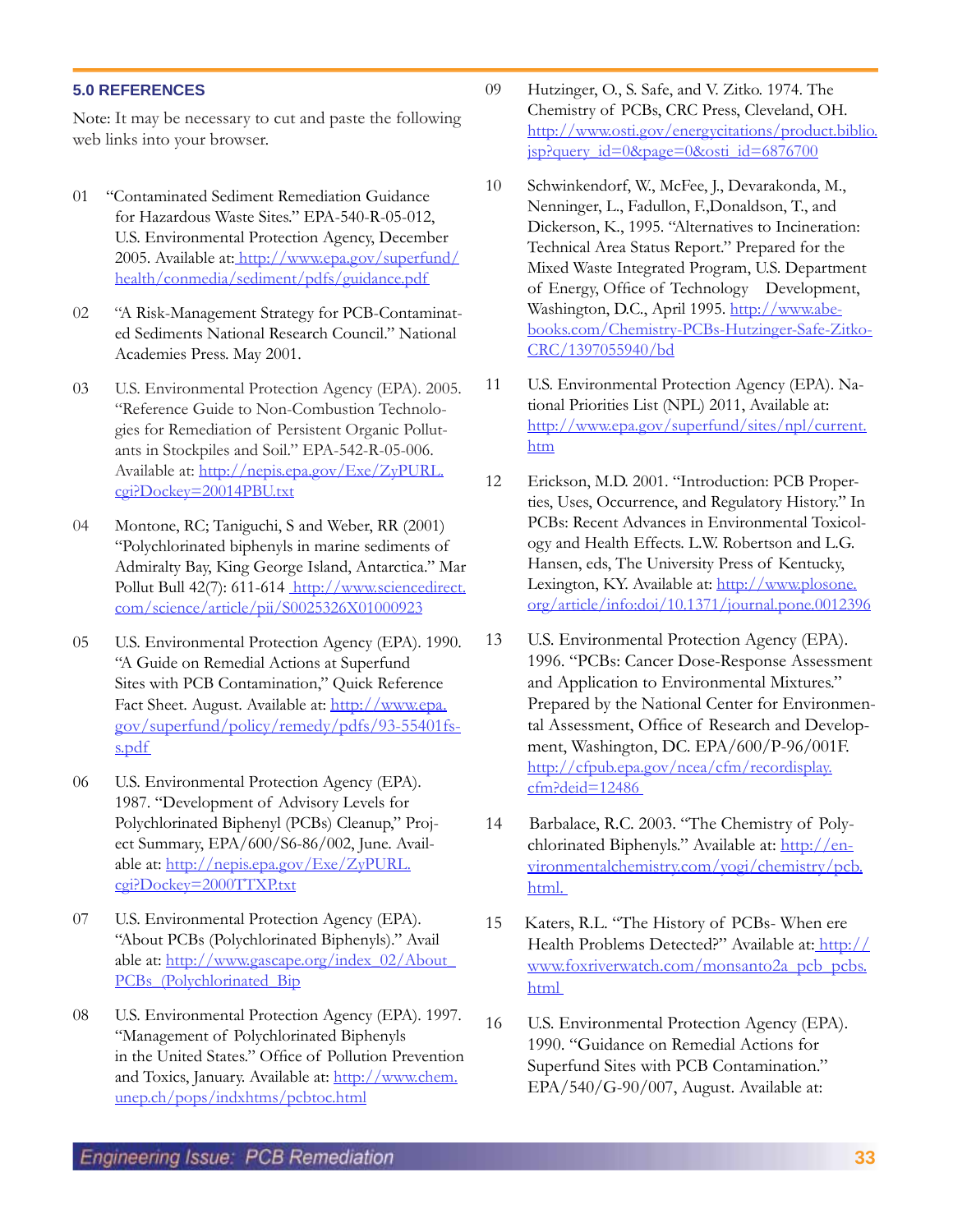http://www.clu-in.org/contaminantfocus/default.focus/sec/Polychlorinated\_Biphenyls\_(PCBs)/cat/ Policy and Guidance/

- 17 Agency for Toxic Substances and Disease Registry (ATSDR). 2001. ToxFAQs for Polychlorinated Biphenyls (PCBs). Available at: http://www.atsdr. cdc.gov/toxfaqs/tf.asp?id=140&tid=26.
- 18 Agency for Toxic Substances and Disease Registry (ATSDR). 2000. Public Health Statement for Polychlorinated Biphenyls (PCBs). Available at: http:// www.atsdr.cdc.gov/PHS/PHS.asp?id=139&tid=26
- 19 United States General Accounting Office. Superfund: Information Regarding EPA's Cleanup Decision Process on the Hudson River Site: Report to Congressional Requesters/United States General Accounting Office. Washington, D.C. (P.O. Box 37050, Washington, D.C. 20013): The Office, [2000]. Available at: http://www.gpo.gov/fdsys/ pkg/GAOREPORTS-RCED-00- 193/pdf/ GAOREPORTS-RCED-00-193.pdf
- 20 Piver, Warren T. and Lindstrom, F. Thomas, "Waste Disposal Technologies for Polychlorinated Biphenyls." Environmental Health Perspectives, Vol. 59, pp. 163-177, 1985. Available at: http://www.ncbi. nlm.nih.gov/pmc/articles/PMC1568080/pdf/envhper00442-0157.pdf
- 21 U.S. Environmental Protection Agency (EPA). "Waste and Cleanup Risk Assessment, Superfund Risk Assessment." Available at: http://www.epa. gov/oswer/riskassessment/risk\_superfund.htm
- 22 U.S. Environmental Protection Agency (EPA). "Superfund, Superfund Remedy Decisions." Available at: http://www.epa.gov/superfund/policy/remedy/ sfremedy/index.htm
- 23 U.S. Environmental Protection Agency (EPA). "Environmental Assessment, Dioxin." Available at: http://www.epa.gov/dioxin/
- 24 U.S. Environmental Protection Agency (EPA). "EPA Non-Cancer Toxicity Value for Dioxin and CER-CLA/RCRA Cleanups." Available at: http://www. epa.gov/superfund/health/contaminants/dioxin/ dioxinsoil.html
- 25 U.S. Environmental Protection Agency (EPA). 1992. "Technology Preselection Data Requirements," Engineering Bulletin. EPA/540/S-92/009, October.

Available at: http://nepis.epa.gov/Exe/ZyPURL. cgi?Dockey=10002DQ6.txt

- 26 U.S. Environmental Protection Agency (EPA). 1993. "Solidification/Stabilization of Organics and Inorganics," Engineering Bulletin, EPA/540/S-92/015, May. Available at: http://nepis.epa.gov/Exe/Zy-PURL.cgi?Dockey=10002DS2.txt
- 27 Chasalani, D., F.K. Cartledge, H.D. Eaton, M.E. Tittlebaum and M.B. Walsh. 1986. "The Effects of Ethylene Glycol on a Cement-Based Solidification Process." Hazardous Waste and Hazardous Materials. Available at: http://nepis.epa.gov/Exe/Zy-PURL.cgi?Dockey=10002DS2.txt
- 28 U.S. Environmental Protection Agency (EPA). 1991. "Fate of Polychlorinated Biphenyls (PCBs) in Soil Following Stabilization with Quicklime," EPA/600/2-91/052, September. Available at: http://nepis.epa.gov/Exe/ZyPURL. cgi?Dockey=300063YX.txt
- 29 Conner, J.R. 1990. "Chemical Fixation and Solidification of Hazardous Wastes." Van Nostrand Reinhold, New York. Available at: http://nepis.epa. gov/Exe/ZyPURL.cgi?Dockey=300023OD.txt
- 30 Rowe, G. 1987. "Evaluation of Treatment Technologies for Listed Petroleum Refinery Wastes," Chapter 4. API Waste Technologies Task Force, Washington, DC. December. Available at: http://www.epa.gov/ superfund/policy/remedy/pdfs/540s-93506-s.pdf
- 31 U.S. Environmental Protection Agency (EPA). Contaminated Site Clean-up Information (CLU-IN). 2010. "Technology Focus." Available at: http://clu-in.org/techfocus/default.focus/sec/ ThermalTreatment%3A\_Ex\_Situ/cat/Overview
- 32 Bricka, R.M., and L.W. Jones. "An Evaluation of Factors Affecting the Solidification/Stabilization of Heavy Metal Sludge, Waterways Experimental Station," U.S. Army Corps of Engineers. 1989. Available at: http://nepis.epa.gov/Exe/ZyPURL. cgi?Dockey=10002DS2.txt
- 33 U.S. Environmental Protection Agency (EPA). 1993. "Technology Alternatives for the Remediation of PCB-Contaminated Soil and Sediment," EPA/540/S-93/506, October. Available at: http:// www.epa.gov/superfund/policy/remedy/pdfs/540s-93506-s.pdf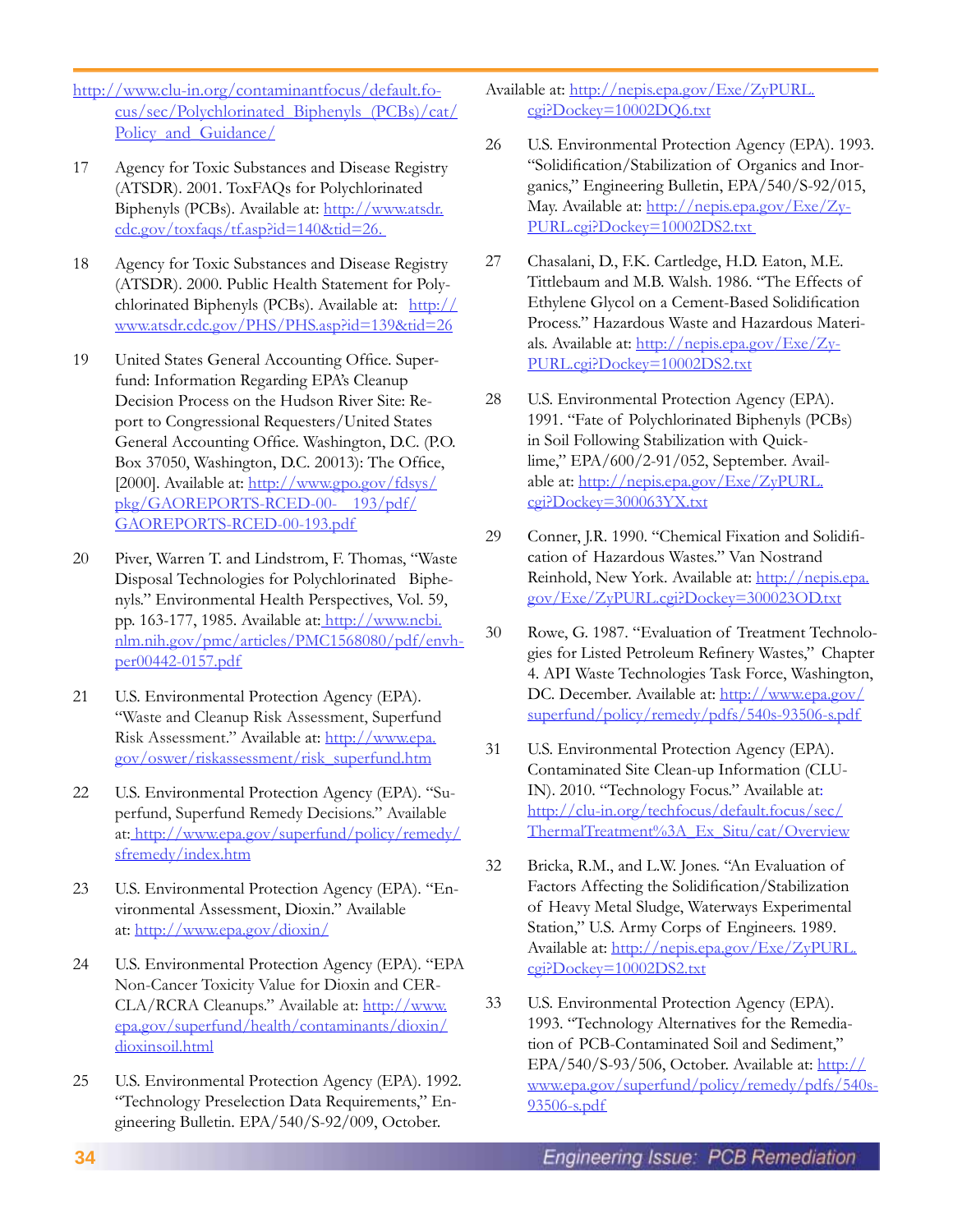- 34 U.S. Environmental Protection Agency (EPA). 1988. "Technology Screening Guide for Treatment of CERCLA Soils and Sludges," EPA/540/2-88/004, September. Available at: http://nepis.epa.gov/Exe/ ZyPURL.cgi?Dockey=2000DDA2.txt
- 35 U.S. Environmental Protection Agency (EPA). 1997. "Thermal Desorption Implementation Issues," Engineering Forum Issue Paper. EPA 540/F-95/031, January. Available at: http://www.epa.gov/ superfund/remedytech/tsp/issue.htm
- 36 U.S. Environmental Protection Agency (EPA). 1992. "Guide for Conducting Treatability Studies Under CERCLA: Final." EPA/540/R-92/071a, October. Available at: http://www.epa.gov/superfund/policy/remedy/pdfs/540r-92071a-s.pdf
- 37 U.S. Environmental Protection Agency (EPA), "Contaminated Sediments in Superfund 2011." Available at http://www.epa.gov/superfund/health/conmedia/sediment
- 38 Treatment Technologies for Site Cleanup, Annual Status Report, Tweltth Edition September 2007. http://epa.gov/tio/download/remed/asr/12/ asr12\_full\_document.pdf
- 39 "Superfund Remedy Report, thirteenth Edition", EPA-542-R-10-004 September 2010 http://www. clu-in.org/asr/
- 40 U.S. Environmental Protection Agency (EPA). "Superfund Information Systems." Available at: http://www.epa.gov/superfund/sites/siteinfo.htm
- 41 "Treatment Technologies for Site Cleanup: Annual Status Report (Twelfth Edition)." EPA-542-R-07-012, U.S. Environmental Protection Agency. September 2007. Available at: http:// www.cluin.org/download/remed/asr/12/asr12\_ full\_document.pdf
- 42 U.S. Army Corps of Engineers (USACE). 2004. "Removal and Disposal of Polychlorinated Biphenyls (PCBs)." UFGS 13284N. Available at: https://portal.navfac.navy.mil/portal/page/.../ tab109888
- 43 U.S. Army Corps of Engineers (USACE). 2004. "Removal and Disposal of PCB Contaminated Soil." UFGS 13285N. Available at: https://www. wbdg.org/ccb/browse\_cat.php?c=3
- 44 U.S. Environmental Protection Agency (EPA). 1990. "Mobile/Transportable Incineration Treatment," Engineering Bulletin, EPA/540/2- 90/014, September. Available at: http://nepis. epa.gov/Exe/ZyPURL.cgi?Dockey=10001JF0.txt
- 45 U.S. Environmental Protection Agency (EPA). 1989. "Shirco Infrared Incineration System, Applications Analysis Report," EPA/540/A5- 89/010, June. Available at: http:// nepis.epa.gov/ Exe/ZyPURL.cgi?Dockey=10001T5T.txt
- 46 Federal Remediation Technologies Roundtable (FRTR) Remedial Technologies Screening Matrix and Reference Guide, Version 4.0.http://www.frtr. gov/matrix2/top\_page.html
- 47 On-Site Incineration: Overview of Superfund Operating Experience. EPA-542-R-97-012, U.S. Environmental Protection Agency. March 1998. Available at: https://nepis.epa.gov/Exe/ZyPURL. cgi?Dockey=10002Z7B.txt
- 48 Gupta, G., A. Sherman, and A. Gangadharan. (undated) "Hazardous Waste Incineration: The Process and the Regulatory/Institutional Hurdles." Foster Wheeler Enviresponse, Inc., Livingston, NJ. Available at: http://www.epa.gov/superfund/policy/ remedy/pdfs/540s-93506-s.pdf
- 49 "Environmental Engineers Handbook," David H. F. Liu, Béla G. Lipták, 1997, p1304-1313. Available at: http://www.amazon.com/Environmental-Engineers-Handbook.../0849399718
- 50 U.S. Department of Energy (DOE) 2000, "Comparison of Gasification and Incineration of Hazardous Waste," DCN 99.803931.02. Available at: http:// www.netl.doe.gov/publications/others/techrpts/ igcc\_wp.pdf
- 51 U.S. Environmental Protection Agency (EPA). 1988. "Technology Evaluation Report SITE Program Demonstration Test, Shirco Infrared Incineration System, Peak Oil, Brandon, Florida." EPA/540/5- 88/002a, September. Available at: http://nepis.epa. gov/Exe/ZyPURL.cgi?Dockey=10001NM9.txt
- 52 U.S. Environmental Protection Agency (EPA). 1997. "Innovative SITE Remediation Technology: Design and Application," Volume 5, Thermal Desorption, EPA 542-B-97-008, September. Available at: http://nepis.epa.gov/Exe/ZyPURL. cgi?Dockey=10002R26.txt

**Engineering Issue: PCB Remediation**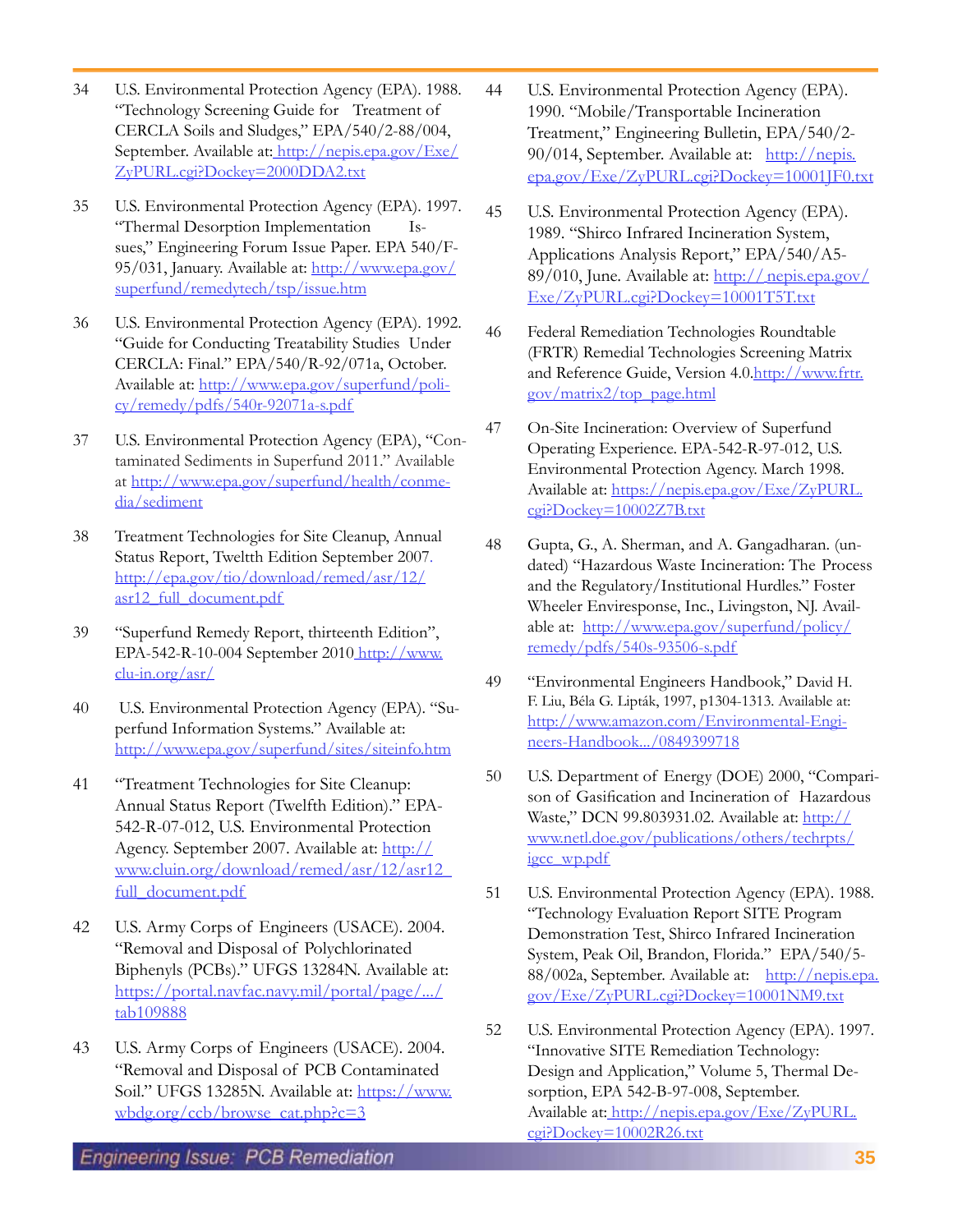- 53 "Thermal Desorption Treatment." Engineering Bulletin. EPA/540/S-94/501, U.S. Environmental Protection Agency. February 1994. Available at: http://nepis.epa.gov/Exe/ZyPURL. cgi?Dockey=200085QR.txt
- 54 U.S. Environmental Protection Agency (EPA). 2010. "Contaminant-Specific Remedies." Available at: http://www.epa.gov/superfund/policy/remedy/ sfremedy/remedies/contaminant.htm#PCBs
- 55 U.S. Environmental Protection Agency (EPA). 1992. "Considerations for Evaluating the Impact of Metals Partitioning During the Incineration of Contaminated Soils from Superfund Sites," Superfund Engineering Issue, EPA/540/5-92/014, September. Available at: http://www.epa.gov/superfund/policy/remedy/pdfs/540s-93506-s.pdf
- 56 ASR Search System. http://www.epa.gov/tio/download/remed/asr/12/asr12\_main\_body.pdf
- 57 U.S. Army Corps of Engineers and U.S. Environmental Protection Agency. "Great Lakes Confined Disposal Facilities." April 2003. Available at: http://www.lrd.usace.army.mil/Portals/73/docs/ Navigation/GL-CDF/GL\_CDF.pdf
- 58 U.S. EPA Superfund. Polychlorinated Byphenyls. "Commercially Permitted PCB Disposal Companies." Available at: http://www.epa.gov/osw/hazard/tsd/pcbs/pubs/stordisp.htm
- 59 U.S. Environmental Protection Agency (EPA). 2011. "GE/Housatonic River Site in New England." Available at: http://www.epa.gov/region1/ ge/index.html
- 60 U.S. Environmental Protection Agency (EPA). 2008. CLU-IN, "The U.S. EPA's Great Lakes Legacy Act Ashtabula River Clean-Up." Available at: http://www.clu-in.org/download/contaminantfocus/sediments/Scotts-Ashtabula-Presentation. pdf
- 61 ITRC. 1998. "Technical Guidelines for On-Site Thermal Desorption of Solid Media and Low Level Mixed Waste Contaminated with Mercury and/or Hazardous Chlorinated Organics." Available at: http://www.itrcweb.org/Documents/td-3. pdf
- 62 John M. Bierschenk, John LaChance, Jim Galligan

(TerraTherm, Inc. Fitchburg, Massachusetts, USA), Gorm Heron (TerraTherm, Inc., Keene, California), David Tully, Anna-Maria Kozlowska, Steve Langford (AIG Engineering Group Ltd, Essex, UK). "Thermally Enhanced Soil Vapor Extraction Closing DNAPL Sites - Case Studies." Remediation of Chlorinated and Recalcitrant Compounds: Proceedings of the Sixth International Conference (May 19-22, 2008). Battelle Press, Columbus, OH. Available at: http://www.terratherm.com/pdf/ white%20papers/Chloro450Bierschenkpaper.pdf

- 63 Ralph S. Baker, Devon Tarmasiewicz and John M. Bierschenk (TerraTherm, Inc.), Jennie King and Tony Landler (Southern California Edison), Doug Sheppard (Lopez and Associates Engineers). "Completion of *In-situ* Thermal Remediation of PAHs, PCP and Dioxins at a Former Wood Treatment Facility." IT3'07 Conference, May 14-18, 2007, Phoenix, AZ. Available at: http://www.terratherm. com/pdf/white%20papers/paper 1-11-6-09.pdf
- 64 Ralph S. Baker (TerraTherm, Inc.), John LaChance (TerraTherm, Inc.), and Gorm Heron (TerraTherm, Inc., Keene, CA). "In-Pile Thermal Desorption of PAHs, PCBs and Dioxins/Furans in Soil and Sediment. Land Contamination & Reclamation." 2006. Available at: http://scholar.qsensei.com/ content/56x1x
- 65 Environmental Protection Agency (EPA). 1998. "*In-situ* Thermal Desorption at the Missouri Electric Works Superfund Site, Cape Girardeau, Missouri, Cost and Performance Summary Report." Office of Solid Waste and Emergency Response, Technology Innovation Office. pp. 282–288. Available at: http://costperformance. org/profile.cfm?ID=160&CaseID=160
- 66 Soil Tech, Inc. Circa 1990. AOSTRA-Taciuk Processor Marketing Brochure. http://www. books. google.com/books?isbn=1575040026
- 67 Ritcey, R. and F. Schwartz. 1990. "Anaerobic Pyrolysis of Waste Solids and Sludges—The AOSTRA Taciuk Process System." Presented at Environmental Hazards Conference and Exposition, Seattle, Washington, May. http://www. books.google.com/books?isbn=1575040026
- 68 Abrisharnian, R. 1990. "Thermal Treatment of

**36**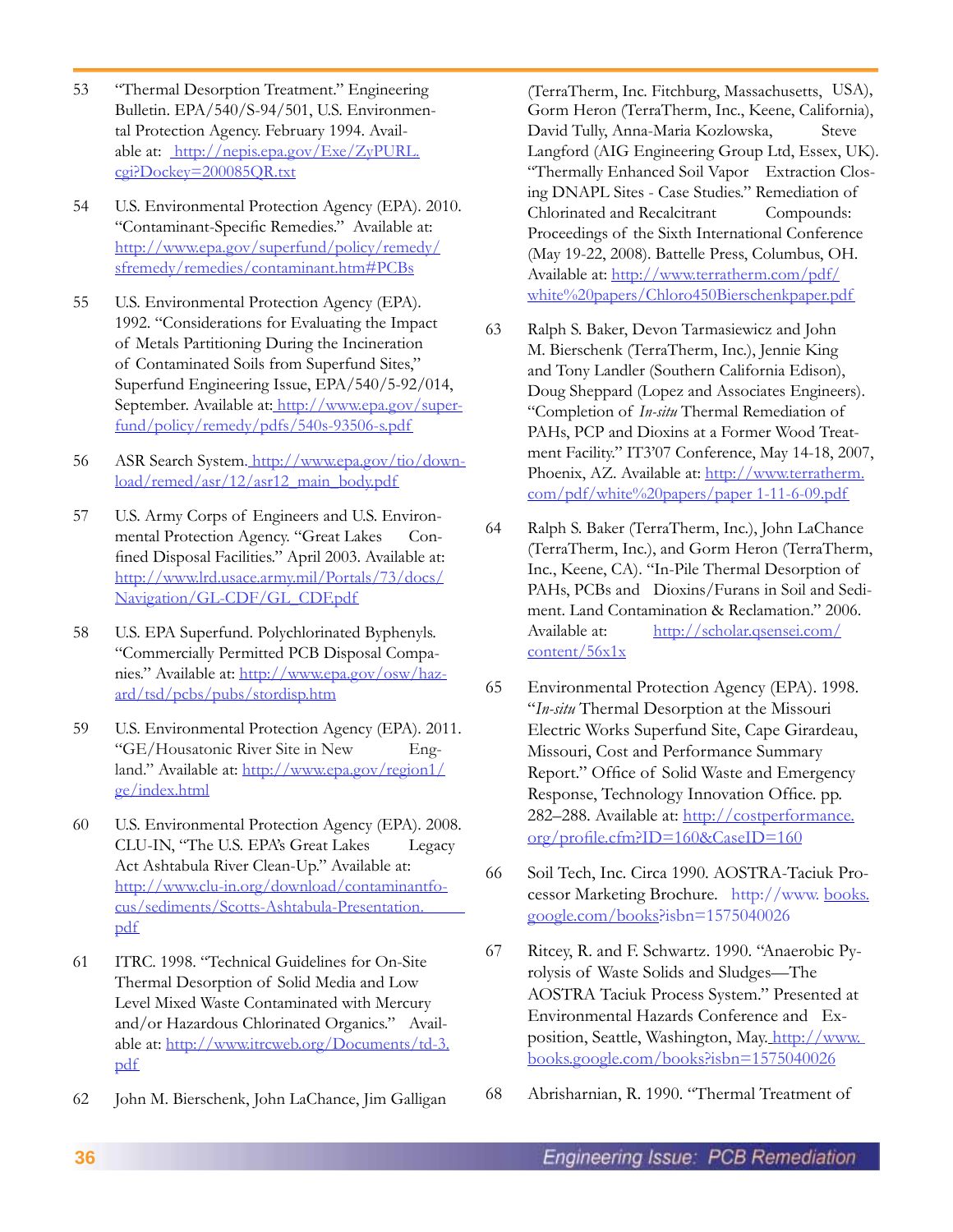- Refinery Sludges and Contaminated Soils." Presented at American Petroleum Institute Meetings. Orlando, Florida.
- 69 Rudd, A. and O. Kees. 1995 "Mechanisms of Formation and Destruction of Polychlorinated Dibenzo-p-dioxins and Dibenzofurans in Heterogeneous Systems" Environ. Sci. Technol. 29:1425. Available at: http://dare.uva.nl/document/36145
- 70 U.S. Environmental Protection Agency (EPA). 2003. The Superfund Innovative Technology Evaluation Program: Technology Profiles, eleventh edition, EPA/540/C-03/501, September. Available at: http://www.epa.gov/nrmrl/lrpcd/ site/reports.html
- 71 U.S. Environmental Protection Agency (EPA). 1998. "Remediation Case Studies: *Ex-situ* Soil Treatment Technologies (Bioremediation, Solvent Extraction, Thermal Desorption)." EPA 542-R-98-011, September. Available at: http://nepis.epa. gov/Exe/ZyPURL.cgi?Dockey=100030ER.txt
- 72 U.S. Environmental Protection Agency (EPA), 2000. "Solvent Extraction/Dechlorination at the New Bedford Harbor Superfund Site, New Bedford, Massachusetts, Cost and Performance Report." OSWER, Technology Innovation Office, November. Available at http://costperformance. org/pdf/NBH\_SolvExtract.pdf
- 73 U.S. Environmental Protection Agency (EPA). "Solvent Extraction." Engineering Bulletin. EPA/ 540/S-94/503, April 1994. http://www.worldcat. org/title/solvent-extraction/oclc/31202705
- 74 U.S. Environmental Protection Agency (EPA). 1995. "Innovative Site Remediation Technology Solvent/Chemical Extraction," Volume 5, EPA 542-B-94-005. http://www.amazon.com/Innovative-Site-Remediation-Technology-Extraction/ dp/1288997388
- 75 U.S. Army Corps of Engineers, Hazardous, Toxic, Radioactive Waste Center of Expertise. 1998. "Solvent Extraction at Sparrevohn Long Range Radar Station Alaska, Cost and Performance Report," July. Available at: http://costperformance. org/pdf/Sparrevohn.pdf
- 76 U.S. Environmental Protection Agency (U.S. EPA). "Treatment Technology Overview – Sonic PCB Sonoprocess." Technology Innovation Office. http://www.clu-in.org/vendor/vendorinfo/directory/usersearch/vendor\_detail.cfm?TechID=3 03
- 77 HazMat Management. 2005. Sonic. Boom. April/ May, pp. 22-24. Available at: http://www.environmental-expert.com/Files%5C9013%5Carticles%5C7 447%5C1-11sep.pdf
- 78 Donald A. Schupp, E. Radha Krishnan, George L. Huffman, "A Performance History of the Base Catalyzed Decomposition (BCD) Process." Remediation Journal, Volume 9, Issue 4, pages 1–11, Autumn (Fall) 1999. Available at: http://onlinelibrary.wiley.com/doi/10.1002/rem.3440090402/ abstract
- 79 U.S. Environmental Protection Agency (EPA). 2000. "Innovative Remediation Technologies: Field Scale Demonstration Projects in North America," 2nd edition. OSWER 542-B-00-004, June. Available at: http://www.epa.gov/superfund/remedytech/remed. htm
- 80 United States Patent, Rogers et al, Patent #5,064,526, 11/1991. http://www.patentlens.net/ patentlens/fulltext.html?patnum=US
- 81 Engineering, Science, and Technology, 1997, 31 (7), pp 2154-2156. Available at: http://www.scirp.org/ journal/PaperInformation.aspx?paperID=610
- 82 U.S. Environmental Protection Agency (EPA). "Potential Applicability of Assembled Chemical Weapons Assessment Technologies to RCRA Waste Streams and Contaminated Media" U.S. EPA Office of Solid Waste and Emergency Response EPA 542-R-00-004. August 2000b. (EPA 2000b). Available at: http://www.epa.gov/tio/ download/remed/acwatechreport.pdf
- 83 U.S. Environmental Protection Agency (EPA). "Innovative Remediation Technologies: Field Scale Demonstration Projects in North America, 2nd Edition" U.S. EPA OSWER 542-B-00-004, June 2000c (EPA 2000c). Available at: http://www. epa.gov/superfund/remedytech/pubitech.htm
- 84 Rahuman, M.S.M.M., L. Pistone, F. Trifiro, S. Miertus, "Destruction Technologies for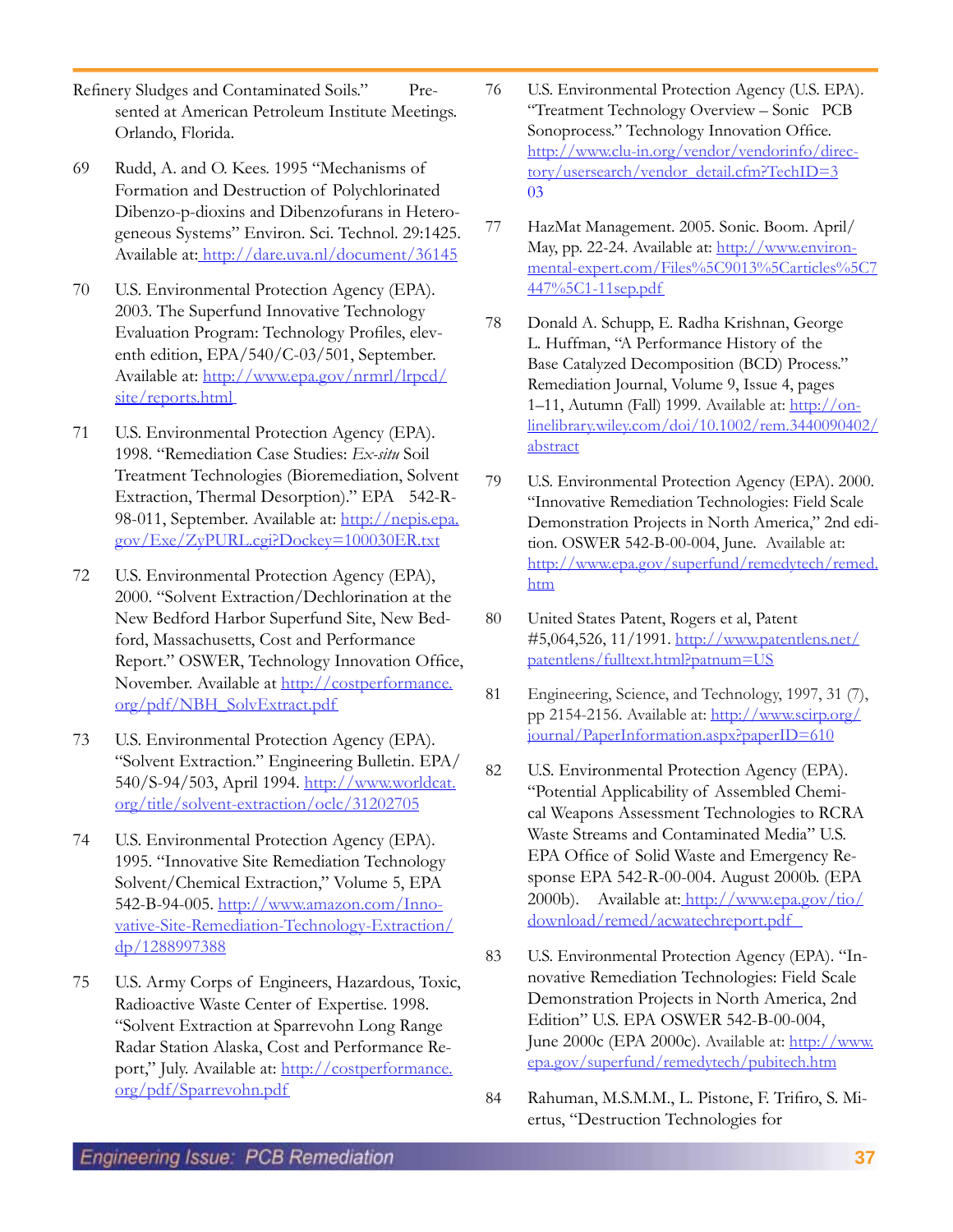- Polychlorinated Biphenyls (PCBs)" ICS-UNIDO Publications of Proceedings of Expert Group Meetings on POPs and Pesticides Contamination: Remediation Technologies (April 2000) and on Clean Technologies for the Reduction and Elimination of POPs (May 2000), published November 2000. Available at: http://www.epa.gov/tio/download/remed/unido\_publication.pdf
- 85 John Vijgen, International HCH and Pesticides Association, Fellowship report: "New and emerging techniques for the destruction and treatment of pesticides wastes and contaminated soils." NATO/ CCMS Pilot Study: Evaluation of Demonstrated and Emerging Technologies for the Treatment of Contaminated Land and Groundwater (Phase III). Available at: http://www.clu-in.org/s.focus/c/ pub/i/1004/
- 86 Mikszewski, M. 2004. "Emerging Technologies for the In-Situ Remediation of PCB-Contaminated Soils and Sediments: Bioremediation and Nanoscale Zero-Valent Iron." Prepared for the U.S. Environmental Protection Agency, Technology Innovation Program, August. Available at: http://nepis.epa.gov/Exe/Zy-PURL.cgi?Dockey=900Z0900.txt
- 87 Foutz, W.L., J.E. Rogers, and J.D. Mather. 2008. "Solvated Electron Technology Non-thermal Al ternative to Waste Incineration" Waste Management Conference, Phoenix AZ. http://www.wmsym.org/ archives/2008/pdfs/8461.pdf
- 88 Greenpeace, Non-Incineration Technology Fact Sheet #4. Available at: http://www.coprocem.com/ documents/altdestruct.pdf
- 89 Proceedings from Basel Convention on the Control of Transboundary Movements of Hazardous Wastes and their Disposal 2005. Available at: http://www.basel.int/Portals/4/Basel%20Convention/docs/text/BaselConventionText-e.pdf
- 90 ELI Eco Logic International Inc., Eco Logic's Gas-Phase Chemical Reduction Process, Application to the Treatment of Persistent Organic Pollutants. Available at: http://www.ihpa.info/docs/library/ reports/nato/NATO\_EcologFactSh&Annex3.pdf
- 91 Woodland, Kummling, K. E., S.E., Gray D.J., Cosby, M., "Gas-phase chemical reduction of chlorinated benzenes using the Eco Logic process." 5th Int. HCH & Pesticides Forum, 25-27 June 1998, Bilbao,
- Spain, February 1999. Available at: htttp://www.ihpa. info/docs/library/reports/Pops/June2009/SBC\_ LogoGCPRDEF\_190109\_.pdf
- 92 Eco Logic, DDT Treatment using ECO LOGIC.s Gas Phase Chemical Reduction Process, "A Summary of DDT Research and Development Testing Programs, Commercial Regulatory Testing and Commercial DDT Waste Processing." June 8, 1998. Available at: http://clu-in.org/download/partner/ vijgen/NATO\_EcologFactSheet\_3.pdf
- 93 Kummling, K., Festarini, L., Woodland, S., Kornelsen, P., and Hallett, D. "An Evaluation of Levels of Chlorinated Aromatic Compounds in ECO LOGIC Process Stack Outputs." Organohalogen Cpds. 1997, 32: 66-71. Available at: http://www. greenpeace.se/projects/baltic/html/destruct.pdf
- 94 Kümmling, K., Kornelsen, P., Woodland, S., Festarini, L., Campbell, K., and Hallett, D., "Characterization and Source of Chlorinated Aromatic Compounds in ECO LOGIC Process Stack Outputs." Organohalogen Compounds 32: 457-462. 1997. Available at: http://www.docstoc.com/ docs/43182462/NATO-EcologFactSheet-3
- 95 U.S. Environmental Protection Agency (EPA). 2000. "Solidification/Stabilization Use at Superfund Sites." EPA 542-R-00-010, September. Available at: http://nepis.epa.gov/Exe/ZyPURL. cgi?Dockey=P1000165.txt
- 96 U.S. Environmental Protection Agency (EPA). 2009. "Technology Performance Review: Selecting and Using Solidification/Stabilization Treatment for Site Remediation." EPA/600/R-09/148, U.S. Environmental Protection Agency, National Risk Management Laboratory, Office of Research and Development, November. Available at: http://nepis. epa.gov/Exe/ZyPURL.cgi?Dockey=P1006AZJ.txt
- 97 Environmental Security Technology Certification Program (ESTCP). 2009. "Field Testing of Acti vated Carbon Mixing and *In-situ* Stabilization of PCBs in Sediment." Environmental Security Technology Certification Program, Project ER-200510, May. Available at: http://www.serdp.org/ content/view/pdf/4724
- 98 U.S. Environmental Protection Agency (EPA). 1997. Innovative Site Remediation Technology: Volume 4, Design and Application, Stabilization/Solidification,

**38**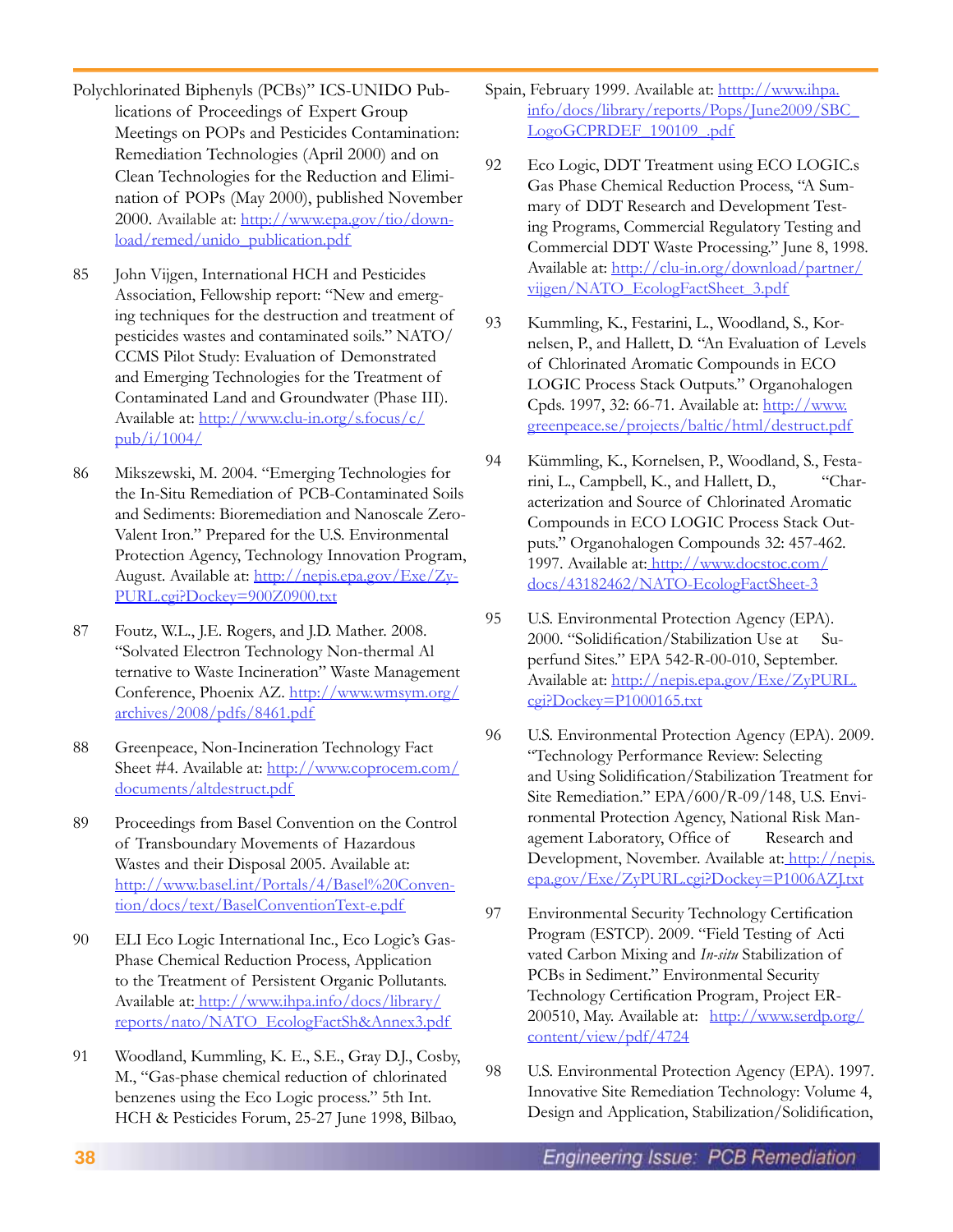- EPA 542-B-97-007, September. Available at: http://www. epa.gov/tio/download/remed/solidstab.pdf
- 99 U.S. Environmental Protection Agency (EPA). 1991. Remediation of Contaminated Sediments. Handbook. EPA/625/6-91/028, April. Available at: http://nepis.epa.gov/Exe/ZyPURL. cgi?Dockey=30004D7L.txt
- 100 U.S. Environmental Protection Agency (EPA). 1993. Solidification/Stabilization and Its Application to Waste Materials. Technical Resource Document, EPA/530/R93/012, June. Available at:  $\frac{http://nepis.}{http://nepis.}$ epa.gov/Exe/ZyPURL.cgi?Dockey=2000DYKB.txt
- 101 Wiles, C.C. 1989. "Solidification and Stabilization Technology" In: Standard Handbook of Hazardous Waste Treatment and Disposal. H.M. Freeman, ed., McGraw Hill, New York. Available at: http://books. google.com/books?isbn=1566705339
- 102 U.S. Environmental Protection Agency (EPA). 1986. Handbook for Stabilization/Solidification of Hazardous Wastes. Available at: http://nepis.epa. gov/Exe/ZyPURL.cgi?Dockey=10001GY8.txt
- 103 U.S. Environmental Protection Agency (EPA). 1990. Stabilization/Solidification of CERCLA and RCRA Wastes; Physical Tests, Chemical Testing Procedures, Technology and Field Activities, EPA/625/6-89/022, May. Available at: http://nepis. epa.gov/Exe/ZyPURL.cgi?Dockey=300023OD.txt
- 104 Stinson, M.K. 1990. "EPA SITE Demonstration of the International Waste Technologies/ GeoCon *In-situ* Stabilization/Solidification Process," Air and Waste Management J., 40(11): 1569-1576. Available at: http://nepis.epa.gov/Exe/ZyPURL. cgi?Dockey=10001SZP.txt
- 105 Convery, J. Status Report on the Interaction of PCBs and Quicklime. Risk Reduction Engineering Laboratory. Office of Research and Development. U.S. Environmental Protection Agency. June 1991. Available at: http://nepis.epa.gov/Exe/Zy-PURL.cgi?Dockey=10001XR5.txt
- 106 U.S. Environmental Protection Agency (EPA). 2000. Solidification/Stabilization at the New Bedford Harbor Superfund Site, New Bedford, Massachusetts, Cost and Performance Report. Office of Solid Waste and Emergency Response, Technology Innovation Office, November. Available at: http://nepis.epa.

## gov/Exe/ZyPURL.cgi?Dockey=P1006AZJ.txt

- 107 U.S. Environmental Protection Agency (EPA). 1998. Innovative Site Remediation Technology: Volume 1, Bioremediation, EPA 542-B-97-004, May. Available at: http://nepis.epa.gov/Exe/ZyPURL. cgi?Dockey=10002PUA.txt
- 108 U.S. Environmental Protection Agency (EPA). 1986. Microbial Decomposition of Chlorinated Aromatic Compounds, EPA/600/2-86/090, September. Available at: http://nepis.epa.gov/Exe/ZyPURL. cgi?Dockey=9100QZ3S.txt
- 109 Lajoie, C.A., G.J. Zylstra, M.F. DeFlaun, and P.F. Strom. 1993. "Field Application Vectors for Bioremediation of Soils Contaminated with Polychlorinated Biphenyls (PCBs)," Appl. Environ. Microbiol., 59:1735–1741. Available at: http://www.ncbi.nlm. nih.gov/pmc/articles/PMC182153/
- 110 Vasilyeva, G.K. and E.R. Strijakova. 2007. "Bioremediation of Soils and Sediments Contaminated by Polychlorinated Biphenyls," Microbiology, 76: 639-653. Available at: http://www.springerlink.com/ content/m3p713x272142685/
- 111 Ohtsubo, Y., T. Kudo, M. Tsuda, and Y. Nagata. 2004. "Strategies for Bioremediation of Polychlorinated Biphenyls," Applied Microbiology and Biotechnology, 65: 250-258. Available at:  $\frac{http://www.}{http://www.}$ ncbi.nlm.nih.gov/pubmed/15248039
- 112 Wilken, A; Bock, C; Bokern, M and Harms, H. (1995). "Metabolism of Different PCB Congeners in Plant Cell Cultures." Environ Chem Toxicol 14: 2017-2022. Available at: http://onlinelibrary.wiley. com/doi/10.1002/etc.5620141203/abstract
- 113 McCutcheon, SC and Schnoor, JL (2003) Phytoremediation. "Transformation and control of contaminants." Wiley Interscience, John Wiley and Sons, Inc., Hoboken, New Jersey. Available at: http:// books.google.com/books/about/Phytoremediation. html?id=5zE-swQcoPQC
- 114 Macek, T; Francova, K; Kochankova, L; Lovecka, P; Ryslava, E; Rezek, J; Sura, M; Triska, J; Demnerova, K and Mackova, M (2004) Phytoremediation: Biological cleaning of a polluted environment. Rev Environ Health 19 (1): 63-82. http://books.google. com/books?isbn=354089621X